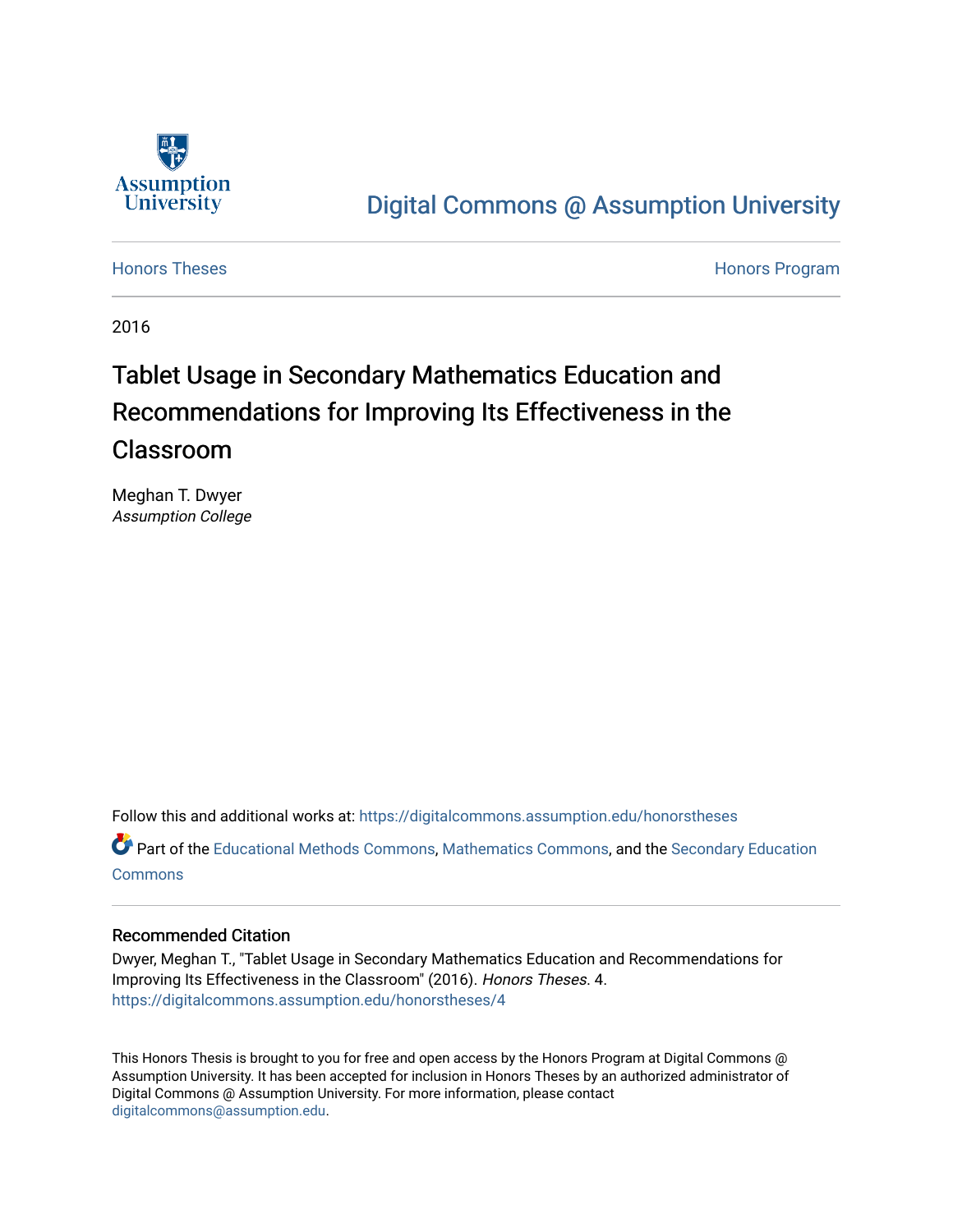Tablet Usage in Secondary Mathematics Education and Recommendations for Improving Its

Effectiveness in the Classroom

Meghan T. Dwyer

Assumption College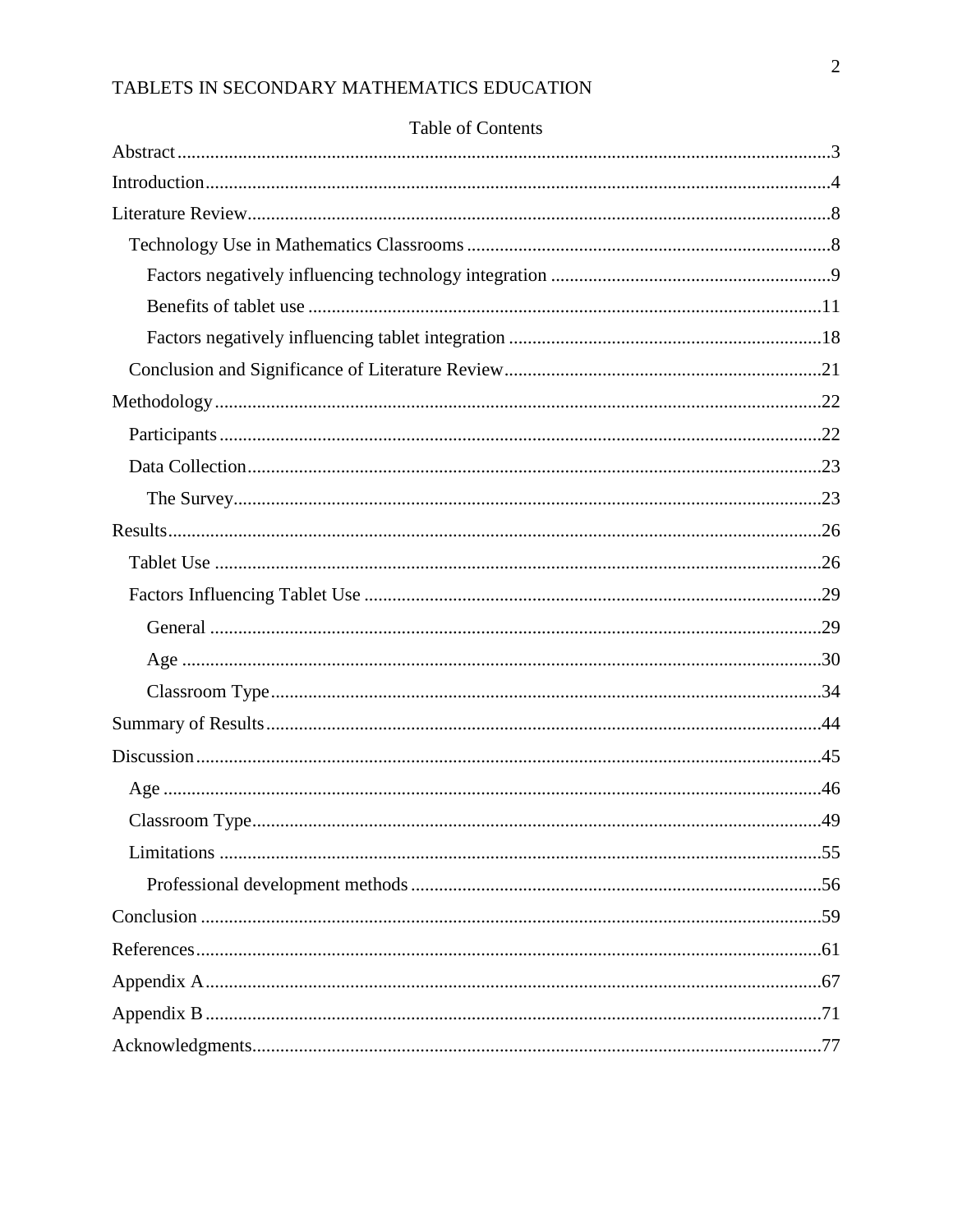#### Abstract

As part of my honor's thesis project at Assumption College, I have been researching the ways that teachers are currently using tablets in their secondary mathematics classrooms. My thesis compares the benefits and drawbacks of having tablets in classrooms, tablets for every student, or no tablets at all. In the spring, I collected survey feedback from mathematics teachers in four different local school districts. I analyzed the data in order to determine the ways tablets are being used in classrooms, the reasons preventing teachers from fully integrating tablets into their instruction, the impacts training has had on tablet use, and what can be changed in order to make teachers more comfortable with integrating tablet technology. Teachers' main problems were lack of resources, lack of preparation time, and lack of training. This thesis provides evidence that enforces the idea that with proper training, the other obstacles that keep teachers from integrating tablets dissipate and allow for teachers to effectively use tablets as a supplemental tool that increases adaptability, efficiency and engagement and enhance learning in the classroom as a whole.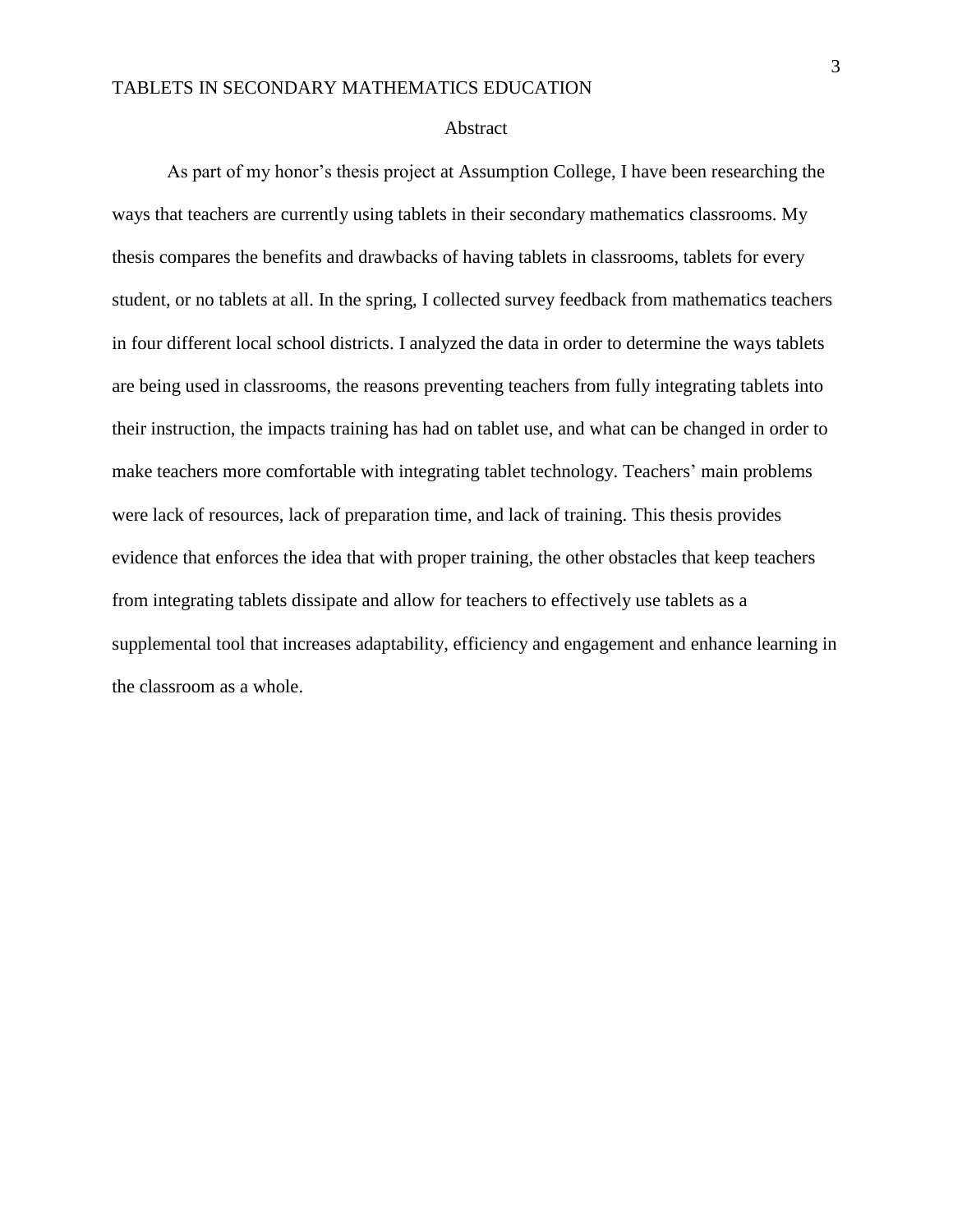#### **Introduction**

Picture this: a student is struggling to understand the meaning of "congruent" on a math homework assignment. Now picture that same student doing homework with a stylus on the tablet and coming across the word congruent. The student taps on the word and the definition appears on the screen. Similarly, a student having trouble visualizing a sine graph can use their tablet to watch an animation instantly or open a graphing program to plot points and see how one is made. In the past five years, tablets have changed the technology market as well as the classroom. When teachers integrate tablets into their classrooms, the students have an enhanced learning experience that can improve their understanding of the subject.

Tablets are writing pads that use digital ink technology to provide a screen that responds to touch with writing and other actions. These devices have all the capabilities of computers with increased portability. The first tablet was called the RAND tablet, released in 1962. This tablet was connected to a monitor, where the writing would appear. Despite its debut in the 1960s, tablets did not become a for-sale product for the average user until 2010, when production skyrocketed. Data from the Statista (2014) shows that tablet sales went from an impressive 10.8 million sold to an astounding 57.3 million between 2010 and 2014 in the United States alone, and is expected to reach 60.1 million sales by 2016.

The term "tablet" can refer to tablets or tablet PCs, which are both multifunction portable devices. Tablet PCs often include keyboards, such as the Microsoft Surface. For the sake of consistency, I will be using the word "tablet" whenever I refer to either of these machines. Some types of tablets that are currently popular are the iPad Air, iPad Mini 2 with retina display, Google Nexus 7, Sony Xperia Tablet Z, LG G Pad 8.3, Google Nexus 10, Microsoft Surface Pro 2, Apple iPad mini, Amazon Kindle Fire HDX 7, and the Samsung Galaxy Note Pro 12.2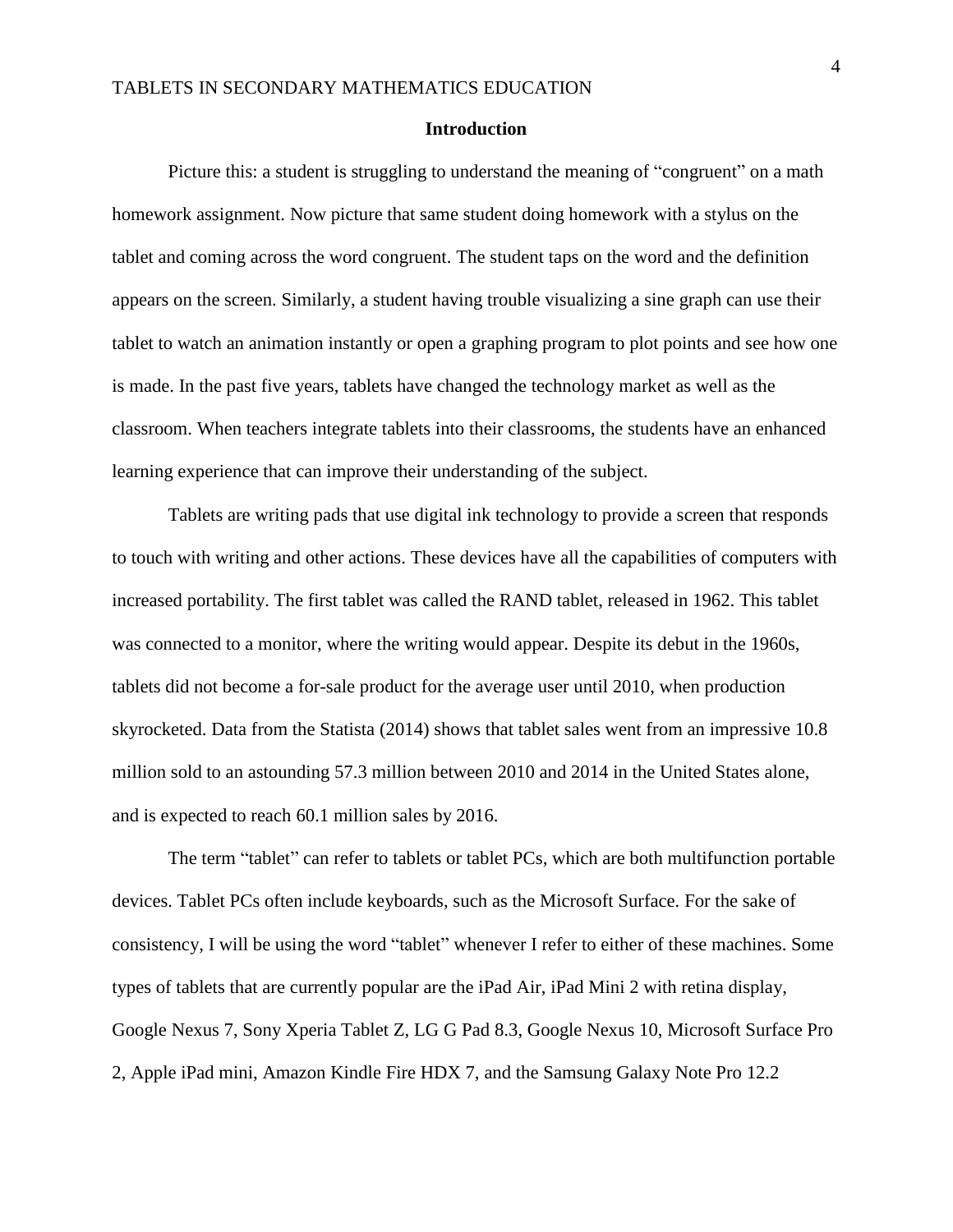(Prasuethsut, 2014). Tablets have only recently been incorporated into classrooms, and even more recently, schools have started adding one-to-one tablet programs, where each student and teacher have a tablet. Although tablet use in schools is more prevalent than ever before, it is generally not being utilized in the best ways possible, due to teachers' lack of knowledge and confidence on the ever-expanding field (Gentile, 2012).

It is only recently that there has been an increase in both the production and sales of new tablets. From 1962 to 2010, 29 tablets were released, making the number of tablets produced each year less than one, about 0.6 per year. From 2010 to 2014, a four year span, 32 tablets came onto the market, bringing the number of types of tablets to eight per year (McLellan, 2014). With the sales and consumer products rising so rapidly, tablets have become a disruptive technology. Disruptive technology, as defined by Clayton Christensen in his book *The Innovators Dilemma*, is a technology that is initially not as good as current technology but then grows to replace and surpass incumbent technologies. Tablet technologies are displacing laptop PCs, and sales are only continuing to grow.

Another process the tablet is beginning to disrupt is the traditional method of classroom education (Pambudi, 2013). Mathematics teachers in secondary school have been working on establishing ways to integrate technology into their classrooms. From the graphing calculator to the interactive whiteboard, technology has enhanced the productivity of the classroom and has provided students with more resources for learning. Within the last five years, tablets have been added to this list. The structure for tablet integration can be one of two types: one-to-one and classroom-based. In a one-to-one tablet structure, each student and teacher has their own tablet that they are allowed to keep. In a classroom-based tablet structure, the teacher has tablets to distribute to classes throughout the day as needed (Jackson, 2009). Typically, tablets in the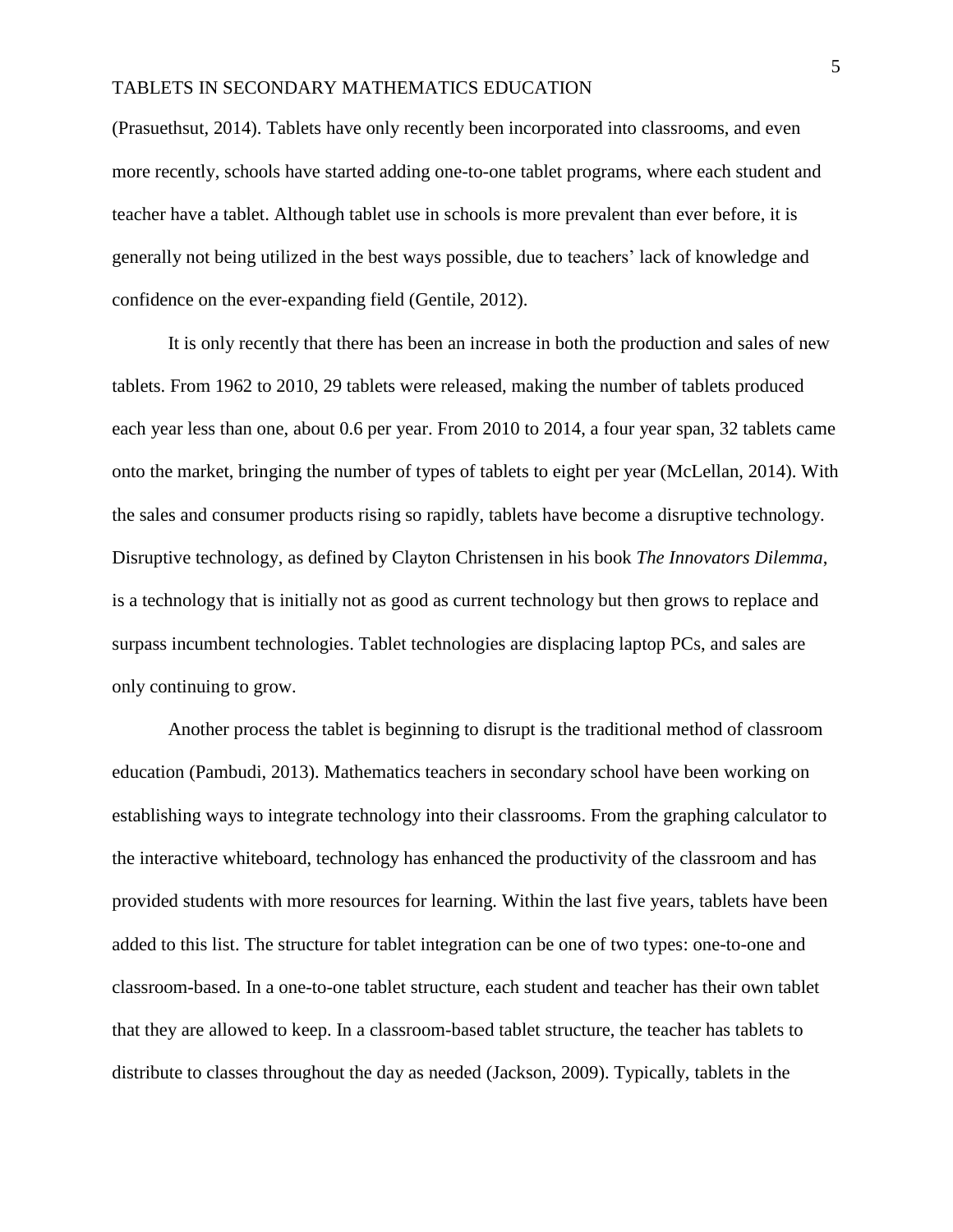classroom–based setup will be stored in a charging cart, which can be wheeled around the room or from classroom to classroom. For simplicity, I will refer to classrooms with this tablet structure as cart classrooms. Although tablet integration has become a growing practice within the last five years, there is little research on how tablets can be used in secondary mathematics classrooms. Moreover, many teachers are either unsure about how to integrate the tablet or feel it will hinder their teaching. This study will focus on what needs to be done to help teachers more effectively integrate tablets into secondary mathematics education to enhance learning, improve efficiency, increase engagement, and heighten adaptability.

Overall, students' learning experiences can be enhanced by the incorporation of tablets into classroom instruction in order to help them understand a topic on a much deeper level. However, teachers must be conscious of the misconception that tablets are "magic learning machines'' that can completely replace traditional pencil and paper mathematics learning. Tablets need to be used in the right place at the right time (Russo, 2014).

I have witnessed firsthand the benefits of using technology in many classes throughout my school career. In one course, the use of TI Calculator Navigators allowed the entire class to enter answers into their calculators, which were then displayed anonymously on an interactive whiteboard. This helped my class gain a deeper understanding of the content because it provided instant assessment and feedback. In this way, the teacher was able to immediately address common mistakes and explain how to avoid them. I also benefited from my teacher's use of an overhead projector in my high school geometry class. In this class, my teacher would write the notes on transparencies and we would follow along. In doing this, she modeled note taking that effectively appealed to the student perspective. (This is similar to a technology I use now in college called a document camera, which projects 2- and 3-dimensional objects, in color, onto a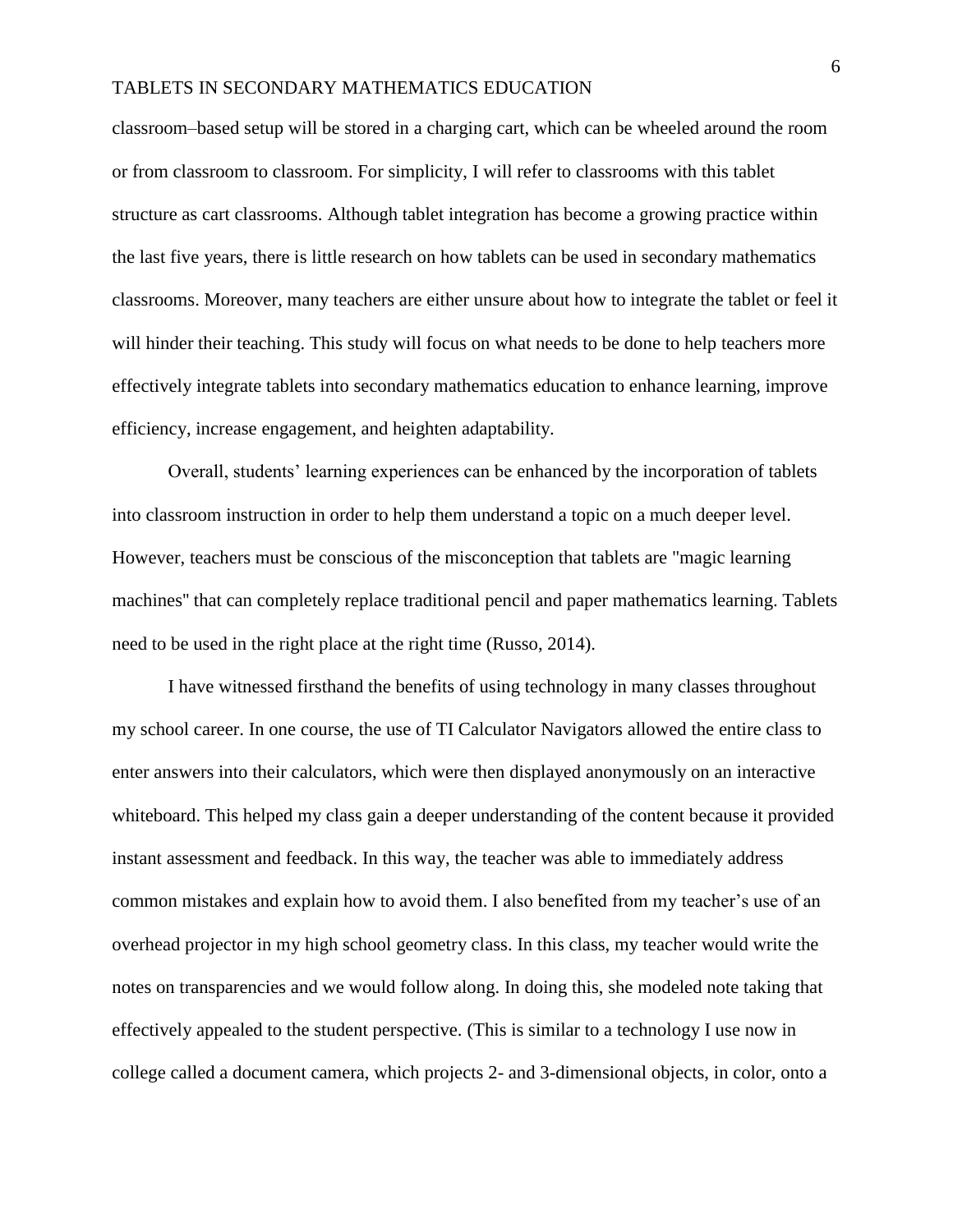screen.) Integrating technology into instruction allowed me to better process the information because it enabled the teacher to pair her speaking with her written notes. This helped my sensory memory and organization, as I was able to directly follow the teacher's notes in my own. The notes then helped me easily recall the connections my teacher was trying to convey in the classroom by activating my memory in the same way it was during class. I have had positive experiences with growing technologies, and these experiences have motivated my desire to determine how tablets can be used beneficially for students in high school mathematics classes.

Additionally, I am studying to be a secondary mathematics teacher and have been inspired by the use of technology in classrooms. Not only do I wish to help other teachers by adding research on the best uses of tablets, but I also plan to integrate these techniques into my own classroom. This study is relevant to teachers, parents, and students. When a tablet is integrated successfully and used as a supplement to traditional teaching methods, students may have a more enjoyable as well as heightened learning experience. Furthermore, the integration of tablets and online schooling systems gives families constant access to students' grades and homework assignments. Classroom materials such as textbooks are also available to students from different resources on their tablets.

This thesis introduction was hand-written on my iPad. I used script conversion technology, converted it to text, and copied it into a text application. The hybrid nature of my iPad, with the portability of a small notebook and pencil but the technology of a laptop computer, granted me the ability to write from any location effectively and efficiently. Script conversion technology is only one of many functions a tablet possesses that can enhance secondary mathematics learning. The tablet can enhance student learning experiences in ways no other technology has offered before.

7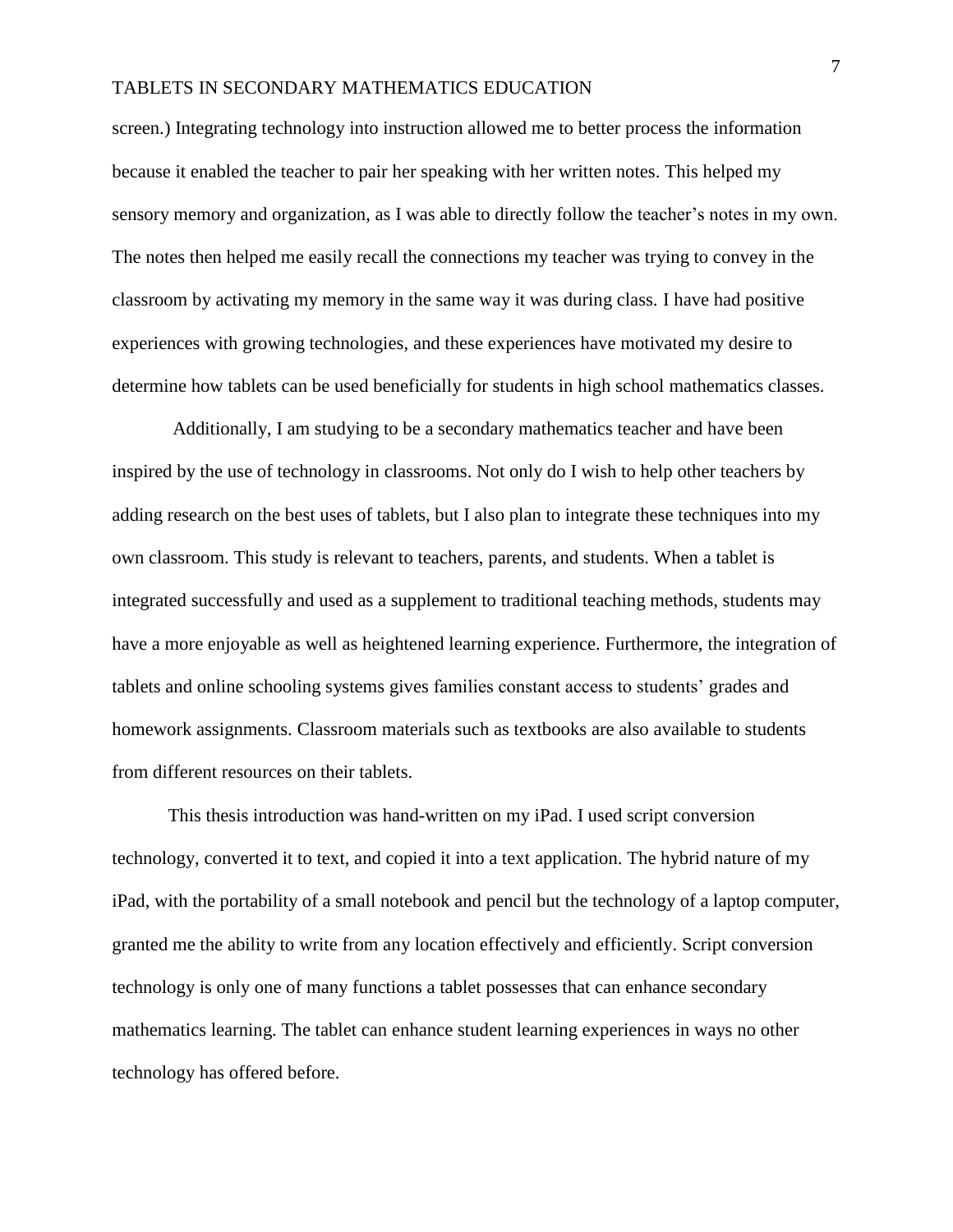#### **Literature Review**

#### **Technology Use in Mathematics Classrooms**

Technology use in the mathematics classrooms is rapidly growing. From the addition of the scientific graphing calculator in 1995 into Advanced Placement mathematics classes, to a current teaching method called flipping the classroom (when a student watches videos of the lessons and studies the work outside of class, then comes into class with questions and homework). These are just some of the ways that technology is becoming more commonly used in the mathematics education environment (D'Orio & Wojciechowski, 2014). This new development in education is bringing up many questions about how and why technology should be used in the classroom. Holden, Ozok, and Rada (2008) found that teachers primarily reported using technology to increase the productivity of their classrooms through usages related to keeping attendance, recording grades, and providing drill and practice. According to Posamatier (2002), due to the advancements being made with technologies and their applications for the classroom, drill and practice does not accurately show the potential learning possibilities that technology can add to a classroom. Technologies can be beneficial for the actual learning, as opposed to merely practicing learned concepts.

When technology is utilized, it has the power to transform a classroom experience. Programs and studies are being developed to test whether or not technology has the ability to better student learning. One such program, which examined nine middle schools in Maine, discovered that, in mathematics classes where technology was used effectively, grades were moderately higher by the end of the school year, as if students had received two extra months of mathematics schooling over the course of two years. Thus, the use of technology showed a positive impact on student achievement (Oliver & Corn, 2008). Utilizing technology in the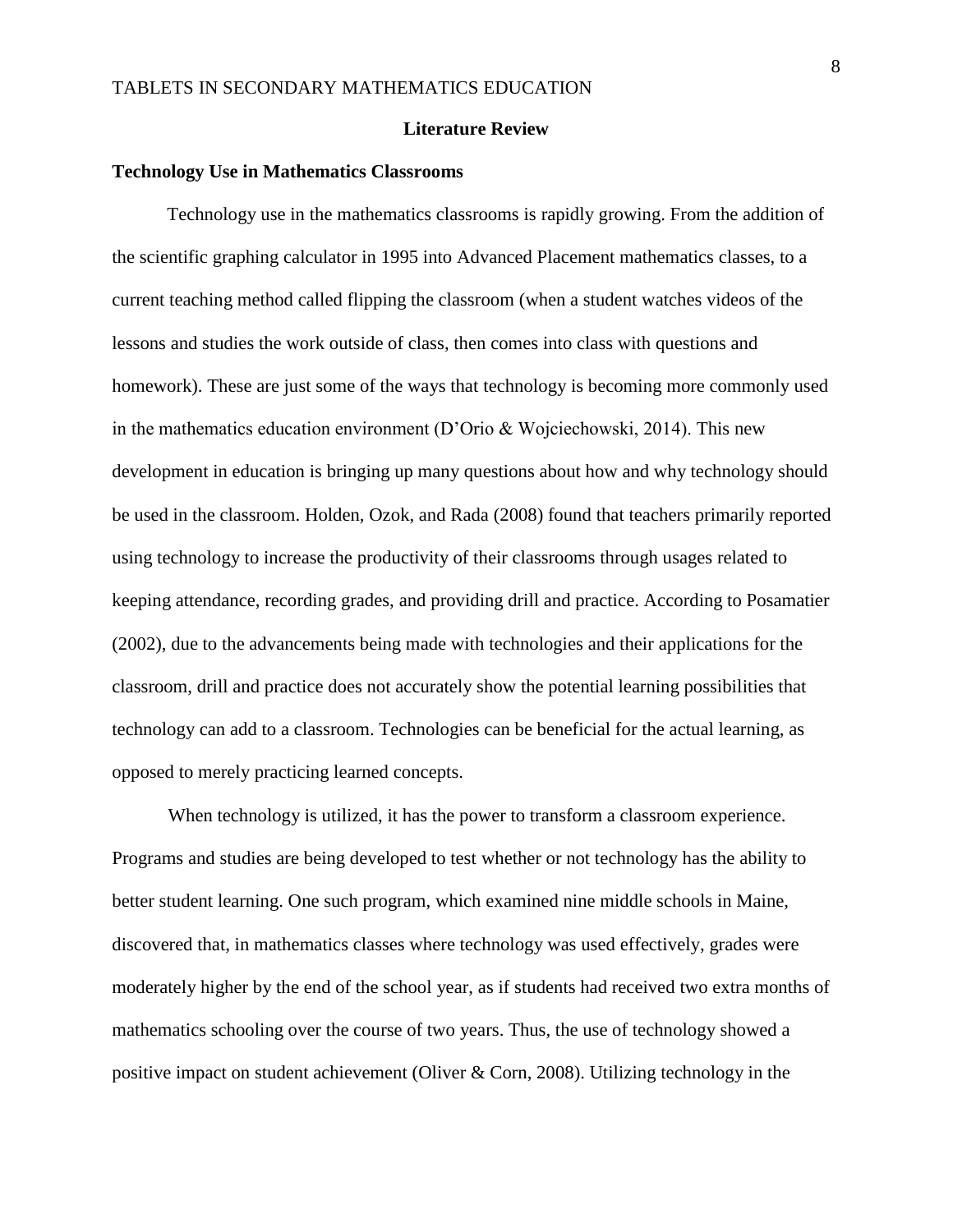classroom can allow students more time to develop and absorb the concepts teachers want to instill in students. Through integration of technology, students can develop a better understanding of math as a whole as well as its connection to other subjects (Toumasis, 2005). Technology can do much more than improve test scores. School experience overall can become more enjoyable, leading to increased attendance. Schools should incorporate technology to: enhance students learning experiences, engage students in more effective activities, increase efficiency for teachers, and adapt to all students' learning needs (Oliver & Corn, 2008).

According to Holden, Ozok, and Rada (2008), Owre (2006) discovered that the teachers they surveyed used technology for the main purpose of drill and practice. Moreover, only 31% of the teachers used technology daily. Two years later, Holden, Ozok, and Rada (2008) found that the main reason teachers were using technology was for their own instructional purposes rather than the students' benefit, such as grading papers and taking attendance. When these teachers were asked if they would like to see more technology use in their classroom, 65% agreed. Researchers found time, training, and preparation constraints to be an obstacle to teachers' technology integration. Due to the large percentage of teachers that are showing strong interest in this topic, the next step should be addressing these problems.

**Factors negatively influencing technology integration.** Despite all of the benefits of technology use, there are limitations that have severely reduced the advancement of implementing new technologies and programs into mathematics classrooms. These limitations include the cost, concerns about misuse, training needed for integration, and reliability of new technologies. The cost of equipment, such as iPads or document cameras (used to display written documents onto a screen), is a big limitation for many schools. However, it is rarely addressed with more than a sentence in most articles because these studies would not have been conducted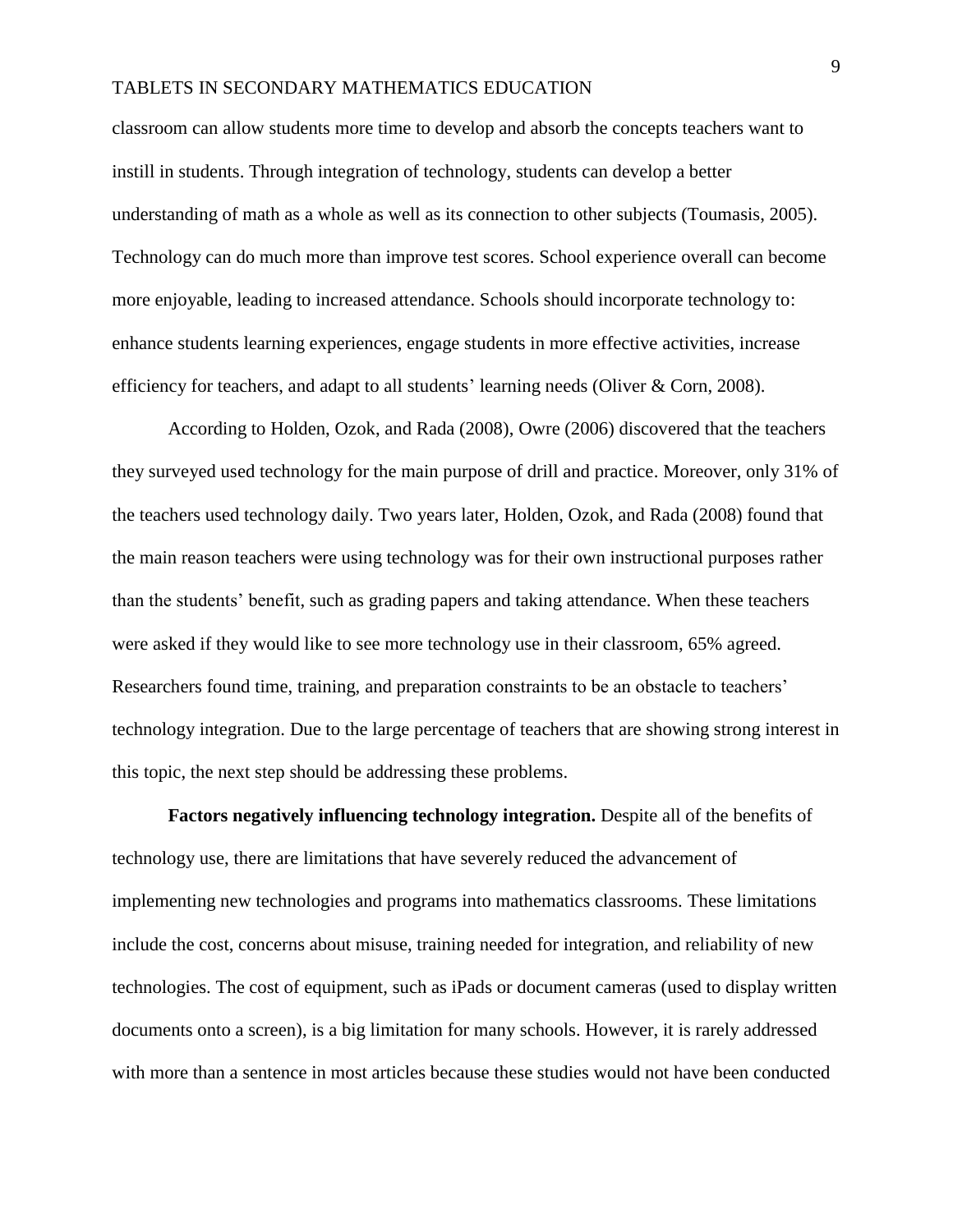without the availability of the technology to the researchers. Many schools do not have the money to invest in a tablet for every student. Grants that provide funding to buy these devices are available to schools, underscoring the ultimate goal of improving their students' learning experiences.

Even when the technology is available, many teachers are concerned with their ability to control student misconduct involving technology. The ability to customize and instantly alter the content on tablet technologies provides users a constant feeling of amusement, which can make it hard for teachers to use them as an instructional tool, especially where teachers are unable to monitor their students' screens (Hennick, 2014). Students must be able to ignore distractions that technology can provide and focus their attention on the technology's instructional purpose (Russo, 2014).

One common misconception is that supplying teachers and students with technology will be enough to successfully implement new programs that will enhance learning in classrooms (Holden et al., 2008). Many programs that have been approved by grants, or have become a large investment for the school, ultimately fail. In reality, teachers must be taught how to use the technology, be able to show the students how to use it, and be able to decipher where it is best applied within their lessons. When asked about why they do not implement technology, teachers admit that they are afraid to use something when they only possess a limited understanding of it. Teachers need to be instructed on how to use the technologies, as well as be kept up-to-date on the latest technologies and how they work (de la Cruz, 2013). We also need to make sure that the training that is being implemented is enough so that, when the training concludes, the teacher is ready to integrate technology into their teaching (Toumasis, 2005).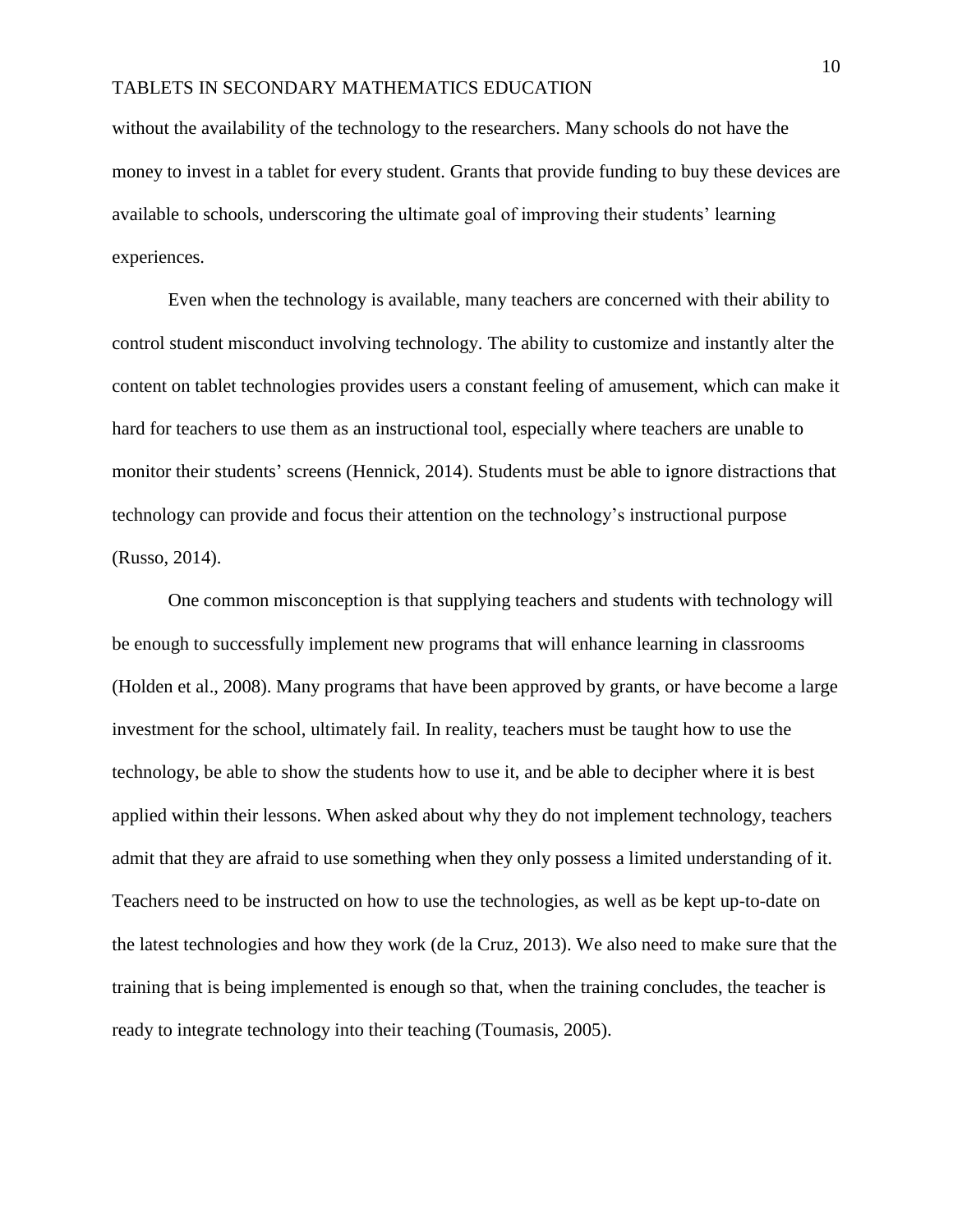Another factor limiting teachers' technology use is its unreliability. Sometimes, technologies fail to work with no explanation. In order to prepare for this ahead of time, teachers must think of something to replace the lost activities (de la Cruz, 2013). Having a back-up plan for every lesson would be as if the teacher were planning two full lessons for every one lesson they taught. This is extremely time consuming and thus, can make the idea of technology very unappealing to teachers when they are looking for ways to improve their students' classroom experiences. Despite these limitations, there are many reasons why teachers should consider implementing technology into their lessons. This study will focus on one form of instructional technology, tablet technology.

**Benefits of tablet use.** According to Holden, Ozok, and Rada (2008), teachers reported that they wanted the students to have a greater satisfaction with their school experience. Teachers wanted to complete more technology-based activities and increase their personal skill set and understanding of technology. The following sections highlight the ways in which teachers can use tablets to enhance learning, heighten adaptability, increase engagement, and maximize efficiency.

*Enhanced learning.* One way that tablets enhance learning is by stimulating higher order thinking. In their study students' benefits of tablet use, Bonds-Raacke and Raacke (2008) examined the effects of a professor using a tablet to write on PowerPoint slides while giving a presentation on student learning. At the end of the class, the students' perspectives on the technology use were obtained through survey data. They found that 94% reported that the technology use enhanced their learning experience in the classroom. Furthermore, the students expressed positive attitudes toward the technology and indicated that their learning experience benefited from the use of the tablet.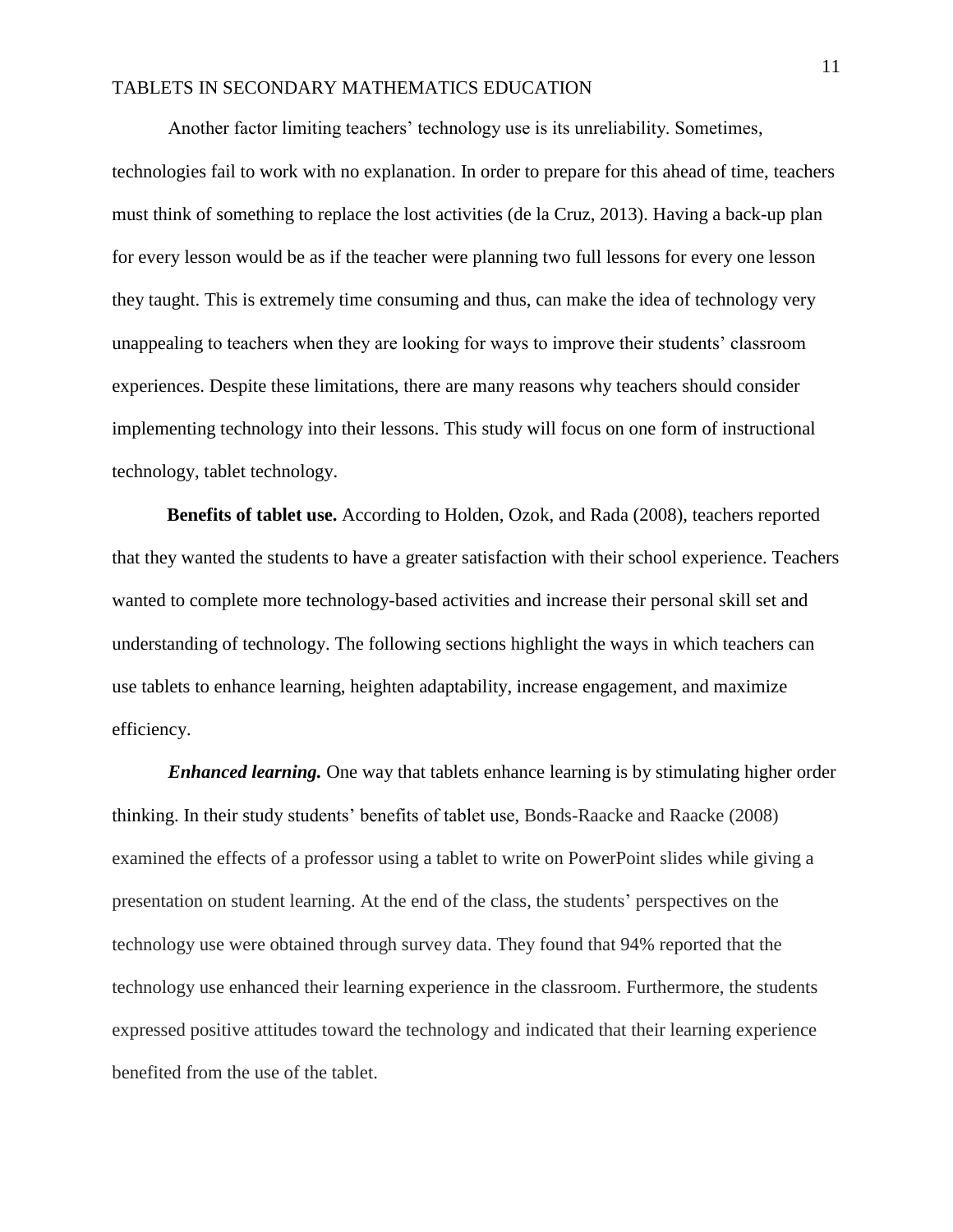In the Bonds-Raacke and Raacke (2008) study, the students were following along and taking notes while the professor used a tablet to write on the PowerPoint slides. Writing on a PowerPoint presentation is one of the main uses of digital inking*,* which allows the user to annotate their presentations right from their tablet screens when the document is in a Microsoft Office program. The tablet and projector act as an interactive whiteboard, which uses touch detection for user input (for example scrolling and right mouse-clicking) in the same way as normal PC input devices (Steinweg, Williams & Stapleton, 2010). This is a helpful tool at all levels of education and is an innovative way to have students show their work on the board while allowing other students to see instantly what their classmates have done. This process was used in an elementary mathematics methods course for prospective teachers. When they used digital inking to share their work with the whole class, the students valued the ability to develop a shared understanding of their work. However, one limitation of the study was the prospective teachers were more encouraged by seeing their own work than interested in learning what others interpreted from the lesson (Ellington, Wilson, & Nugent, 2011). The disinterest in other students' work on the board will be a challenge at first, but as the novelty effect of the tablet wears off, the students will be able to benefit from seeing multiple strategies used for the same type of problem. Increasing the number of examples available to students and exposing them to the thinking processes of others will deepen their comprehension of the topic.

In another study, performed by Lin, Shao, Wong, Li, and Niramitranon (2011), children interacted with a program on their tablets for virtual tangrams, dissection puzzles consisting of seven flat shapes called tans which are put together to form other shapes. Since the tangrams were virtual, the teacher and students were able to manipulate the size of the tangram and show how the pieces fit together. The use of virtual tangrams enhanced the students' spatial reasoning,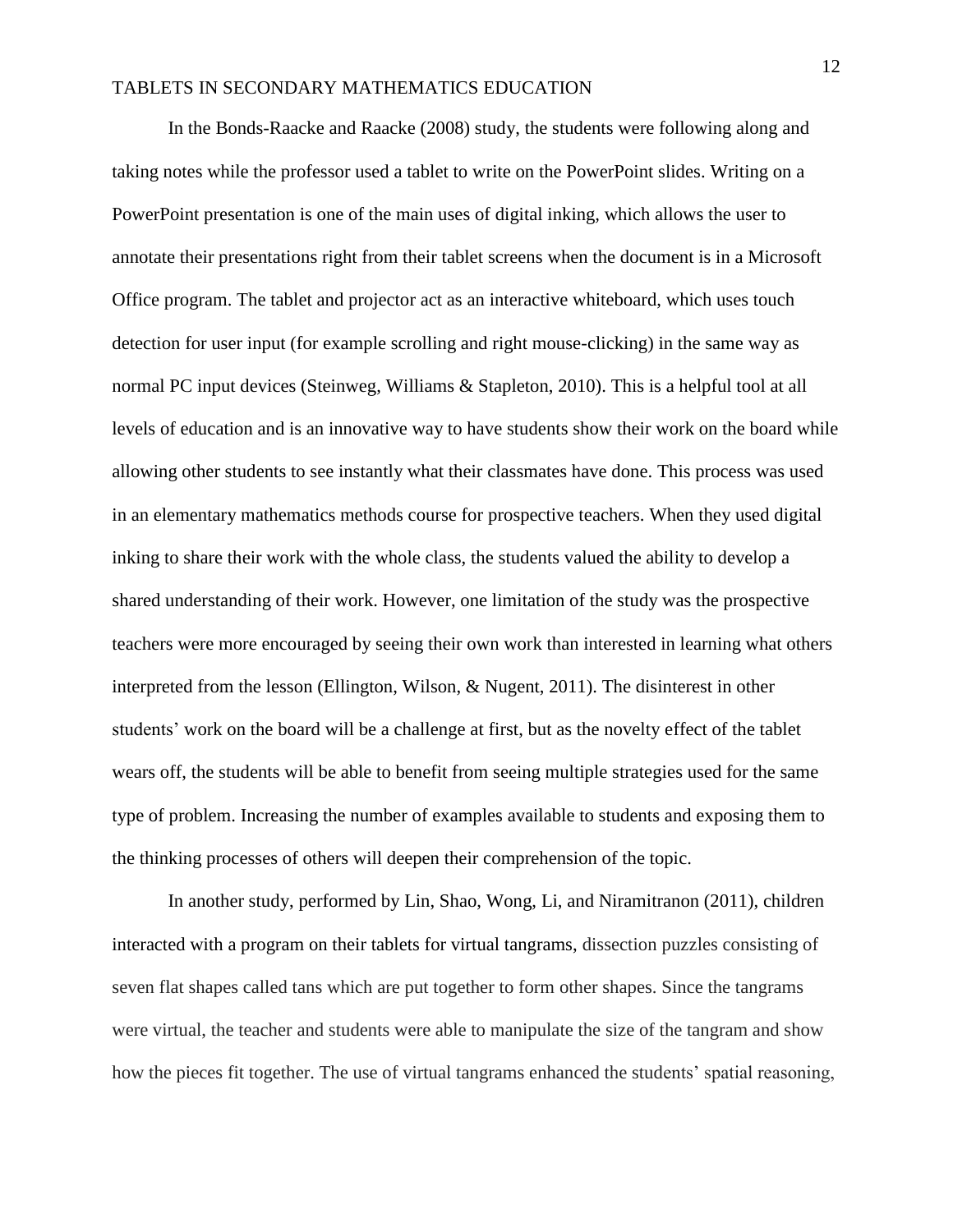and resulted in the narrowing of the gap between lower and higher achievers. This is a direct result of how tablets were able to better these students' learning experiences.

Gorgievski, Stroud, Truxaw and DeFranco (2005) examined college students' perceptions of the combination of flipping the classroom and integrating tablet technology. In this case, the professor would provide notes to the students, which they were responsible for downloading and studying before class. The professor then used digital ink technology on the previously studied notes to answer the students' questions. When asked about the effectiveness of this model, one student observed that, "The tablet helped because instead of writing on the board the professor could address the class and get a better understanding of their comprehension" (p. 96). This study makes clear that classrooms benefit from the teacher's use of the tablet. However, tablets in the hands of students can offer even more opportunities to enhance student learning.

In Fister and McCarthy's article, *Mathematics instruction and the tablet PC* (2006)*,* the benefits of single tablet (where only the professor has a tablet) and one-to-one classrooms at Murray State University were analyzed and compared. In the single tablet classroom, the professor used the tablets to create notes, to annotate existing PowerPoints, and to use specific mathematical software, such as Virtual TI and Math Journal. These software programs have mathematical equations and figures built in for more efficient use in a mathematics class. Using these programs allowed students to archive the notes of the professor and look at them any time. On a scale of one through five, five being strongly agree, a survey showed that students liked the constant availability of the archived notes. The mean of the survey was a  $4.37, \pm .17$ . The students also agreed that the tablet increased the professor's effectiveness during class and it promoted student learning. In the one-to-one tablet classroom, there was an additional benefit of

13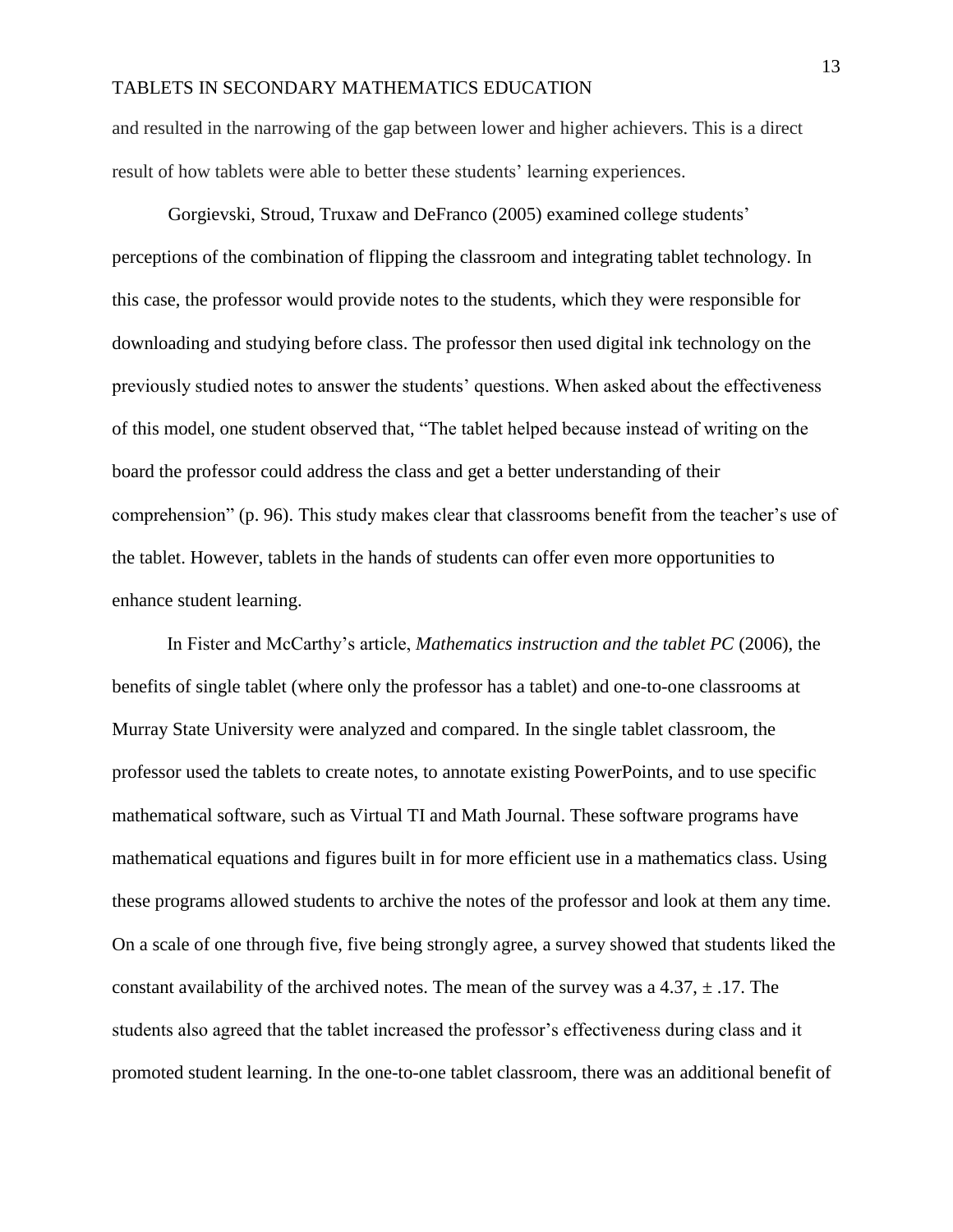being able to analyze and critique problems directly on the tablets. The authors described the benefits as "two-fold," showing that students took ownership of their learning in the class. The concrete evidence comes from the 16% increase in scores on an identical test given to students in a tablet classroom versus students in a traditional classroom. The authors found this to be true for one-to-one as well as single tablet classrooms.

All of the aforementioned studies found a common conclusion: students were able to have an enhanced learning experience as a result of the use of the tablets by increasing their ability to comprehend the material. Consequently, student achievement also improved.

*High adaptability.* Using tablets in the mathematics classroom expands the teacher's ability to individualize learning. Particularly, tablets can be helpful for students with special needs as well as students with varying learning styles. Multiple representations of the same topic, as well as interactive representations, can be shared with ease utilizing tablet technologies. Multiple representations supported students who learn in different ways and proved to give these students a stronger chance of comprehension (Fister & McCarthy, 2006). When learning is individualized from student-to-student, it increases their chances of understanding and success.

One form of technology that has been used to support auditory learners is a Talking Tactile Tablet (TTT). As the name suggests, this tablet is able to speak to students that have visual impairments and tell them what they are looking at. This specifically makes elements in mathematics, such as graphs, more accessible. It also allows students to work at their own pace. This device has audio files that correspond with each visual so that when the visual is touched the audio plays it aloud. It was found that students with visual impairments using TTT performed better on tests than those using current accommodation tools that do not have integrative audio capabilities (Landau, Russell, Gourgey, Erin, & Cowan, 2003).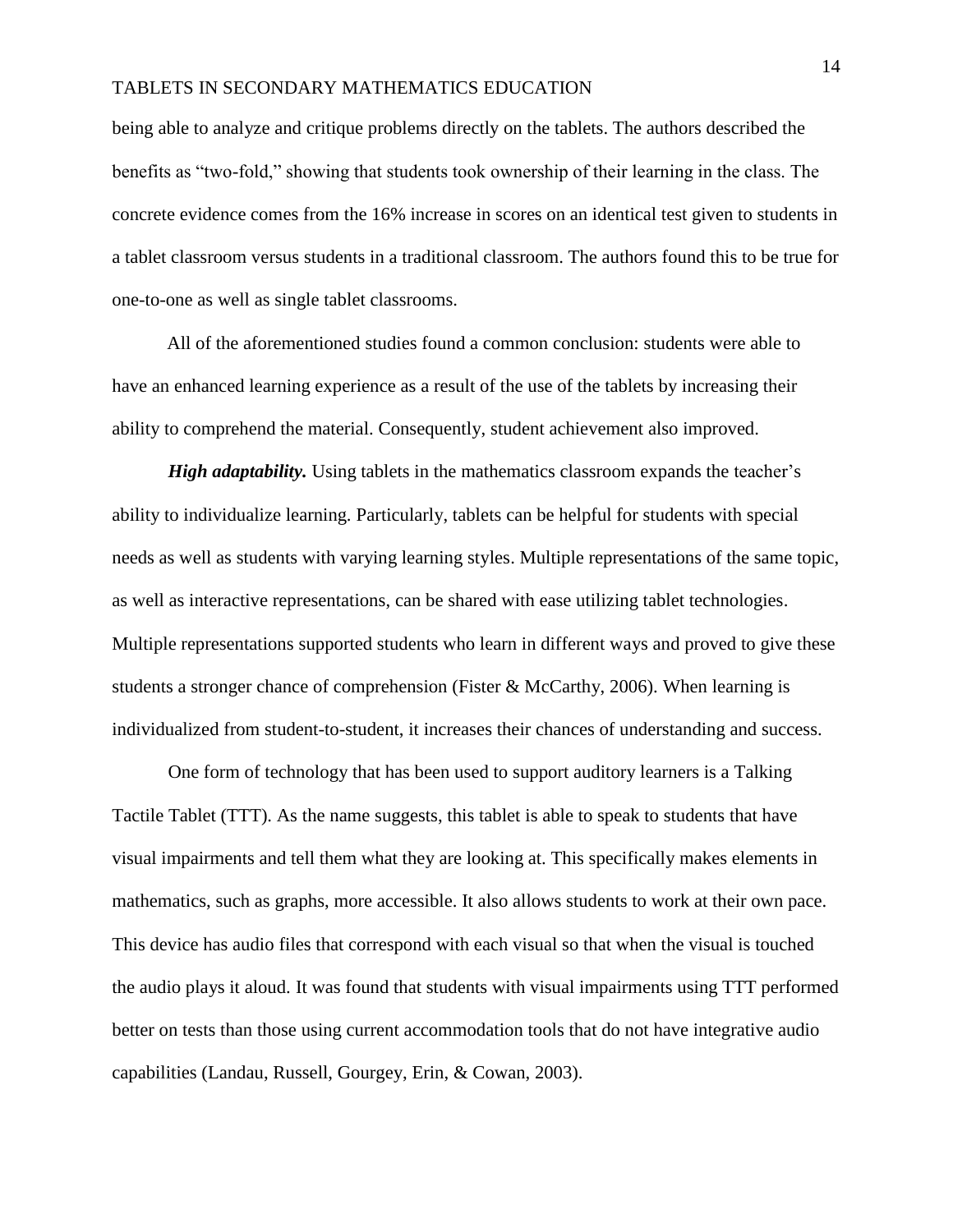Not only do tables help those students with visual challenges, but they also have allowed students with individual education plans (IEP) to utilize accommodations for their unique academic needs. O' Malley, Lewis, and Donehower (2013) conducted a study in a special education school of kindergarten through eighth grade. The purpose was to assess students on the Autism spectrum scale, examining the effects of a class-wide intervention using an iPad application for basic mathematics activities on their independent task completion and mathematics performance. This study found that the iPads were very easily adapted to the needs of each student. On top of that, students did become more independent with their task completion and improved their assessment scores. The iPad allowed for more practice, encouraged the students to work at their own paces, and catered to each student's individual set of skills. The generalizability of these results are limited by the fact that the set of data points were small and that it was performed in a school with students that all needed individualized help. A more applicable representation of this study would use more data and involve an inclusion classroom to see if iPad use helps the students to succeed in the regular classroom. Nonetheless, the experiment showed the adaptability of tablets to help diverse learners.

Everyone learns differently, which makes the individualized teaching capabilities of tablets helpful to any student whether or not a disability is present. Creating an individualized education experience has received a positive response from parents and students alike. In addition to supporting students' individual needs, technology integration can increase students' motivation to learn (Luckin et al., 2005).

*Increased engagement.* Active engagement is essential in classrooms to keep students' attention. Learning today is a "constructive process that builds on prior knowledge" and allows students to develop brain pathways to access new and old information (Roschelle et al., 2007).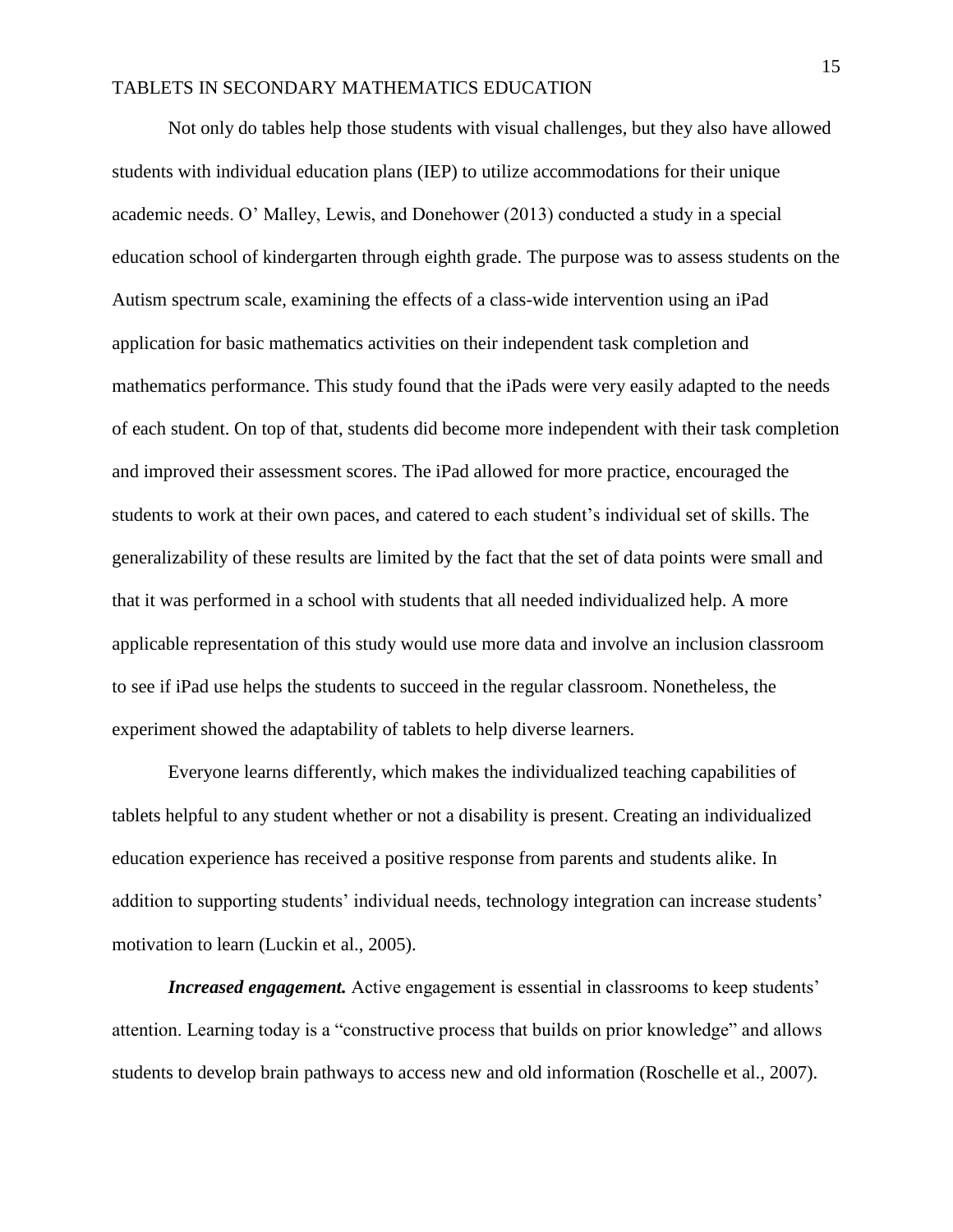Engaging in learning helps students to create more pathways in their brains. Interaction, communication, and collaboration are just some of the ways to engage students. *Group Scribbles* and *Classroom Presenter* are two programs for tablets that are made to increase the learner's active engagement and participation in the classroom. *Group Scribbles* allows for an interactive improvisation of classroom tools such as sticky notes, bulletin boards, whiteboards, pens, and pencils. These boards can be made public so the students and teacher can actively communicate and collaborate through the program. Similarly, *Classroom Presenter* allows for students to write on their own tablets and have it appear on the projection screen. The students' writings can then be organized by the teacher's tablet. This provides a class-wide work ethic, as opposed to an individual one. Making a class engaging decreases the possibility for a student to detract from the lesson (Roschelle et al., 2007).

Tablets have the ability to free up class time from unnecessary busy work that comes with having to draw out every graph or equation, which opens up more time for engaging students in practicing mathematics instead of copying from the teacher's notes. If students have copies of the class notes available and archived on their tablets, they have the ability to engage in class discussion more attentively. Archived notes allow the students to more effectively process the teacher's explanations and ask questions when they arise. Additionally, the class has more time to be exposed to the expert thinking methods of the teacher or professor. In the study by Gorgievski et al., (2005), the students surveyed were also asked if the tablets allowed them to pay more attention in class. One student responded, "I found that I didn't waste time during lecture copying down information so I was better able to focus on what was being taught" (p. 97) Another said, "It most definitely made the lecture easier to follow! All I had to do was follow the problem steps rather than write EVERYTHING down which is hard to do while trying to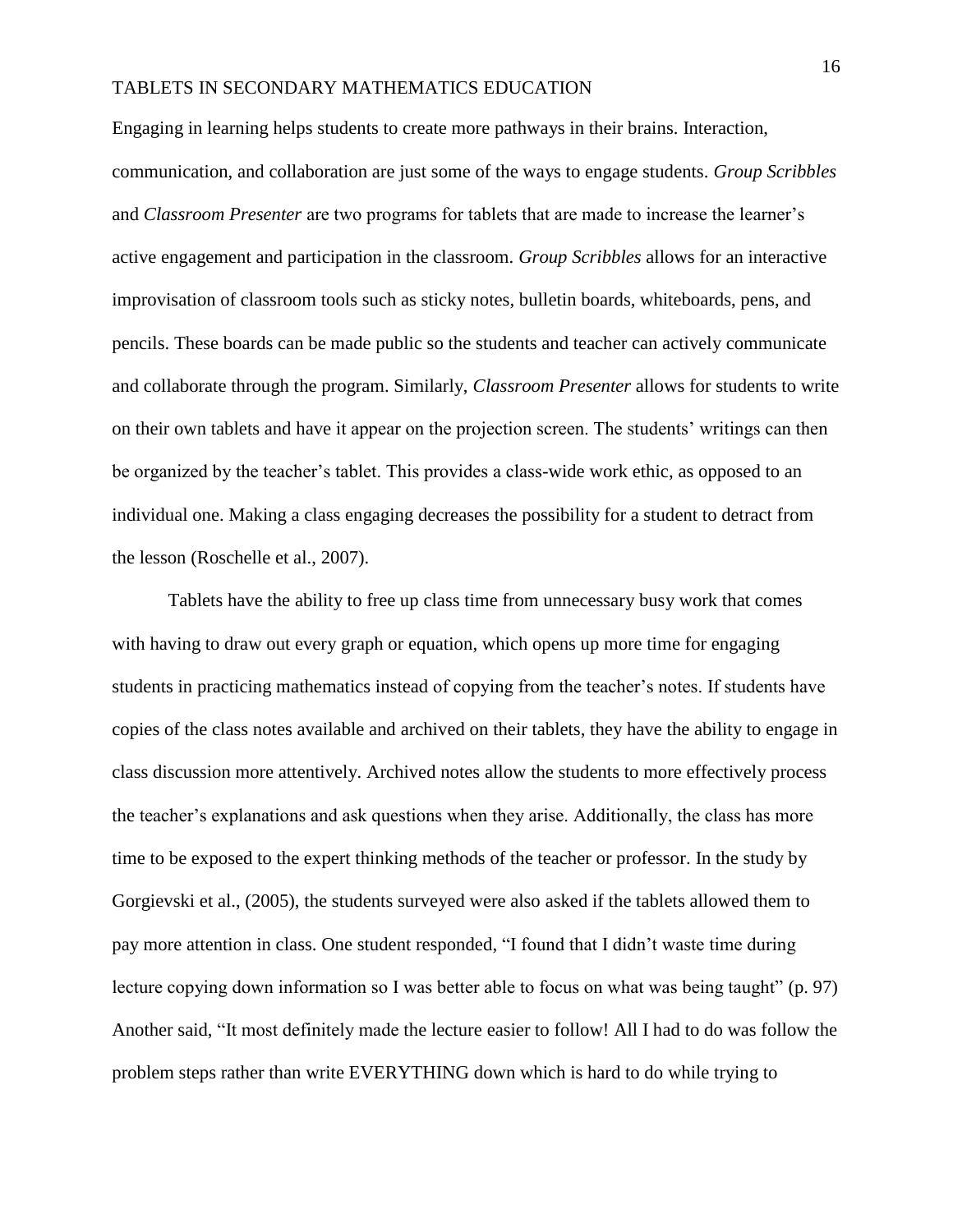comprehend" (p. 97). As a result, these students were able to more effectively engage in the lesson and comprehend the information at a deeper level because of the tablet integration.

Using digital ink, students have the opportunity for greater engagement in class discussion. Harless (2011) takes digital ink and applies it to different specific mathematical practices, such as generalizing the polygon sum theorem. In what he calls "scribing," students are able to collaborate and communicate by use of tablets. Scribing gives students the chance to see the work of other students, engaging them in others' learning processes and furthering their level of understanding. Harless finds that scribing improved the class discussion and allowed students to focus on the ideas of the lesson rather than on listening to the professor. It also motivated students to gain the best understanding they could of the topic.

Practices such as the TTT study show that through communication and collaboration of students with tablets, students are actively engaged in class more than in a traditional classroom. They are more likely to participate in the lesson, as well as comprehend the material better than they otherwise would have if the technology was not used (Lin et al., 2011). Although in many instances technology is seen to be an anti-social activity, the way mathematics teachers are using it in the classroom allows for more social interaction, participation, practice with concepts, and confidence with the content.

*High efficiency.* One of the greatest benefits for teachers that the tablet brings to the classroom is increasing efficiency. Technology has the power to maximize success and learning within the allotted class time. Teachers report that using tablets saved time in class as well as were easier to use than a whiteboard or an overhead projector (Galligan, Loch, McDonald, & Taylor, 2010). The only limitation to the efficiency of the tablet that was found was the time it took to set up. Once teachers had their tablets set up, they were able to use the technology to its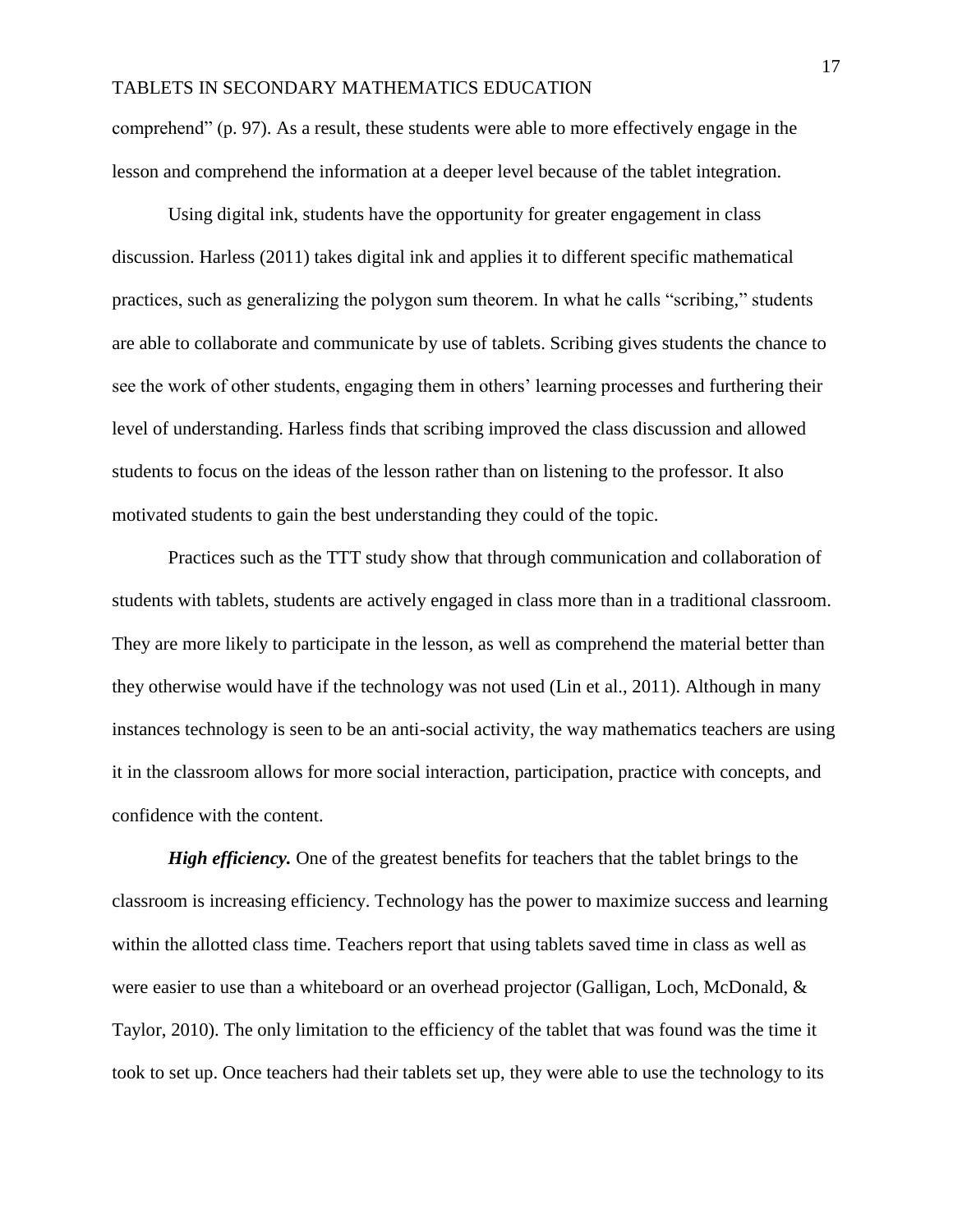full potential. The accessibility of the tablet and its speed can improve teaching by decreasing the time it takes to give feedback on homework, assessments, and students' questions from days to minutes (Roschelle et al., 2007). In the scribing activity by Harless (2011), students are able to have immediate feedback because they are able to effortlessly share their work and are then required to defend their ideas in class, as opposed to writing down what they think and waiting for the teacher to correct and return it. The access to immediate feedback addresses misconceptions in class and makes homework more effective.

Tablets also provide the efficiency of preparing complex graphs or concept maps before the start of class so that students can spend more time comprehending the material and less time copying it (Roschelle et al., 2007). In the study by Gorgievski et al, (2005), the students agreed the tablet was effective when asked if it was an efficient way to discuss the mathematical content. The students saw that the professor had more time to cover the material that they needed to get through in class, which allowed for more questions to be answered by the teacher. Another way students were able to experience an improvement in efficiency with tablets was through their immediate access to searchable notes from class. This feature saves students time studying and looking for the correct model for their current homework. The main benefit of the efficiency of tablets is providing teachers and students with more effective class time and easier and faster access to class resources.

**Factors negatively influencing tablet integration***.* The factors influencing tablet integration parallel those influencing any other technology. However, there are some added concerns to integrating tablets into the classroom, one of which involves the setbacks of training discussed earlier. Teachers are more familiar with laptop technology and, although they want to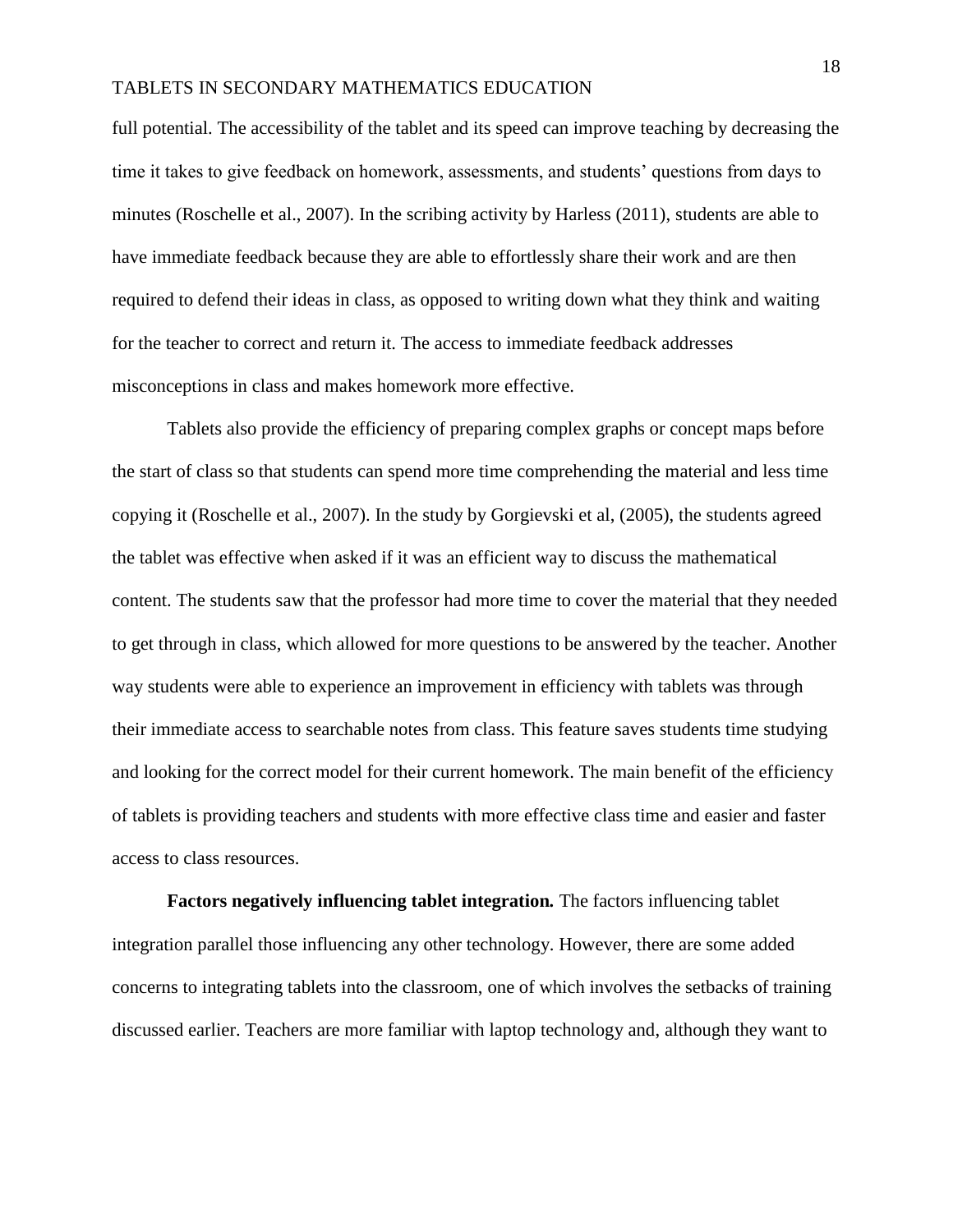integrate tablets, they are not willing or do not have the time to learn how to use a new technology.

Schools that are implementing tablet technology need a way to train their teachers to use tablets. Traditional ways of training are professional development days in which teachers are introduced to new methods or programs that are usually sequential and progress in a linear pattern through different levels of difficulty (Beauchamp, Burden, & Abbinett, 2015). Most of the time, teachers across multiple disciplines engage in the same professional development programs with this model. Is this enough to help teachers effectively implement the new form of technology? Studies like that of Beauchamp have shown that traditional methods of training are not an effective way to implement professional development for teachers in technology.

One reason the traditional method of professional development is not effective is that all teachers have different levels of skill and confidence with tablets (McCrea, 2014). Teachers with higher levels of skill and confidence, particularly digital natives, do not need to go through training that covers general uses of a tablet. Conversely, some teachers will not benefit from any type of specialized training until they receive preliminary training on general tablet use, such as connecting to Wi-Fi or changing settings.

Learning in a sequential manner with a lecture is also less effective for teachers because there is no one right way to learn how to use a tablet, and many teachers have different interests. Moreover, the applications that are relevant for teachers in one discipline may not be relevant for other disciplines. For instance, mathematics teachers will not want to sit through a lecture on history applications because they have no use for them. Tablets have no linear progression because, once the basics are learned, it then becomes a question of which applications will be the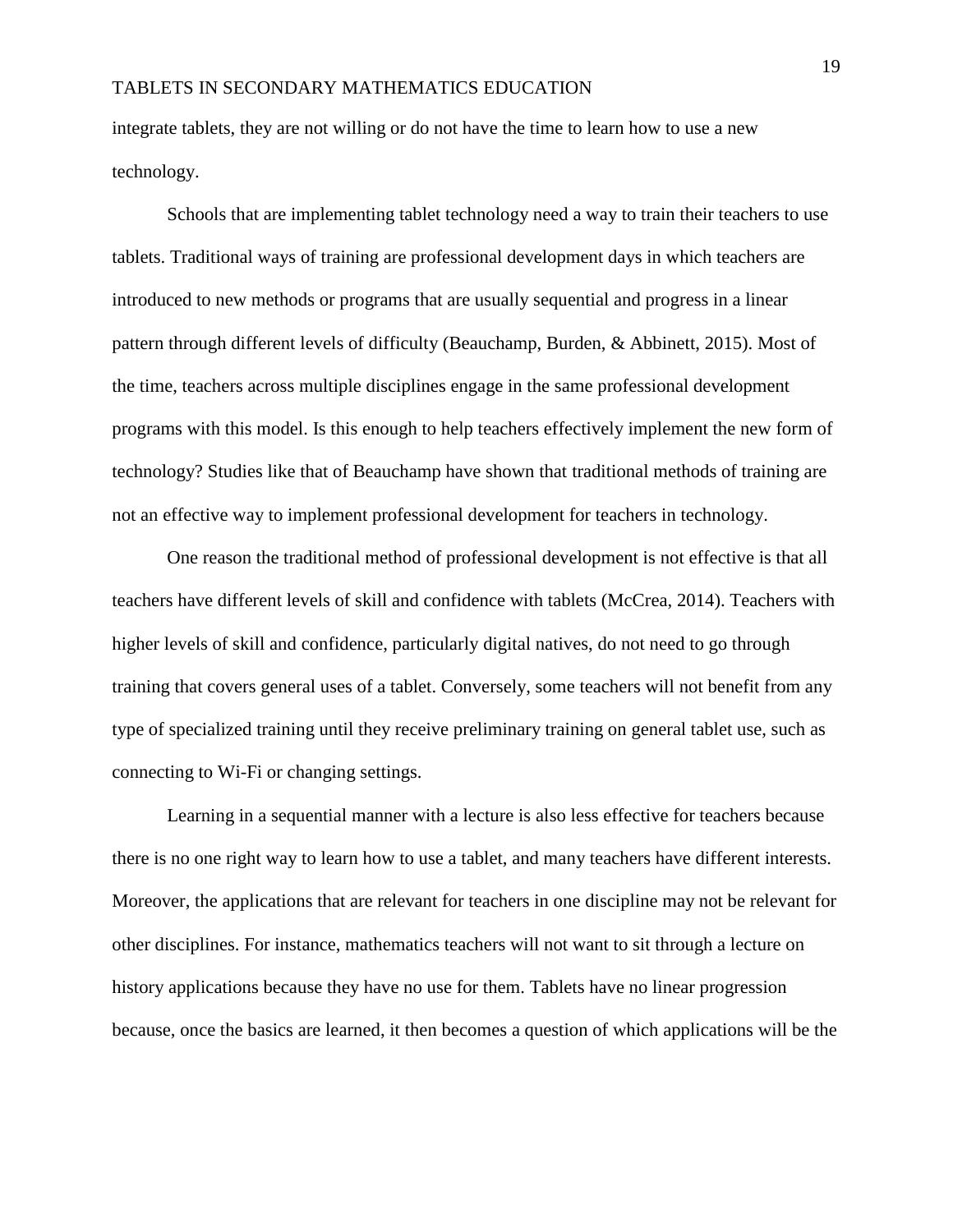best to use in any one teacher's classroom. Therefore, there is no one mold that teachers can fit into as they have in past traditional professional development methods.

Another reason traditional professional development does not work is that there is simply too much to learn in one professional development day and too much to remember after one session. Teachers most likely will not remember how to use many of the applications taught to them during their sessions, as they do not have scheduled time to practice and therefore struggle to apply the new techniques and applications into their own classrooms. Even during a newly implemented training method researched by Bridget McCrea (2014), a business technology writer, administrators of professional development were aware that teachers would not be able to retain or learn everything during a short training period.

Despite the shortcomings of traditional professional development in implementing tablet technology into the classroom, through this training, teachers are able to realize the benefits of using tablets. This idea is exemplified in a study done by Shaw (2004), the Director of Academic Technology at Dwight Eaglewood School. Shaw noted that teachers in his study were always enthusiastic about learning new uses of their tablets and showed a commitment to learning them. Nevertheless, teachers with only traditional professional development were unable to transfer skills from their training into their classrooms. Those teachers were hesitant to use tablets, believing that using tablets would take too much time and increase the risk of misconduct (Beauchamp, Burden, & Abbinett, 2015). Educators are then left to find a new way to train teachers who wish to implement tablets into their classrooms.

Evans (2012) reported some of the benefits and downsides of integrating iPad tablets into teaching. Some teachers found the iPads had limitations, such as the lack of familiar programs like Microsoft Word and PowerPoint. Teachers also had trouble transferring work to other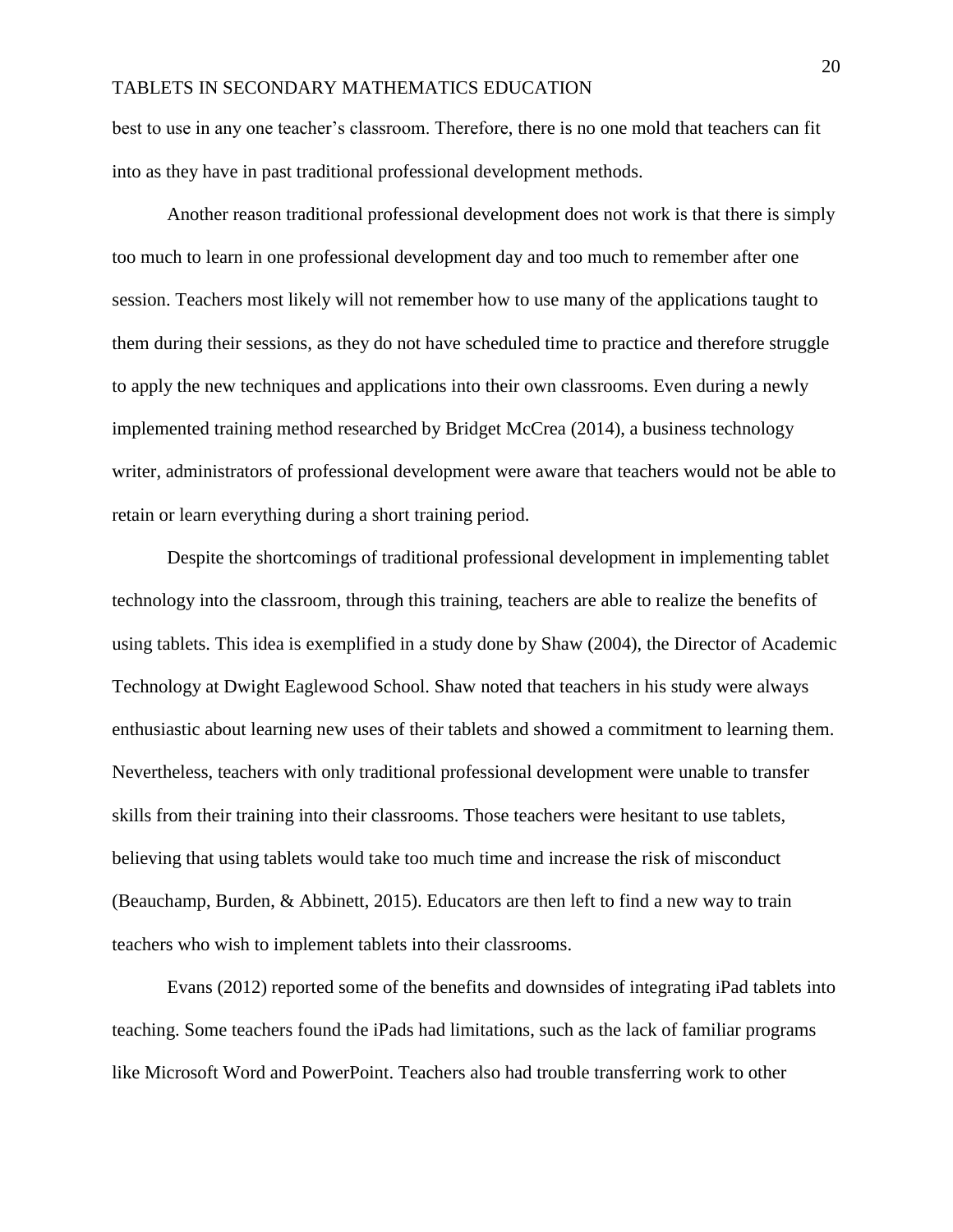devices or onto the iPad tablet because it did not have a USB port. Other teachers noted that they did not feel that notetaking and other writing was efficient on the iPad (Evans, 2012). For this reason, teachers are concerned about the realistic potential and possibility of implementation.

Many teachers are also concerned with the students' responsibility of owning a tablet. Tablets are fragile and not durable enough to be tossed into a backpack. Cases are needed to keep tablets in good shape (Ullman, 2015). Sturdy tablet devices are needed to make sure they last in the hands of students. The consequences of a broken tablet can mean the student does not have the ability to participate in certain activities in class or the school and family has to provide more money to get a new tablet for the student.

Other negative influences worthy of consideration concerning tablets surfaced from the schools that Clarke and Svanaes (2014) researched. They felt tablets prevented the development of writing skills, and the teacher-preferred textbook availability was found to be limited. Teachers also indicated it was hard to plan lessons on the tablet and again expressed concerns about tablets being a source of distraction to students.

#### **Conclusion and Significance of Literature Review**

After reviewing how technology in general can be used in the classroom and recognizing its benefits and drawbacks, this literature review details how tablets can be used in any classroom setting. Many of these studies on tablet usage in the classroom were performed at the college level, with far less in secondary, middle, and elementary settings. The purpose of this study is to fill this research gap at the secondary level. This study examines the ways in which teachers are currently using tablets in their classrooms and determines how to make better use of the technology in mathematics classrooms by comparing the results to the existing literature.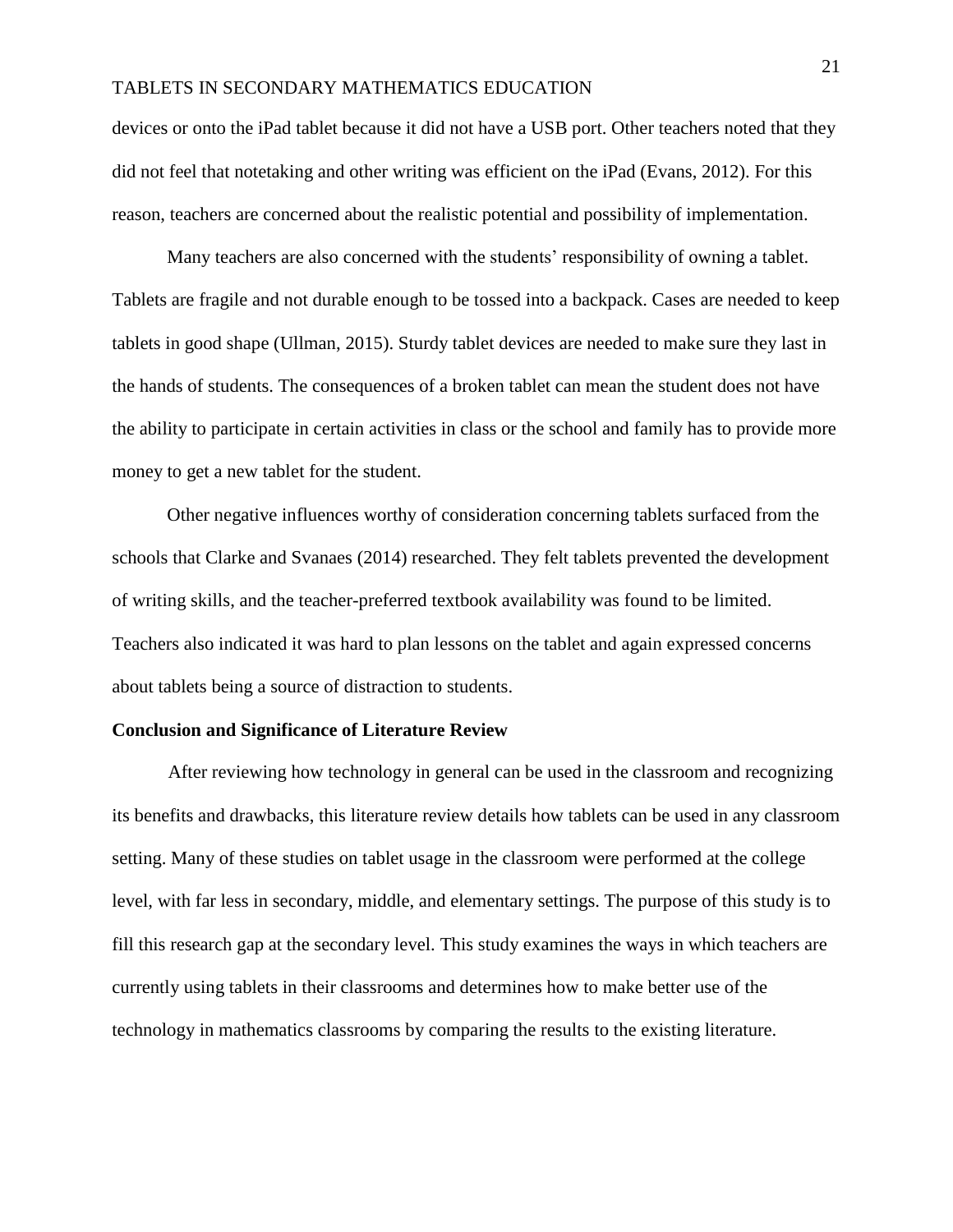The research questions that guide this inquiry are: Now that teachers are beginning to recognize the benefits of integrating tablets into their classrooms, are teachers using tablets to their full potential? If not, what are the reasons preventing teachers from utilizing tablets to enhance learning, increase engagement and adaptability, and improve efficiency?

#### **Methodology**

The topics and sub-questions proposed in this thesis will be evaluated by way of an online survey which will be given to a targeted population of teachers. The survey is attached in Appendix B.

#### **Participants**

The target population for this study was mathematics teachers in secondary education classrooms. Particularly, the teachers were from four public schools in the Worcester County School District. Twenty teachers completed the survey and answered questions applicable to them. The teachers' ages ranged from 25 to 54, and their years of experience ranged from 1 to 23. For certain parts of the data, the teachers were split into two categories of age: 35 and under and over 35. There were twelve teachers in the 35 and under group and eight in the over 35 group. Two of these schools had one-to-one tablet integration, where every student and teacher received a personal tablet. The other two schools had cart classrooms, where the teachers had a cart of tablets in their room which may be distributed to students when desired. Of these twenty teachers, seven were in one-to-one classrooms while the other thirteen were in cart classrooms.

Teachers in this study were asked to participate voluntarily and were gathered based on my knowledge of schools in the Worcester County School District that have cart classrooms or one-to-one tablet availability. The teachers were asked for their willingness to participate in the survey via email. When a teacher did not respond, follow-up reminders to complete the survey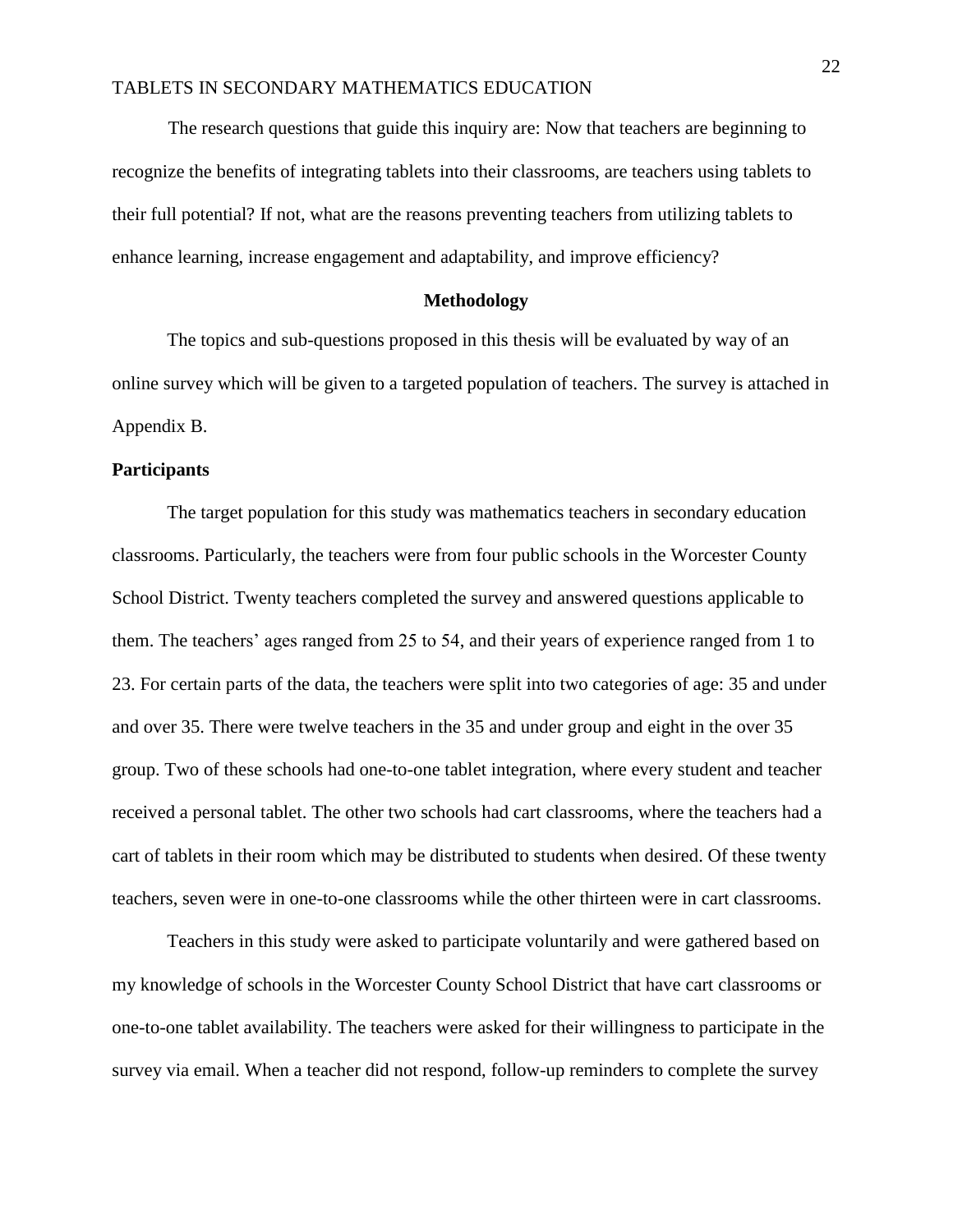were sent to the teacher via email one week and two weeks after the original distribution time, respectively.

#### **Data Collection**

An online survey was designed to collect data needed to answer the research questions. Information about the project and survey was sent to the principals of the schools via email. Within this email, they were instructed to contact me if they did not wish to let their mathematics department participate in the survey. If the principal did not decline the invitation within a week, information on the project and the survey itself was sent to the mathematics department. By completing the survey, they gave their consent to participate. The survey investigated the ways that teachers use tablets inside and outside of the classroom, the ways they have their students use tablets, and why they use tablets the way they do (benefits and drawbacks). It also asked the teachers about their personal opinions on the use of tablets in the classroom. Sending a survey to these teachers was the most effective form of collecting data because it took the least amount of time out of the teachers' days and allowed for quantitative, as well as qualitative, analysis.

**The survey.** There are five different sections within the survey. It is modeled after the study conducted by Holden, Ozok, and Rada (2008) in their research on *Technology use and acceptance in the classroom*. They explain their survey specifically between pages 118 and 127 in their article.

The first section includes general questions about the person, such as their name, age, school, email, gender, number of years teaching, current grade levels teaching, and current math courses teaching. These questions helped to recognize patterns within the data such as a correlation between age and tablet use.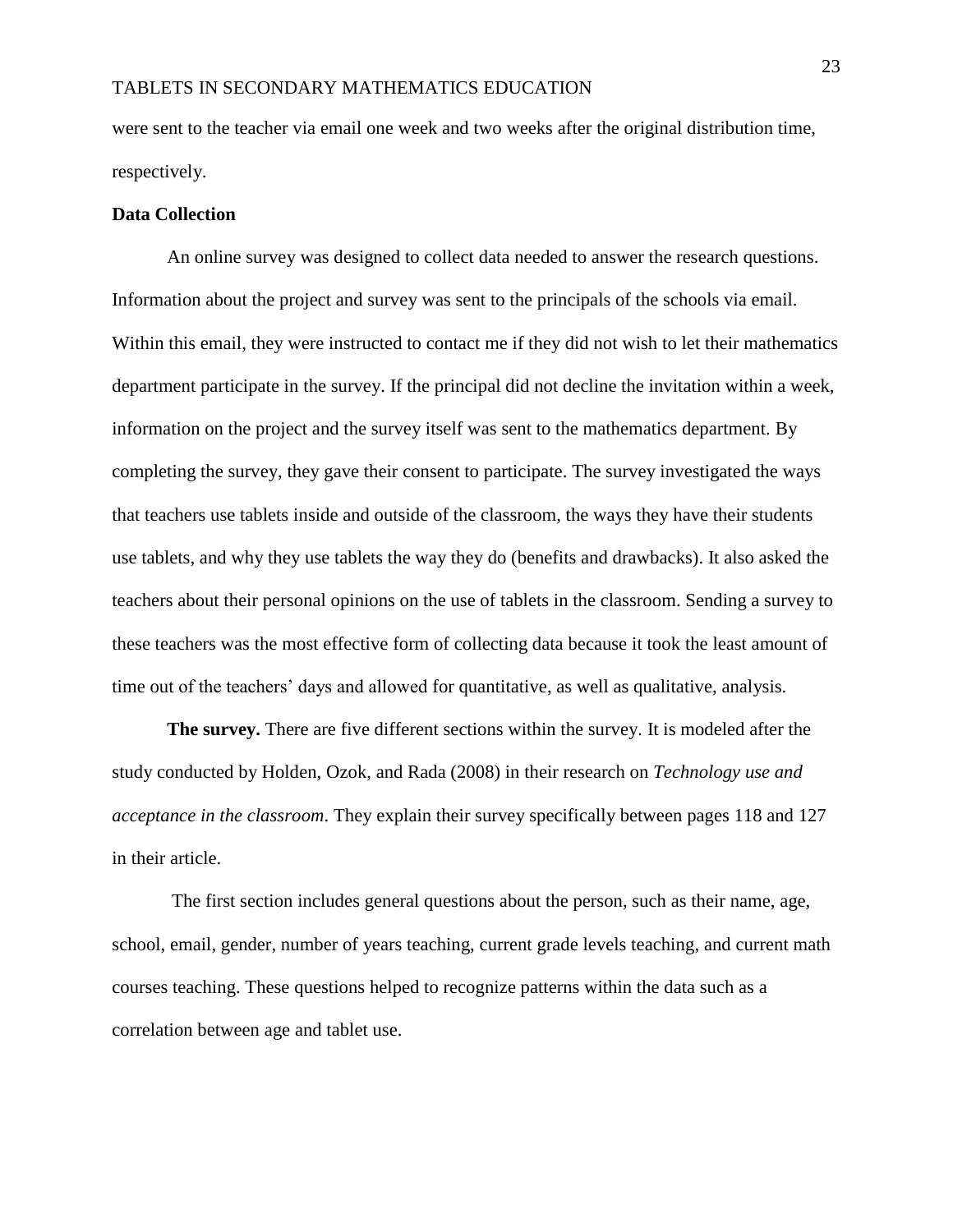The second section of the survey asked about the teacher's home and personal tablet use. The teachers were asked if they own a tablet that they use outside of work, how often they use their tablets for non-work related reasons, and what those reasons are. This section helped in analyzing the teacher's familiarity with tablets and determined if their use of tablets out of the classroom correlates with their use of tablets in the classroom.

The third section asked about the teacher's work related tablet use. The teachers were asked to specify whether their classroom is one of four categories: one-to-one, single classroom, only the teacher has a tablet, or whether they do not use tablets. There was also an option for the teachers to specify another type of tablet classroom that may not have been listed. In the study by Holden, Ozok, and Rada, (2008), there were four types of tablet classrooms indicated. However, only two applied in this case: one-to-one classrooms and single classrooms, which are referred to as cart classrooms in my study. Since every school in this study is either one-to-one or has a cart of tablets, I split my data into these two categories in the results. They were then asked questions about their training with tablets, such as if they had any at all, how effective it was, and in what form they received the training. They were also asked if their training was on a specific tablet program and were given space to explain their answer. Lastly in this section, the teachers were asked to state how often they use their tablets for certain in-classroom tasks, such as keeping school records, making presentations for lessons, creating tests or instructional materials, giving instruction, giving assignments, and communicating with others. The purpose of this section was to find out what types of training programs there are for teachers on tablet use and how many teachers that use tablets are getting the opportunity to train for them. It also shows a correlation between the use of tablets in the classroom with the above sections as well as with the amount of training received by teachers.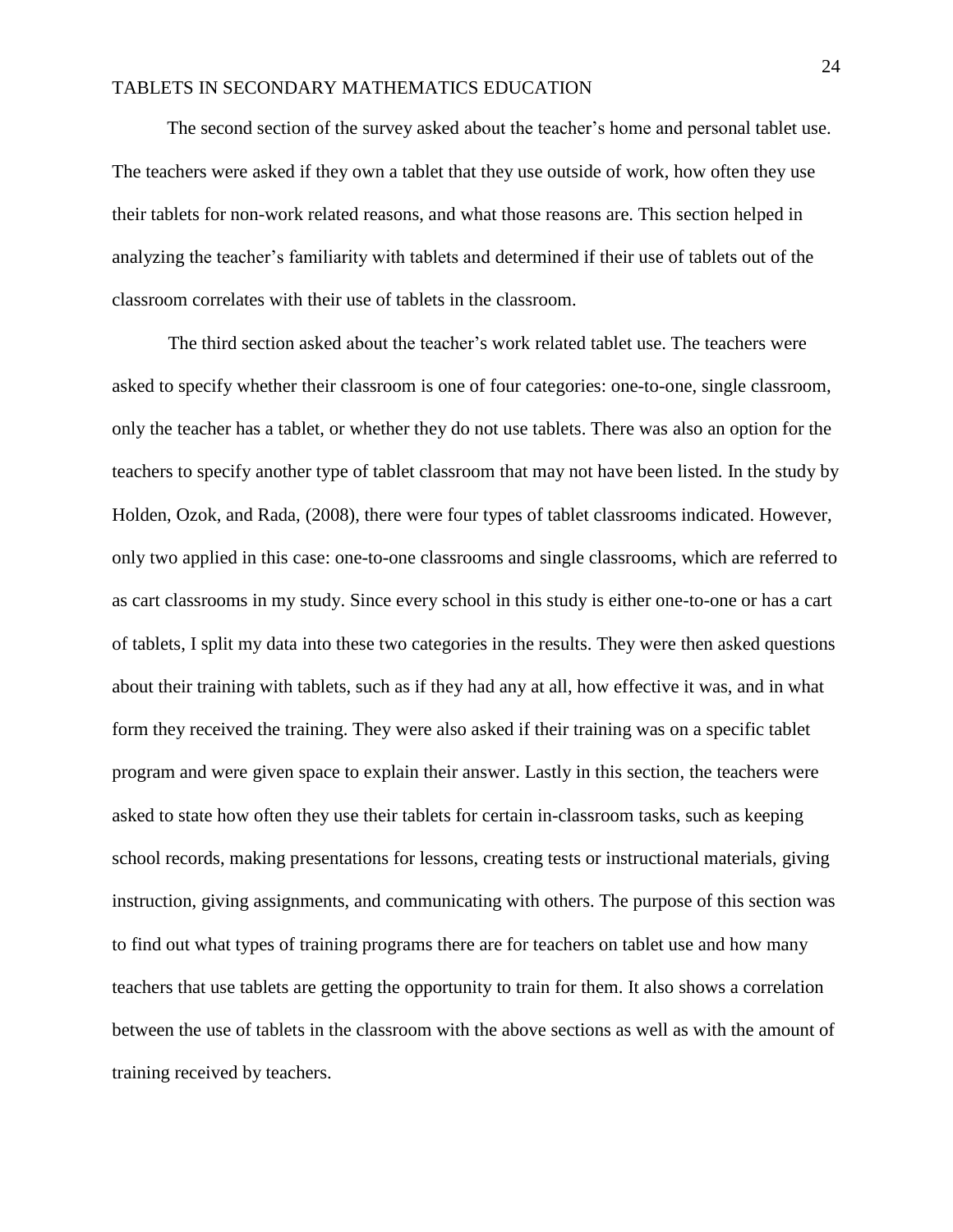The fourth section of the survey was about student tablet use. Teachers were asked to specify how often the students in their classroom use tablets to take notes, work on projects, complete assessments, conduct investigations, perform calculations, and record lectures. Next there was an open-ended question asking if there are any other ways students use tablets in their classrooms. This section also asked teachers to list specific applications they use in their classroom and rate them from one (least effective) to five (most effective) and to state the applications best features. Lastly, this section asked the teachers to explain if they utilize tablets to accommodate for individual students' needs. The purpose of this section was to collect data on what the students were actually doing in the classroom with tablets. These data will be used to research more information on specific applications and training for teachers and provide teachers with a resource on the most effective training methods and the best applications to use to receive their desired results of enhanced learning, heightened adaptability, increased engagement, and maximized efficiency. I will use this data to research more information on specific applications for teachers. In the future, I plan to create a worksheet that can be distributed to the schools of the Worcester County School District that provides teachers with a resource on the best ways to use tablets and the best applications to use to receive their desired results.

The last section asks about the benefits and drawbacks of tablet use in the mathematics classroom. Here, the teachers were asked to choose reasons they do not use tablets in their classrooms from a list including lack of motivation, lack of good instructional software, lack of time to learn, lack of time to train, lack of training, lack of preparation time, lack of money, concerns about student misconduct, and an option to list anything else that turns them away from tablet use. The next question required teachers to rate some suggestions that may make them more inclined to integrate tablets. The suggestions are better instructional software, more time to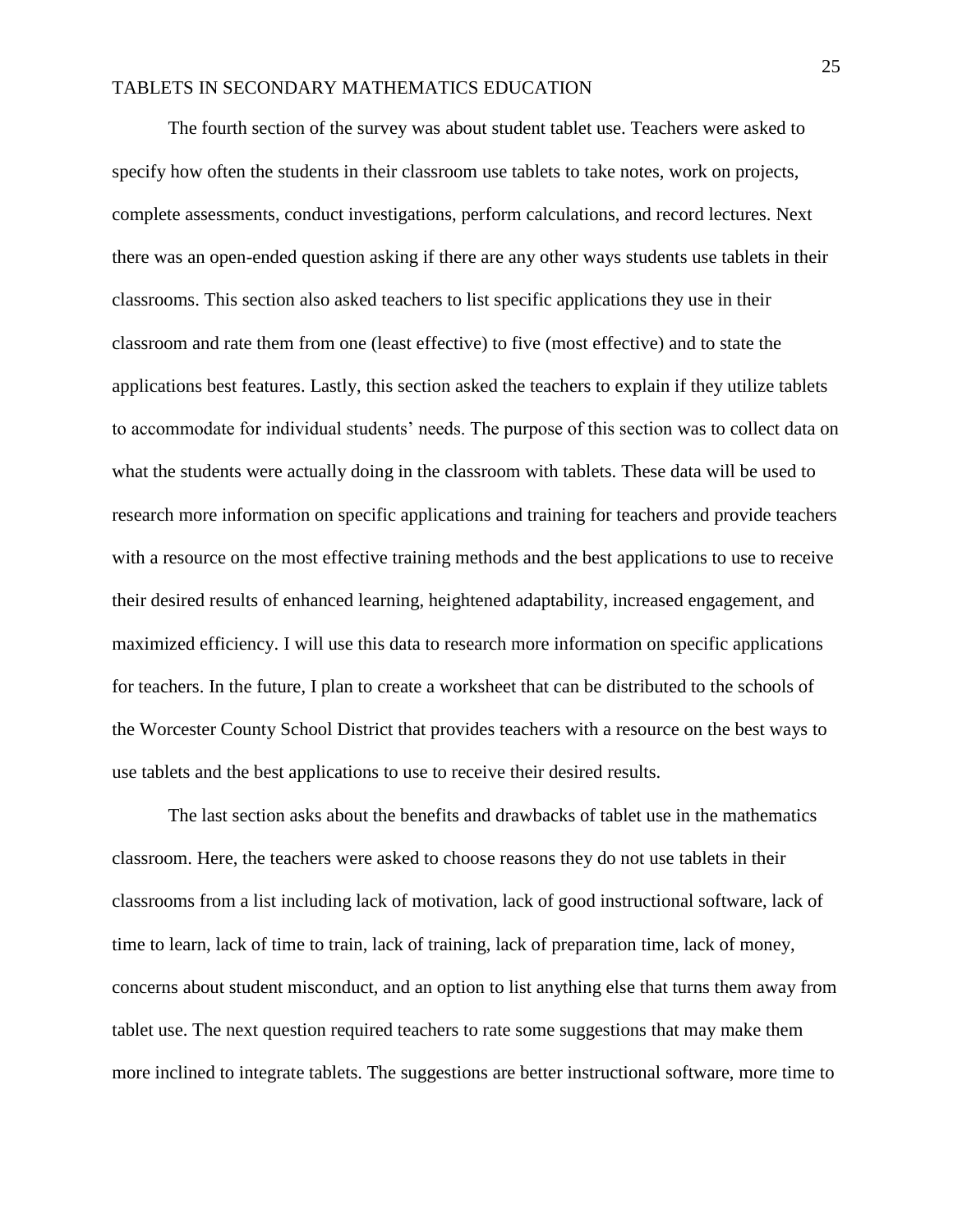become proficient in classroom tablet integration, more training available, more funding available to support a tablet program, more time to prepare for tablet lessons, better monitoring systems, and more ways to avoid student misconduct. They were then asked to explain their reasoning for the why they feel it is the most important. The teachers were then asked to select some reasons they do use tablets in their classrooms, such as being beneficial to the teacher, being beneficial to students, to promote learning, to promote confidence, to promote achievement, to promote relationships, to increase motivation, and an option to write another reason.

Lastly, the teachers were asked to specify reasons that they use tablets to improve their lessons. They were asked if the tablets make their lessons more interesting, fun, difficult, easy, time consuming, diverse, efficient, and an option for other reasons. They were then asked to explain their most important reason for the previous question. Next, the teachers get a chance to answer an open-ended question that asks them what they feel could improve their use of tablets in mathematics classrooms. The last question the survey asked was if they feel they have the right balance of tablet use in their classroom and to explain why or why not. This section will also help to provide feedback to the teachers and schools for what should be the next step in integrating tablets into classrooms, and puts an emphasis on how to improve their integration.

#### **Results**

#### **Tablet Use**

Teachers were asked about the ways they and their students use tablets in their classrooms and also in what ways students use tablets in their classrooms. Overall, it was found that the teachers and their students were rarely employing their tablets for the functions studied. Figure 1 graphically depicts the frequency teachers are using tablets for the specified functions.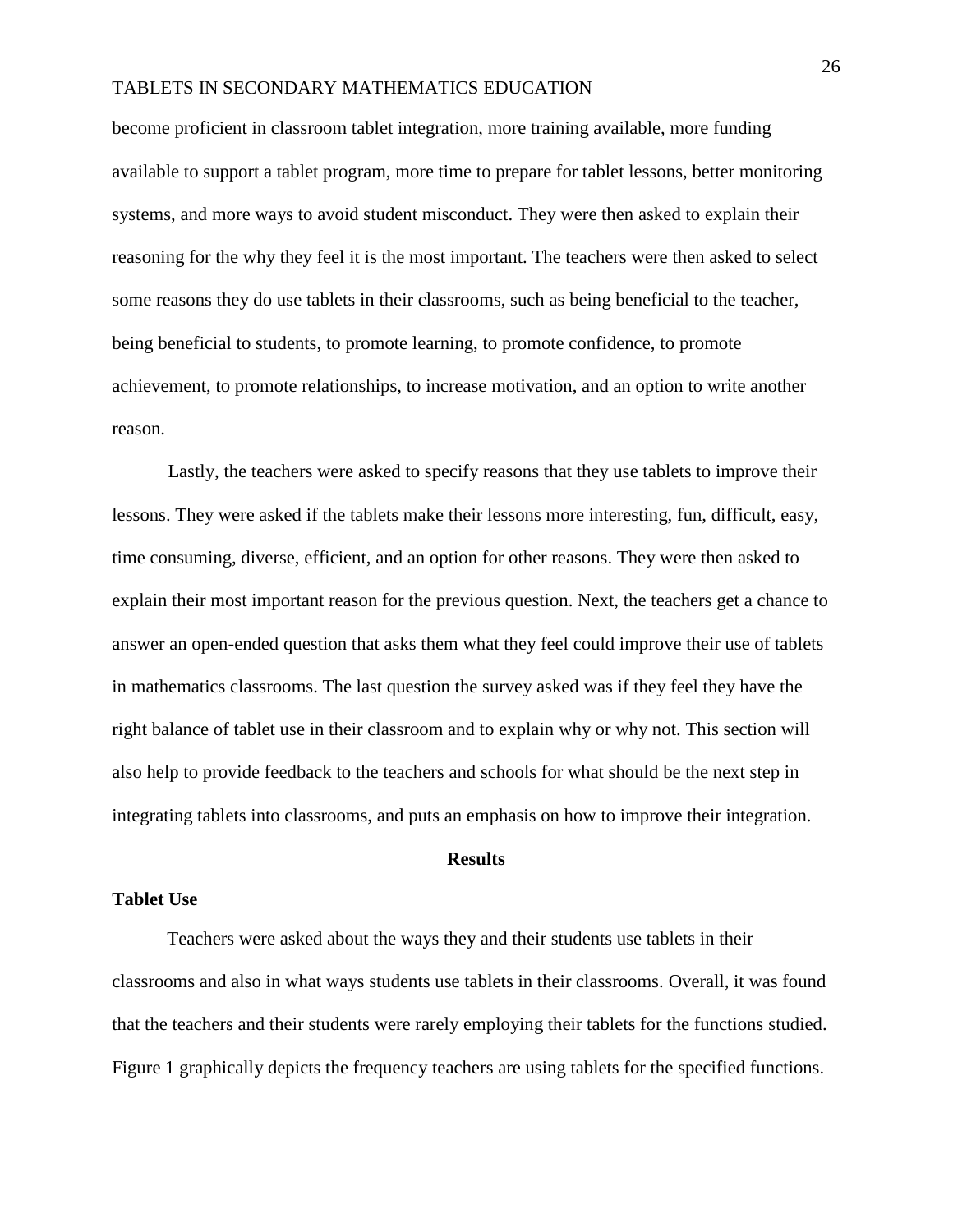The majority of teachers never used their tablets for any of these reasons, except instruction, where the most teachers use their tablets about a two out of five, which means less than two to three times per week but more than never. More than 95% of teachers said they never used their tablets for creating instructional materials. Similar to the teachers, the majority of students also never use tablets for recording lectures, performing calculations, conducting investigations, completing assignments, working on projects, or taking notes. 42.11% of students used their tablets to perform calculations at least once a week. The data regarding how often students used tablets in the classroom for certain functions is displayed in Figure 3.



Figure 1: How often teachers use tablets in classrooms for certain functions.

Teachers also indicated some applications they use for these functions. One teacher indicated that their students use *Notability* to take notes. Teachers also *suggested Explain Everything, Google Classroom*, and *Google Slides* as good applications that students could use for projects and that teachers could use for lesson planning. Some applications teachers indicated that they use for mathematics applications were *Fluid Math, TI Nspire, Desmos, Hands-on Equations,*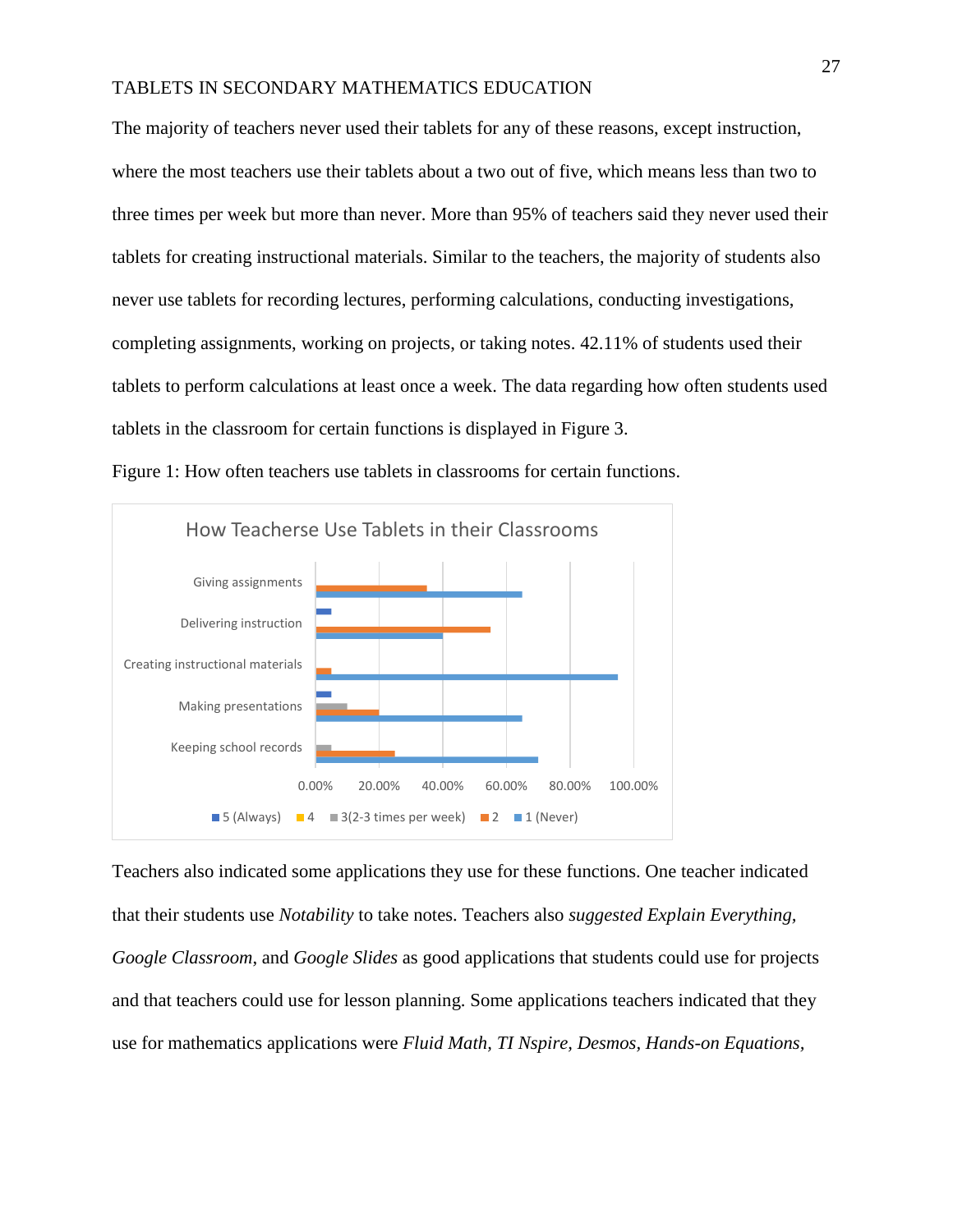*Free Graphing Calculator,* and *TenMarks Math*. Some other useful applications teachers

responded with were *Online Google Drive*, and *Safari*

Figure 2: Percentage of teachers that use their tablets for these functions at least once a week.

Percentage of teacher usage once or more per

|                                         | week.  |
|-----------------------------------------|--------|
| Teacher uses                            | $n=20$ |
| Keeping school records                  | 30.00% |
| Making presentations                    | 35.00% |
| <b>Creating Instructional Materials</b> | 5.00%  |
| Delivering Instruction                  | 60.00% |
| <b>Giving Assignments</b>               | 35.00% |

Note: n=total number of teacher responses for each section. This is an accumulation of the

percentages of teachers in the above graph that used their tablets in the range from 2-5 on the 5-point Likert scale (where  $1=$  not effective and  $5=$  very effective).

Figure 3: How often students use tablets in classrooms for certain functions

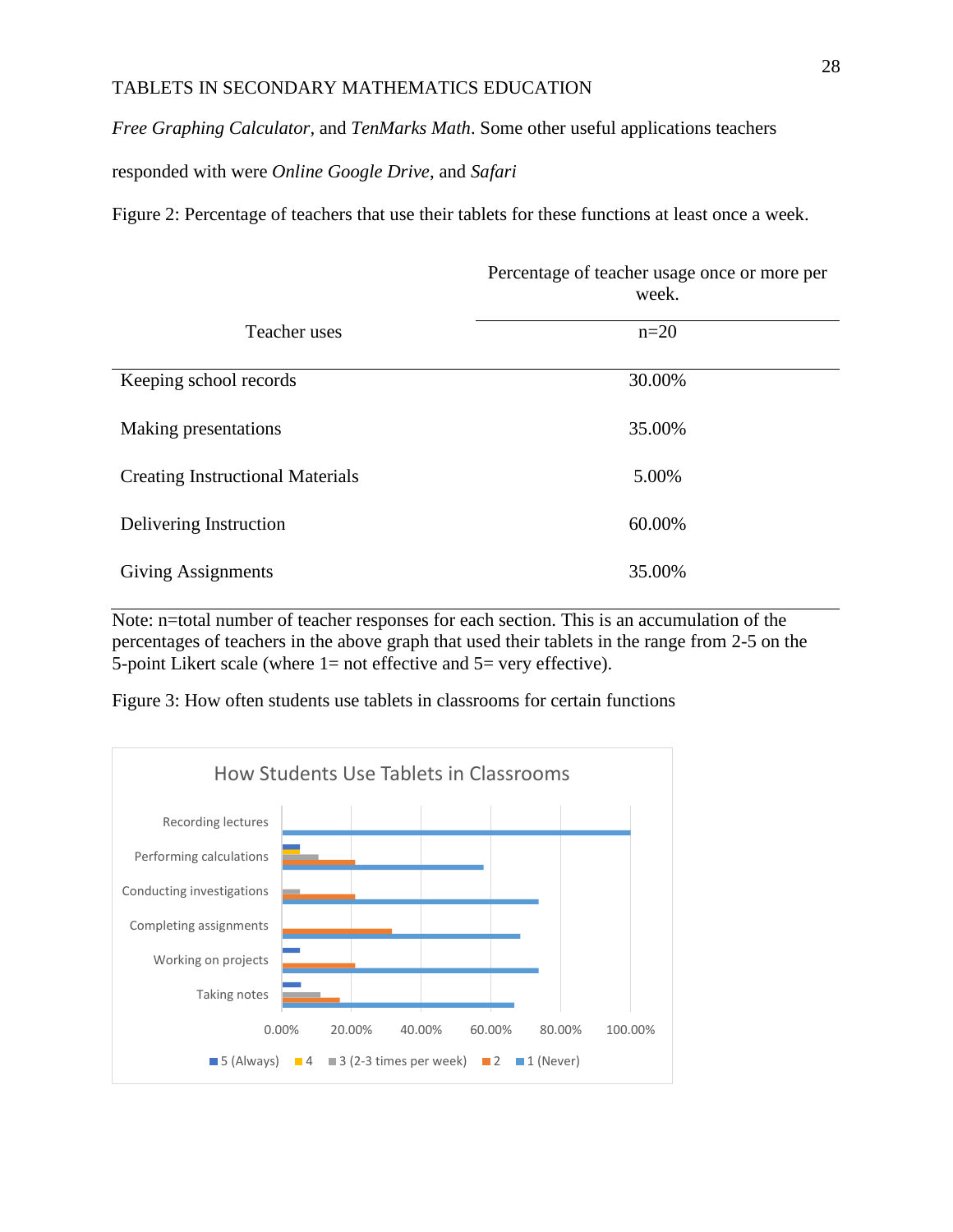Figure 4: Percentage of students that use their tablets for the included functions at least once a week.

|                             | Percentage of teacher usage once or more per<br>week |
|-----------------------------|------------------------------------------------------|
| Student uses                | $n=19$                                               |
| Take notes                  | 33.33%                                               |
| Work on Projects            | 26.32%                                               |
| <b>Complete Assignments</b> | 31.58%                                               |
| Conduct Investigations      | 26.32%                                               |
| <b>Perform Calculations</b> | 42.11%                                               |
| <b>Record Lectures</b>      | 0.00%                                                |

Note: n=total number of teacher responses for each section. In the record lectures and take notes sections one teacher did not answer, so for those sections n=18. This is an accumulation of the percentages of students in the above graph that used their tablets in the range from 2-5 on the 5 point Likert scale (where  $1 =$  not effective and  $5 =$  very effective).

#### **Factors Influencing Tablet Use**

.

**General.** Figure 5 highlights teachers' top reasons for not using tablets were more time to become proficient in classroom integration as well as more ways to avoid misconduct. In both sections, 13 out of 20 teachers said this was a factor influencing their use of the tablet. Close behind, 12 out of 20 teachers said more time to prepare for lessons was influencing their use of the tablet.

The following results focus on two different comparisons. First the correlation between age and tablet use were analyzed to see if growing up in the digital generation influenced tablet use in the classroom. The responses examined included the teachers' opinions on training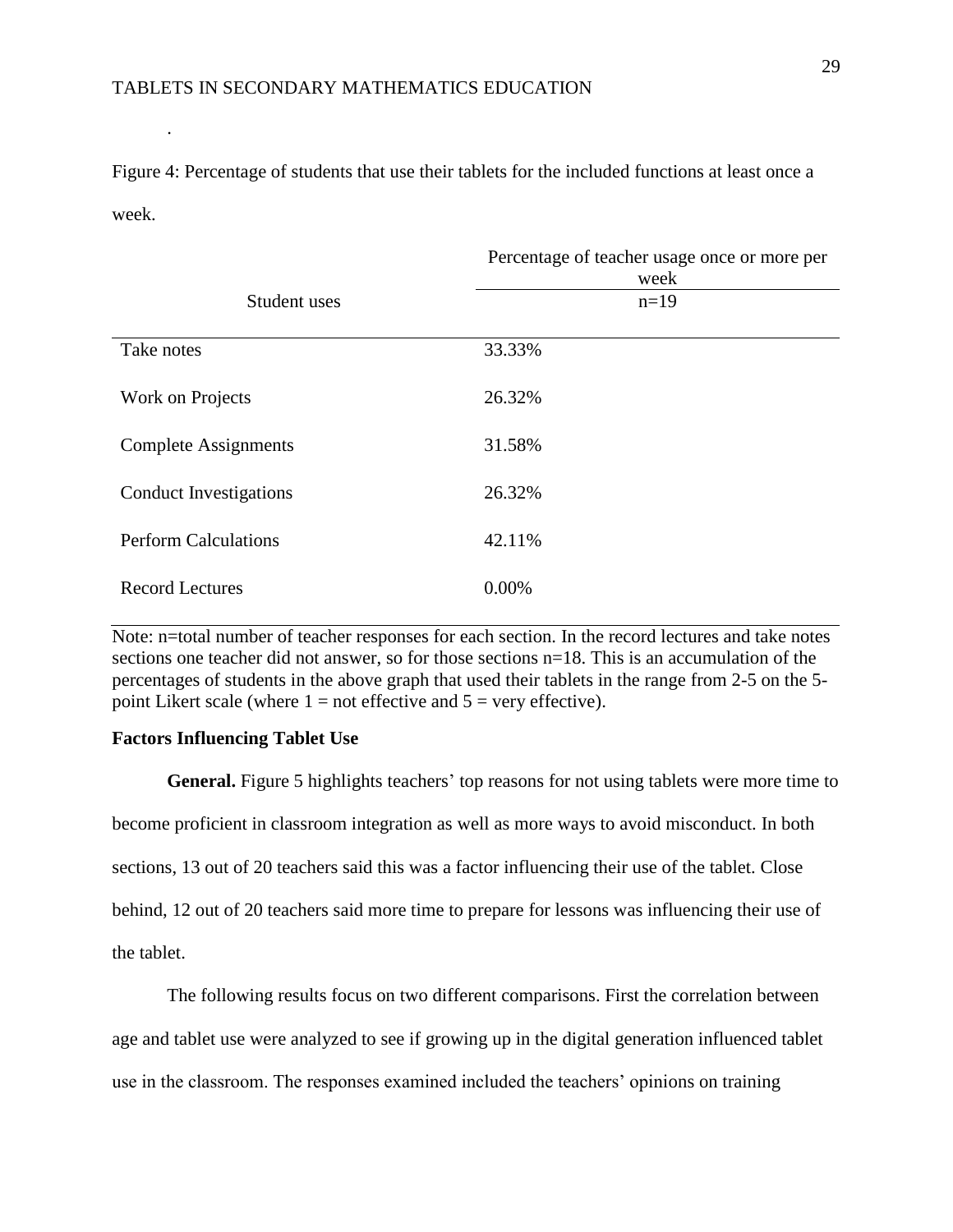effectiveness, teacher's tablet use in the classroom, students' tablet use in the classroom, and

what would make these teachers more inclined to use tablets. This data was split into two age

groups: 35 and under and over 35.

Figure 5: Reasons that would make teachers more inclined to integrate tablets.

| Factors that make teachers more inclined to<br>integrate tablets into their lessons | Number of teachers |  |
|-------------------------------------------------------------------------------------|--------------------|--|
| Better instructional software $(n=18)$                                              | 9                  |  |
| More time to become proficient in classroom<br>integration ( $n=19$ )               | 13                 |  |
| More training available $(n=19)$                                                    | 11                 |  |
| More funding available for support of a<br>school tablet program $(n=17)$           | 8                  |  |
| More time to prepare for tablet lessons $(n=18)$                                    | 12                 |  |
| More ways to avoid student misconduct<br>$(n=18)$                                   | 13                 |  |

Note: this data is based on a 7-point Likert scale, (where  $1 = \text{most important}$  and  $7 = \text{least}$ ) important). The above results are the number of teachers that rated these categories a 3-1 on the Likert scale.

Second is the correlation between classroom type and the responses from teachers on training effectiveness, teacher tablet use in the classroom, student tablet use in the classroom, and what would make these teachers more inclined to use tablets. The two types of classrooms being compared are one-to-one classrooms, where every student and teacher has their own tablet, and cart classrooms, where a mobile cart of tablets are kept in the school and there are enough tablets for a class of students.

**Age.** When examining age as a factor, the teachers were split into two categories: 35 and under and over 35. There were twelve teachers in the 35 and under group and eight in the over 35 group. However, not every question applied to every teacher, so some questions had fewer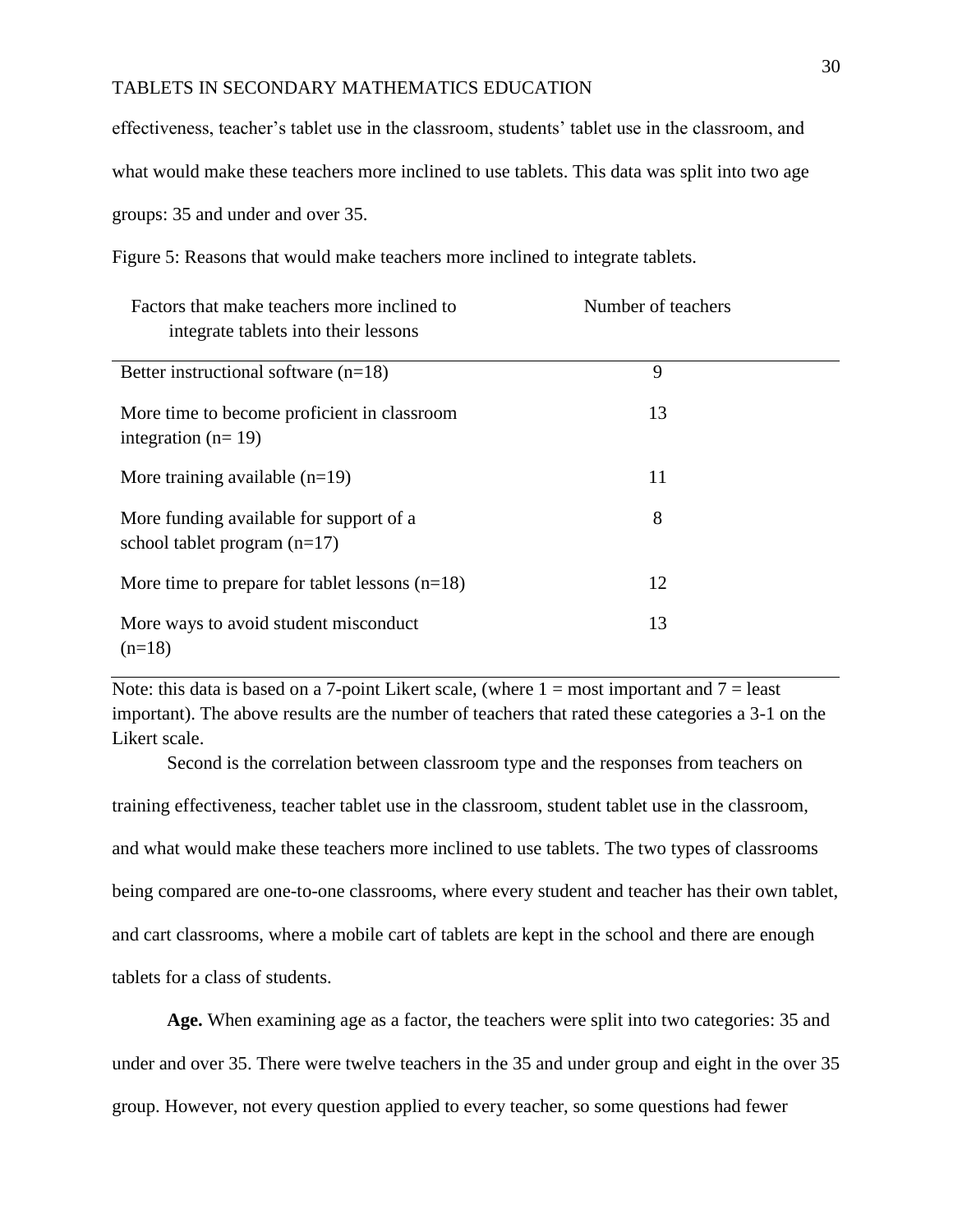responses than others. Each average was found using the number of responses received, not by the number of teachers in that age group.

*Age and Training Effectiveness.* In comparing age with the effectiveness of training, it was found that the seven teachers in the age 35 and under group who had received tablet training, rated the effectiveness of their training, on average, as a 3.14 out of 5, on a 5-point Likert scale (where  $1 =$  not effective and  $5 =$  very effective). The five teachers who had received training on tablet use, and were in the over 35 group, rated their training as less effective than the 35 and under group (with an average of 2.8).

*Age and Tablet Use.* When teachers were asked if they use their tablets for making presentations and for creating instructional materials, the average responses separated by age group were slightly different. This data is rating how often teachers use their tablets to perform certain actions, using a 5-point Likert scale (where  $1 =$  never and  $5 =$  every day). Figure 6 shows that the teachers in the 35 and under group, on average, used the tablet more for making presentations, creating instructional materials, and delivering instruction than their colleagues in the over 35 group.

When teachers were asked if their students used tablets for taking notes, working on projects, conducting investigations, and performing calculations, all of the averages of each function shared similar results. The general findings were that teachers over the age of 35 are more likely to have their students use tablets for simpler processes such as performing calculations and taking notes, whereas teachers ages 35 and under had their students use tablets for more advanced functions that required more preparation by the teacher, such as working on projects and conducting investigations. Figure 7 presents the averages for all the student usage according to the teachers' ages.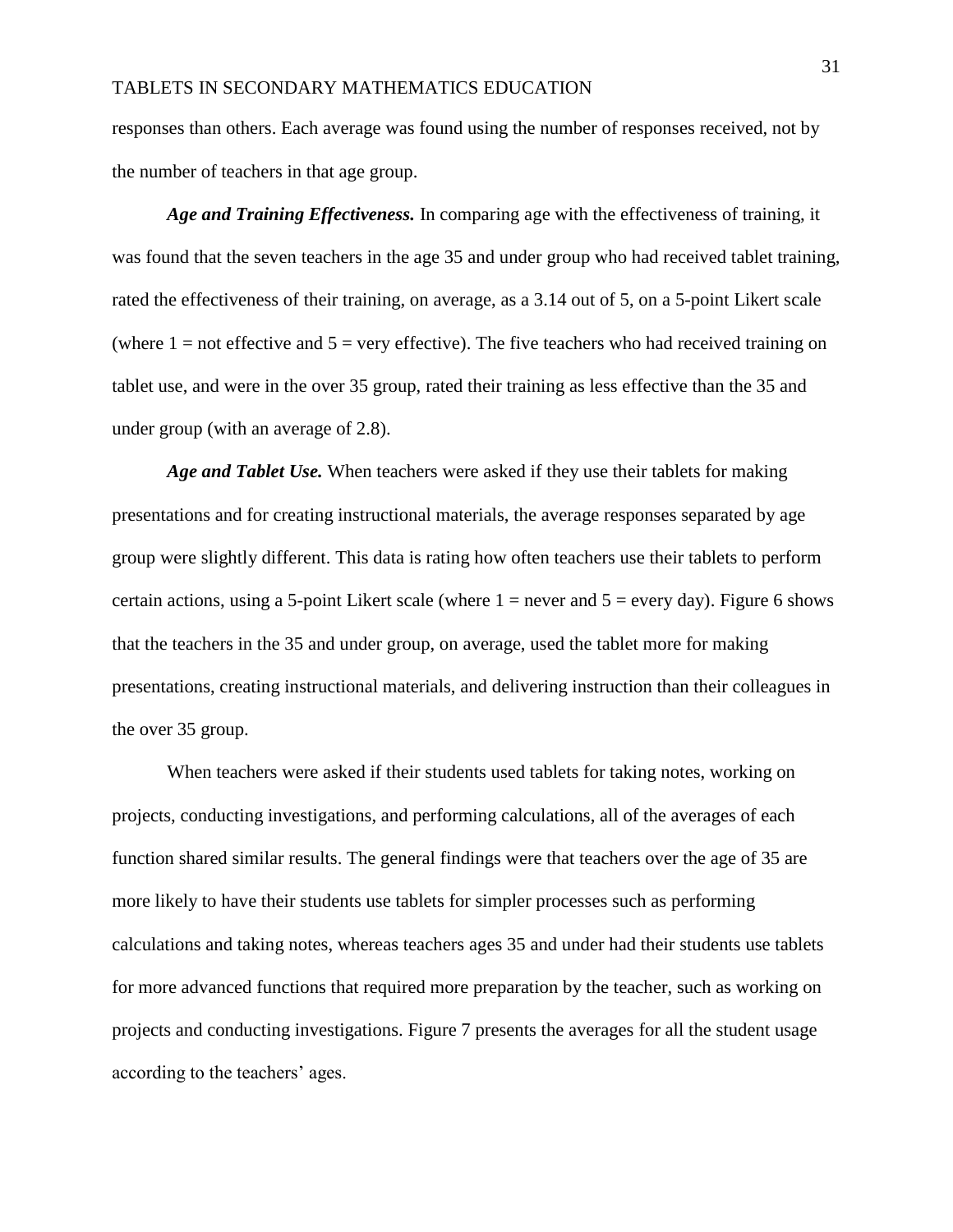| Tablet uses                                | 35 and Under $(n=12)$ | Over $35(n=8)$ |
|--------------------------------------------|-----------------------|----------------|
| <b>Making Presentations</b>                | 1.750                 | 1.250          |
| Creating Instructional<br><b>Materials</b> | 1.083                 | 1.000          |
| Delivering Instruction                     | 1.830                 | 1.625          |

Figure 6: Comparing the frequency of tablet usage for different functions in two age groups.

| Tablet uses                         | 35 and Under $(n=12)$ | Over $35(n=8)$ |
|-------------------------------------|-----------------------|----------------|
| <b>Making Presentations</b>         | 1.750                 | 1.250          |
| Creating Instructional<br>Materials | 1.083                 | 1.000          |
| Delivering Instruction              | 1.830                 | 1.625          |

#### Average Response

Note: n=total number of teacher responses for each section. The averages are on a 5-point Likert scale (where  $1 =$  never and  $5 =$  every day).

Figure 7: Teachers' average responses to how students are using tablets according to age group.

|                           | <b>Average Response</b> |                 |
|---------------------------|-------------------------|-----------------|
| Tablet uses               | 35 and under $(n=12)$   | Over $35$ (n=7) |
| Taking notes              | 1.546                   | 1.714           |
| Working on projects       | 1.583                   | 1.143           |
| Conducting Investigations | 1.500                   | 1.000           |
| Performing Calculations   | 1.916                   | 2.714           |

Note: n=total number of teacher responses for each section. One teacher in the 35 and under group did not respond in the taking notes category, so n=11 in that case. The averages are on a 5-point Likert scale (where  $1 =$  never and  $5 =$  every day).

*Age and Factors Influencing Tablet Use.* Next, we compared the ages of teachers with their responses regarding the factors that would influence their inclination to teach using tablet technology. The choices of factors included better instructional software, more time to be proficient in classroom integration, more training available to the teachers, more funding available for tablets, more preparation time for tablet lessons, and more ways to avoid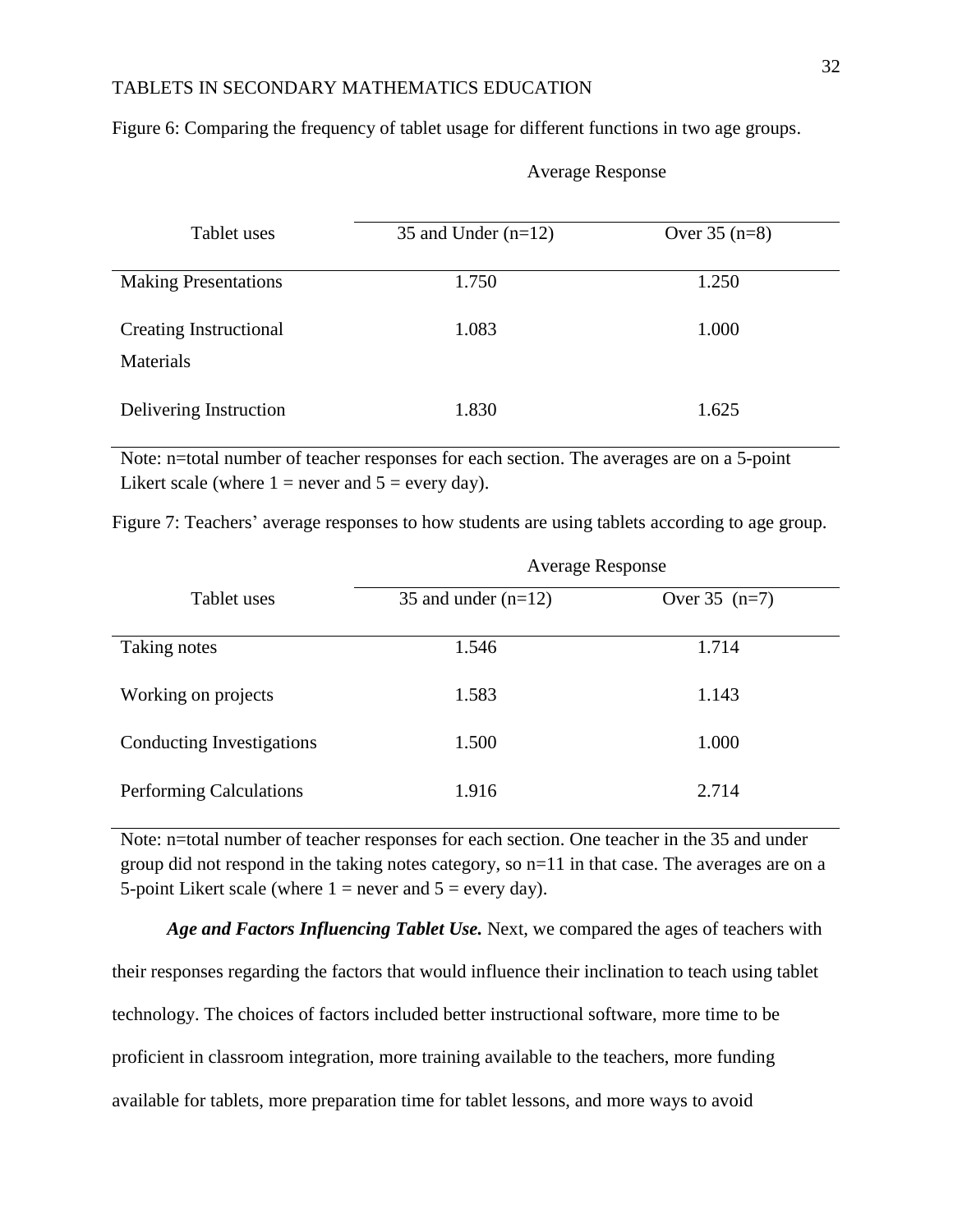misconduct. Figure 8 shows the average responses of the teachers in regards to what would improve their tablet use.

Figure 8: Teachers average responses to what would make them more inclined to using tablets in their classrooms according to teacher age.

| Tablet uses                                            | 35 and under    | Over 35       |  |
|--------------------------------------------------------|-----------------|---------------|--|
| Better instructional software                          | $3.727(n=11)$   | $2.635$ (n=8) |  |
| More time to be proficient in<br>classroom integration | $3.2727$ (n=11) | $2.125$ (n=8) |  |
| More training                                          | $3.545$ (n=11)  | $2.625$ (n=8) |  |
| More funding available                                 | $4.000(n=10)$   | $4.143$ (n=7) |  |
| More time to prepare                                   | $2.600(n=10)$   | $2.125$ (n=8) |  |
| More ways to avoid<br>misconduct                       | $2.818$ (n=11)  | $2.571$ (n=7) |  |

Average Response

Note: n=total number of teacher responses for each section. The averages are on a 7-point Likert scale (where  $1 = \text{most important}$  and  $7 = \text{least important}$ ).

This analysis showed that teachers over the age of 35 rated every choice as more important than teachers ages 35 and under. Although ratings were similar for both age groups, the averages in the over 35 group were always closer to one than the averages for the 35 and under group on a 7-point Likert scale (where  $1 = \text{most important}$  and  $7 = \text{least important}$ ). When the teachers were asked what could improve their use of tablets in their classroom, teachers in the 35 and under group focused first on gaining better resources and mathematics applications and second on needing more time to prepare. The teachers over 35 also focused on having better resources, but these teachers said they also wanted more training on how to use these resources.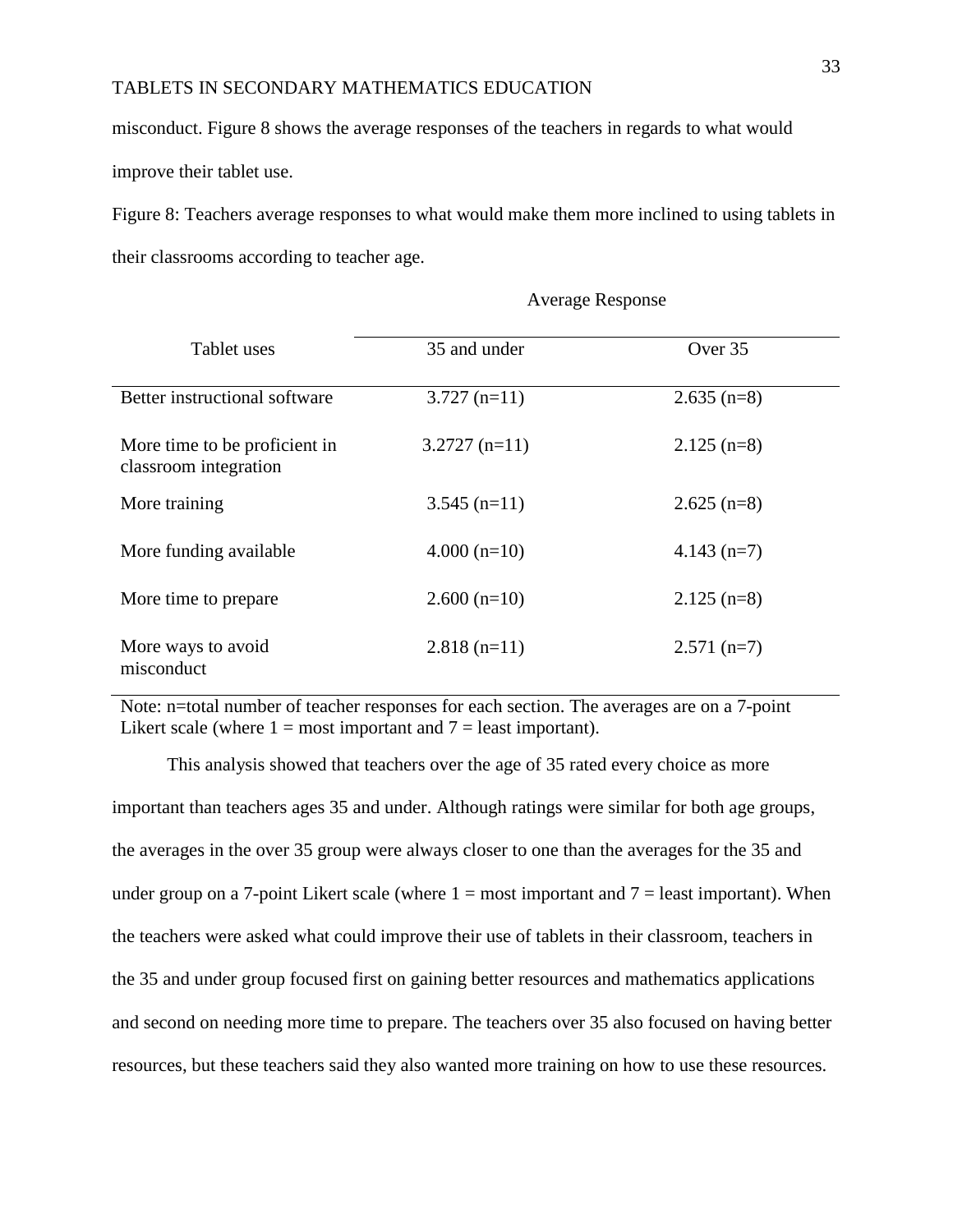**Classroom Type.** Four classroom types were indicated in the survey and the study by Holden, Ozok, and Rada (2008), but every classroom in this study can be grouped into one-toone or cart, so they were put only in these two categories. Of the twenty participants, seven teachers were in one-to-one classrooms and thirteen were in cart classrooms. However, not every teacher answered every question. Therefore, each average was found by how many responses there were to each question, not how many teachers were in each category.

*Classroom Type and Training Effectiveness.* In comparing classroom type with the effectiveness of training, it was found that the four teachers with one-to-one classrooms that received training rated the effectiveness of their training as a 2.5 out of 5 (where  $1=$  not effective,  $5 = \text{very effective}$ . The five teachers with cart classrooms who had received training on tablet use rated the effectiveness of their training as more effective than the teachers in oneto-one classrooms (with an average of 3.25 out of 5). Similarly, teachers in cart classrooms rated application-specific and subject-specific training as more effective than the teachers in one-toone classrooms. No one in a cart classroom had received tablet training that was categorized as general training (not subject-specific or application-specific). Teachers in one-to-one classrooms rated the effectiveness of professional development on general tablet use higher than subjectspecific and application-specific training. This finding may be deceptive because of the small number of teachers who rated the effectiveness of each type of training, and therefore may not be indicative of the population. See figure 9 for the average effectiveness ratings of each type of training received by the teachers in the two classroom types.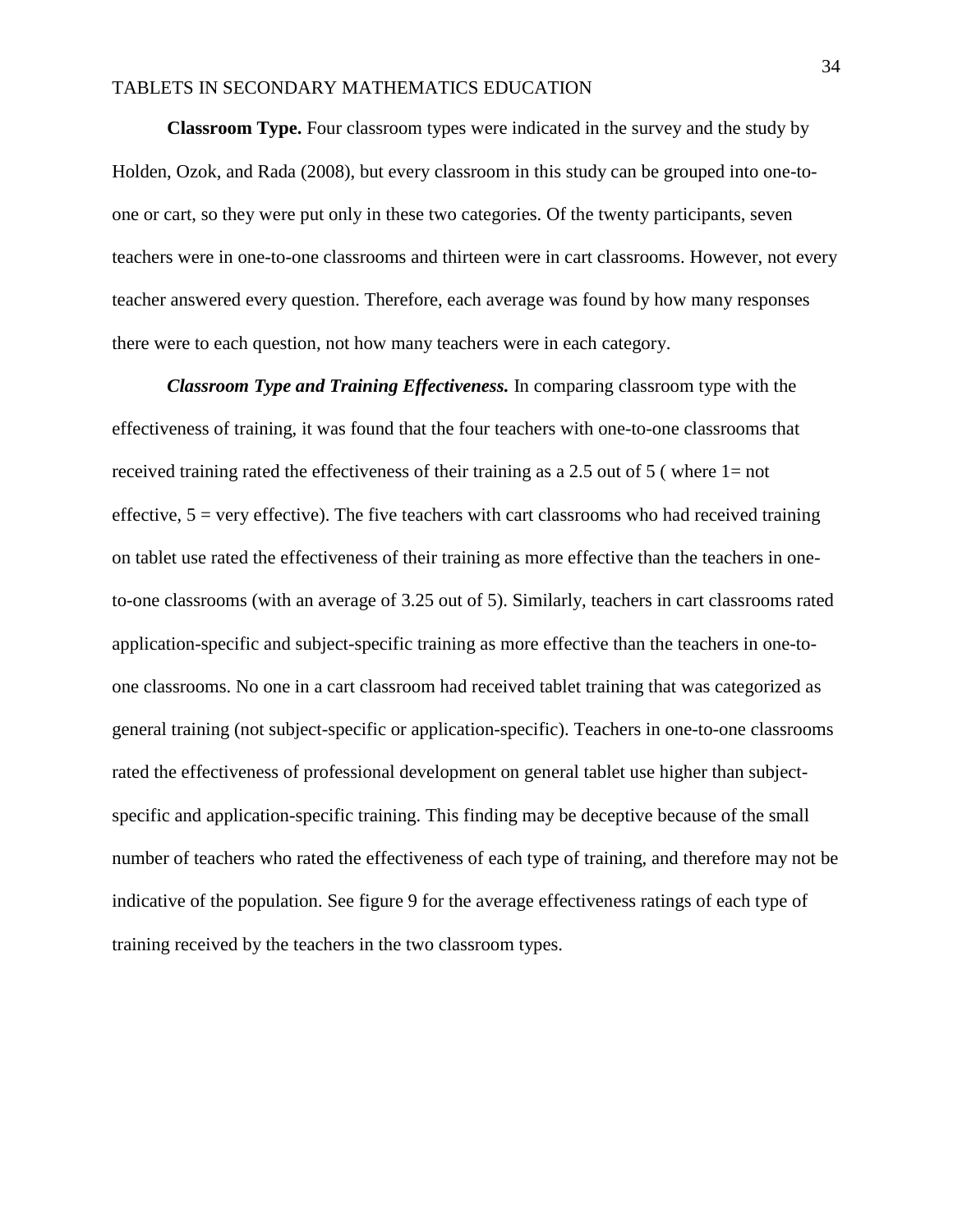Figure 9: Effectiveness of each type of training according to the type of classroom.

|                  | classroom   |                 |
|------------------|-------------|-----------------|
| Type of Training | One-to-one  | Cart            |
| General          | $3.0(n=1)$  | $n/a$ ( $n=0$ ) |
| App Specific     | $2.0(n=1)$  | $3.3(n=6)$      |
| Subject specific | $2.5$ (n=2) | $3.0 (n=2)$     |

Average effectiveness rating by

Note: n=total number of teacher responses for each section. Ratings were given on a 5-point Likert scale  $(1=$  not effective, 5=very effective).

*Classroom Type and Tablet Use.* It was found that teachers in one-to-one classrooms were more likely than those in cart classrooms to use tablets for keeping school records, making presentations, and giving assignments. Conversely, teachers in cart classrooms were more likely to use tablets for creating instructional materials and for instruction than those in one-to-one classrooms. Figure 10 illustrates the average frequency of tablet use by the teachers in each of the two classroom types.

 The teachers in these classroom settings were also asked, on the same 5-point Likert scale, about the ways their students used tablets. The resulting data showed that students in one-to-one classrooms used the tablets more for every option listed, including taking notes, working on projects, completing assessments, conducting investigations, and performing calculations. The two tasks with the biggest differences on the Likert scale were taking notes and performing calculations, as shown in Figure 11.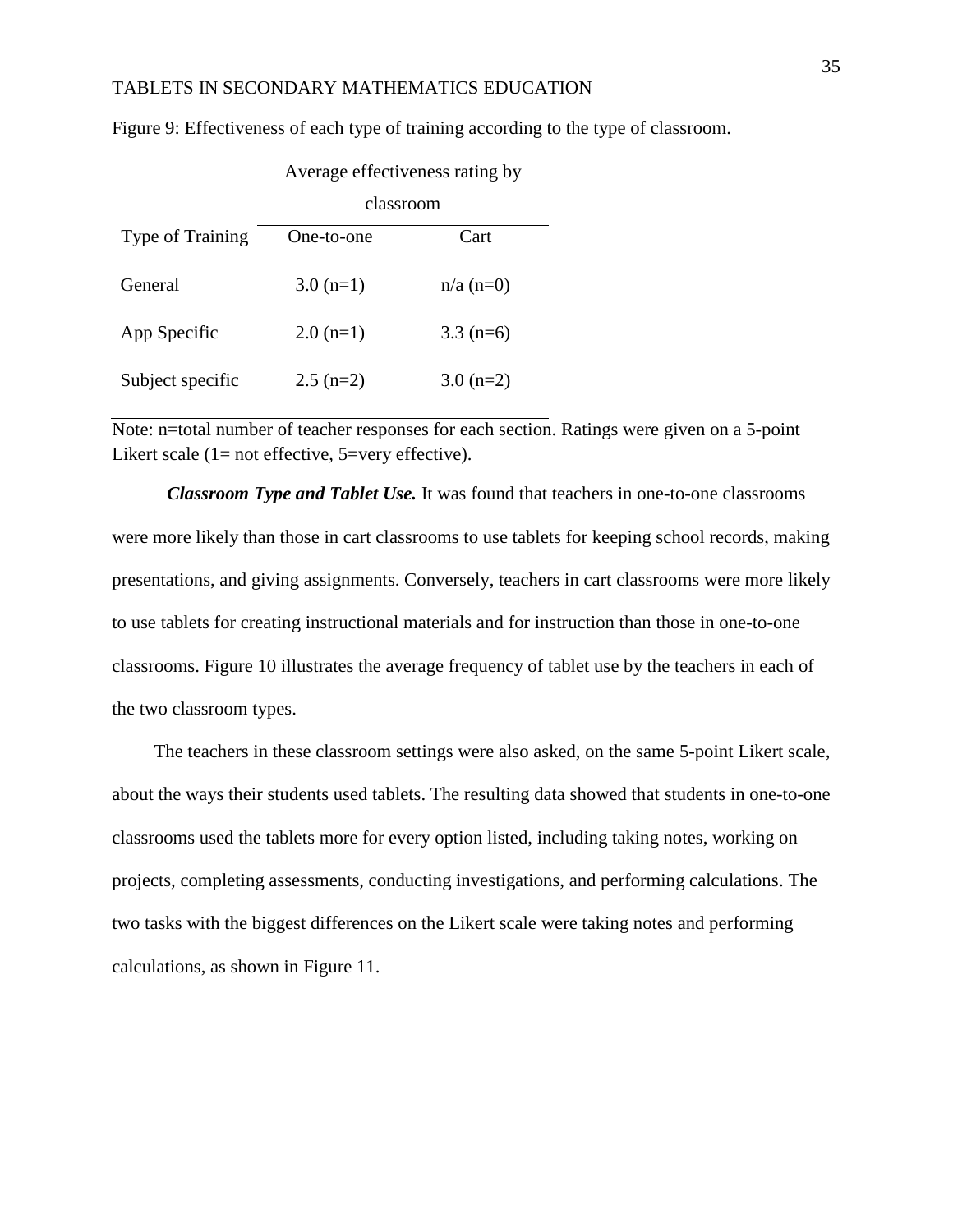| Classroom Type                             | One-to-one classrooms $(n=7)$ | Cart classrooms $(n=13)$ |
|--------------------------------------------|-------------------------------|--------------------------|
| Keeping School Records                     | 1.429                         | 1.308                    |
| <b>Making Presentations</b>                | 1.714                         | 1.462                    |
| Giving Assignments                         | 1.429                         | 1.308                    |
| <b>Creating Instructional</b><br>Materials | 1.000                         | 1.077                    |
| Delivering Instruction                     | 1.714                         | 1.769                    |

Figure 10: The averages for what teachers use their tablets for according to classroom type.

Note: n=total number of teacher responses for each section. The averages are on a 5-point Likert scale (where  $1 =$  never and  $5 =$  every day).

Figure 11: Average student usage of tablets according to classroom type

Average tablet usage by students

Average usage rating

| Classroom Type              | One-to-one classrooms $(n=7)$ | Cart classrooms $(n=12)$ |
|-----------------------------|-------------------------------|--------------------------|
| <b>Taking Notes</b>         | $2.5714(n=7)$                 | $1(n=11)$                |
| <b>Perform Calculations</b> | $2.8571$ (n=7)                | $1.1667$ (n=12)          |

Note: n=total number of teacher responses for each section. One teacher in a cart classroom did not respond in the taking notes category, so n=11 in that case. The averages are on a 5-point Likert scale (where  $1 =$  never and  $5 =$  every day).

#### *Classroom Type and Factors Influencing Tablet Use.* The teachers were also asked what

changes would make them more inclined to integrate tablets, including better instructional software, more time to become proficient in integration, more training available, more funding, more time to prepare lessons, and more ways to avoid student misconduct. These questions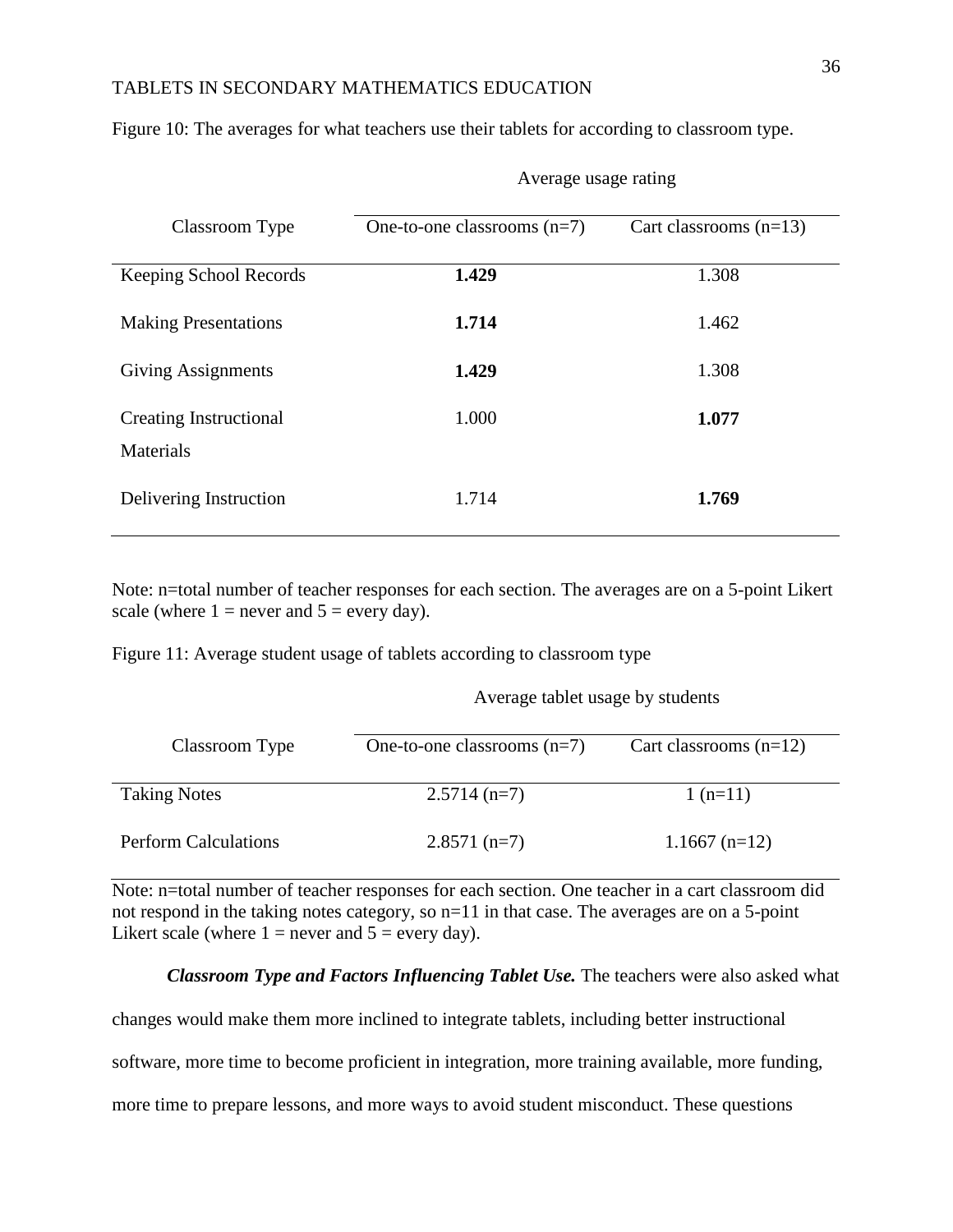involved a 7-point Likert scale (where  $1 =$  the most important and  $7 =$  the least important). Teachers were instructed to rate each category using a different number between one and seven, however some teachers rated more than one option as the most important.

Figure 12 shows that the one-to-one classrooms found better instructional software, more training, more time to prepare lessons, and more ways to avoid misconduct to be of higher importance than the teachers in tablet classrooms. Alternatively, teachers in tablet classrooms found more time to become proficient in classroom integration and more funding as the most important changes that needed to be made. Additionally, teachers in cart classrooms rated funding as more important for them to be able to integrate tablets into their classrooms than those teachers in one-to-one teachers.

| Classroom Type                       | One-to-one classrooms $(n=7)$ | Cart classrooms $(n=12)$ |
|--------------------------------------|-------------------------------|--------------------------|
|                                      |                               |                          |
| <b>Better Instructional Software</b> | 2.857                         | 3.636                    |
|                                      |                               |                          |
| More Training                        | 2.857                         | 3.333                    |
|                                      |                               |                          |
| More Time to Prepare                 | 2.286                         | 2.455                    |
|                                      |                               |                          |
| Better Ways to Avoid                 | 1.857                         | 3.273                    |
| Misconduct                           |                               |                          |
|                                      |                               |                          |
| More Time to Become                  | 3.143                         | 2.583                    |
| Proficient in Integration            |                               |                          |
|                                      |                               |                          |

Figure 12: Factors that could improve teachers' use of tablets in the classroom

Average reasons to improve integration of tablets

Note: n=total number of teacher responses for each section. One teacher in a cart classroom did not respond in the better instructional software and better ways to avoid misconduct categories, so  $n=11$  in that case. The averages are on a 7-point Likert scale (where  $1 = \text{most important}$  and  $7$  $=$  least important).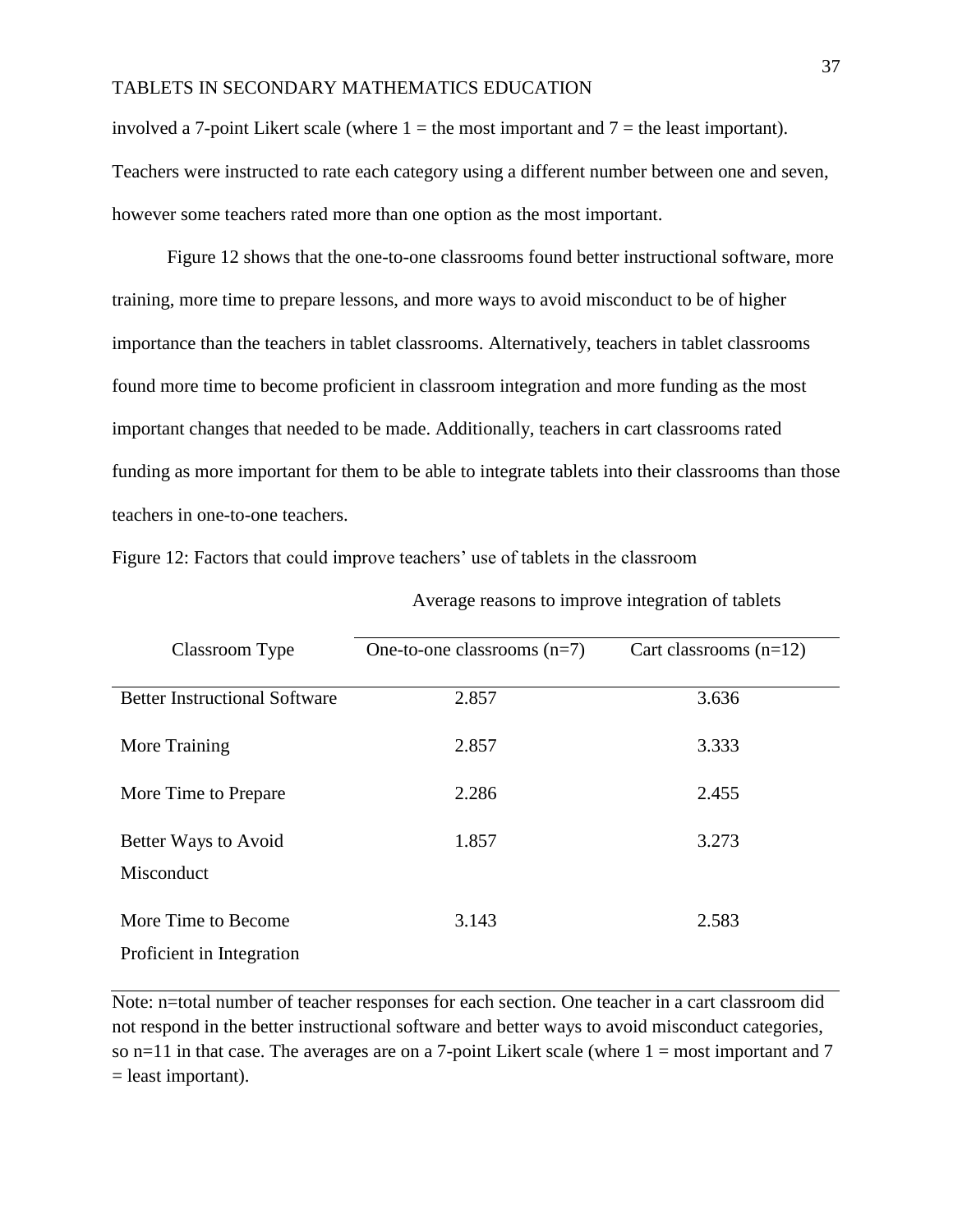The teachers were also asked an open-ended question about what could improve their use of tablets in the classroom. Figures 12 and 13 show the main improvements that teachers specified that would allow them to more effectively integrate tablets into their classrooms, compared with their use of tablets for classroom integration that they had specified earlier. In one-to-one classrooms, a common theme was access to subject specific mathematics applications, while the main problem for those with cart classrooms was concern for time to practice and train in general.

Figure 13: One-to-one classrooms frequency of use for delivering instruction and what teachers need to be more inclined to use tablets.

| Frequency of   | Responses: What could improve your use of tablets in mathematics                             |
|----------------|----------------------------------------------------------------------------------------------|
| tablet use for | classrooms?                                                                                  |
| delivering     |                                                                                              |
| instruction    |                                                                                              |
| $\mathbf{1}$   | More resources. I need places to go to find ideas.                                           |
| $\overline{2}$ | More math specific professional development.                                                 |
| $\overline{2}$ | No response                                                                                  |
| $\overline{2}$ | Access to a TI graphing calculator app                                                       |
| $\mathbf{1}$   | Non-time consuming apps that improve achievement and learning over<br>"traditional" methods. |
| $\overline{2}$ | If I knew some great math applications or other ways I could use it (training is<br>key).    |
| $\overline{2}$ | Professional development and time to prepare lessons.                                        |

One-to-one classroom type

Note: no changes were made to the grammar of this table, they are all completely original responses. Only minor changes in spelling were made if a word was spelled wrong. The frequency of tablet use for delivering instruction is on a 5-point Likert scale (where  $1 =$  never and  $5 =$  every day)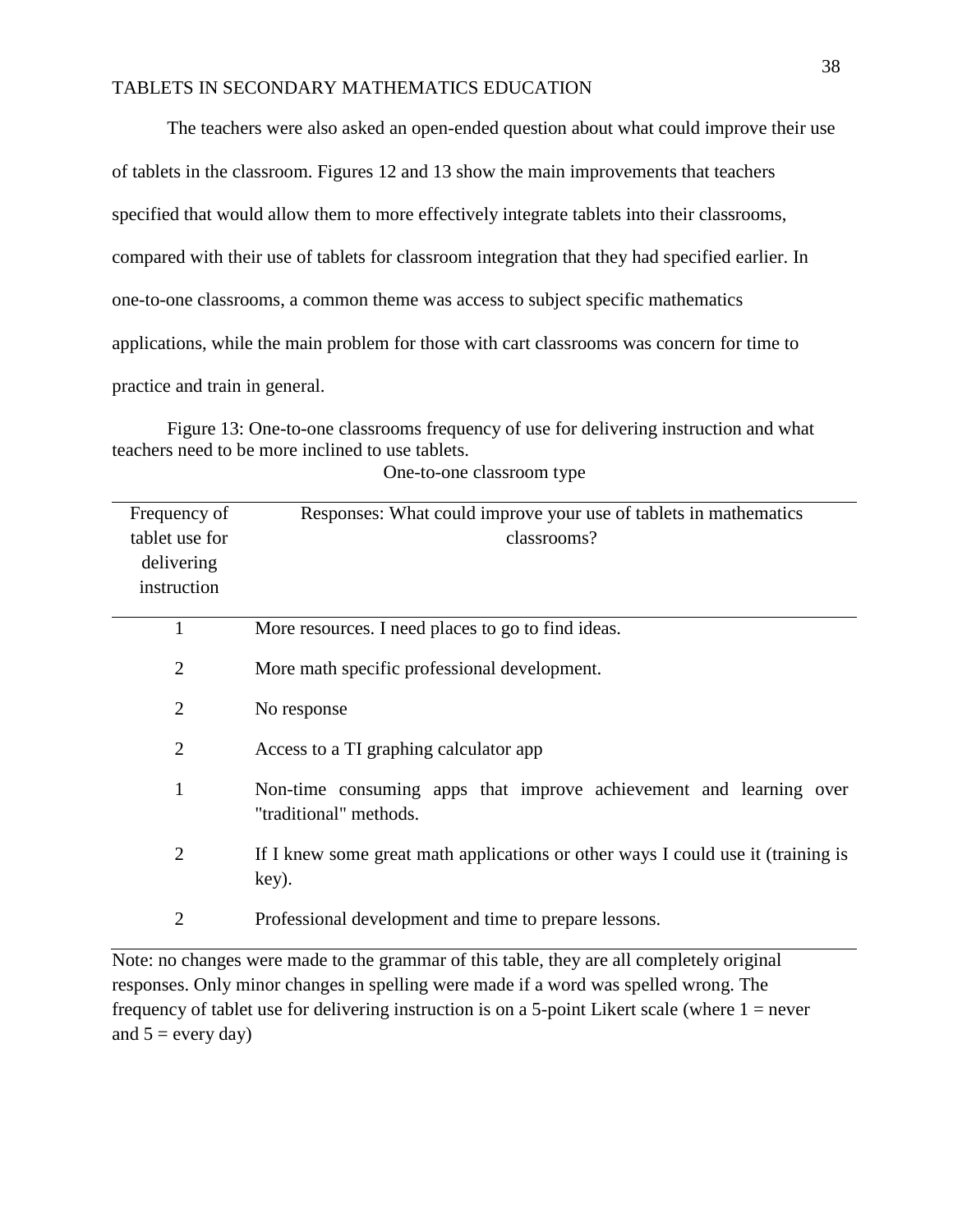Figure 14: Cart classrooms frequency of use for delivering instruction and what teachers need to be more inclined to use tablets.

| Frequency of tablet | Responses: What could improve your use of tablets in mathematics                 |
|---------------------|----------------------------------------------------------------------------------|
| use for instruction | classrooms?                                                                      |
| $\mathbf{2}$        | Getting to a 1:1 environment. Ability for tablet to be locked out of certain     |
|                     | apps by the teacher.                                                             |
| $\overline{2}$      | better math apps, better apps in general                                         |
| $\mathbf{1}$        | Better training for implementation. Not much at the high school level, but       |
|                     | there seems to be tons at the lower levels.                                      |
| $\overline{2}$      | Time (not during the summer) to prepare lessons and practice using the apps      |
|                     | on a regular basis.                                                              |
| $\mathbf{1}$        | No response                                                                      |
| $\overline{2}$      | Just having them                                                                 |
| $\mathbf{1}$        | tablets, internet, and access to the right applications                          |
| 2                   | No response                                                                      |
| $\mathbf{1}$        | No response                                                                      |
| 1                   | No response                                                                      |
| 2                   | More training and more technology, like a projector.                             |
| 1                   | No response                                                                      |
| 5                   | I would need more time to adjust to preparing lessons to use on it. When the     |
|                     | students have access to the tablets I will also change the culture of the class. |

Cart classroom type

Note: no changes were made to the grammar of this table, they are all completely original responses. Only minor changes in spelling were made if a word was spelled wrong. The frequency of tablet use for delivering instruction is on a 5-point Likert scale (where  $1 =$  never and  $5=$  every day).

The teachers were also given a list of reasons they may not be using tablets in their classroom and asked to check off all that apply. These reasons were similar to the ones shown in Figure 12, and the results mirror many of the results depicted in Figures 12, 13, and 14. Most selected reasons by teachers in one-to-one classrooms were lack of training, lack of preparation time, and concerns about student misconduct. Teachers in cart classrooms selected lack of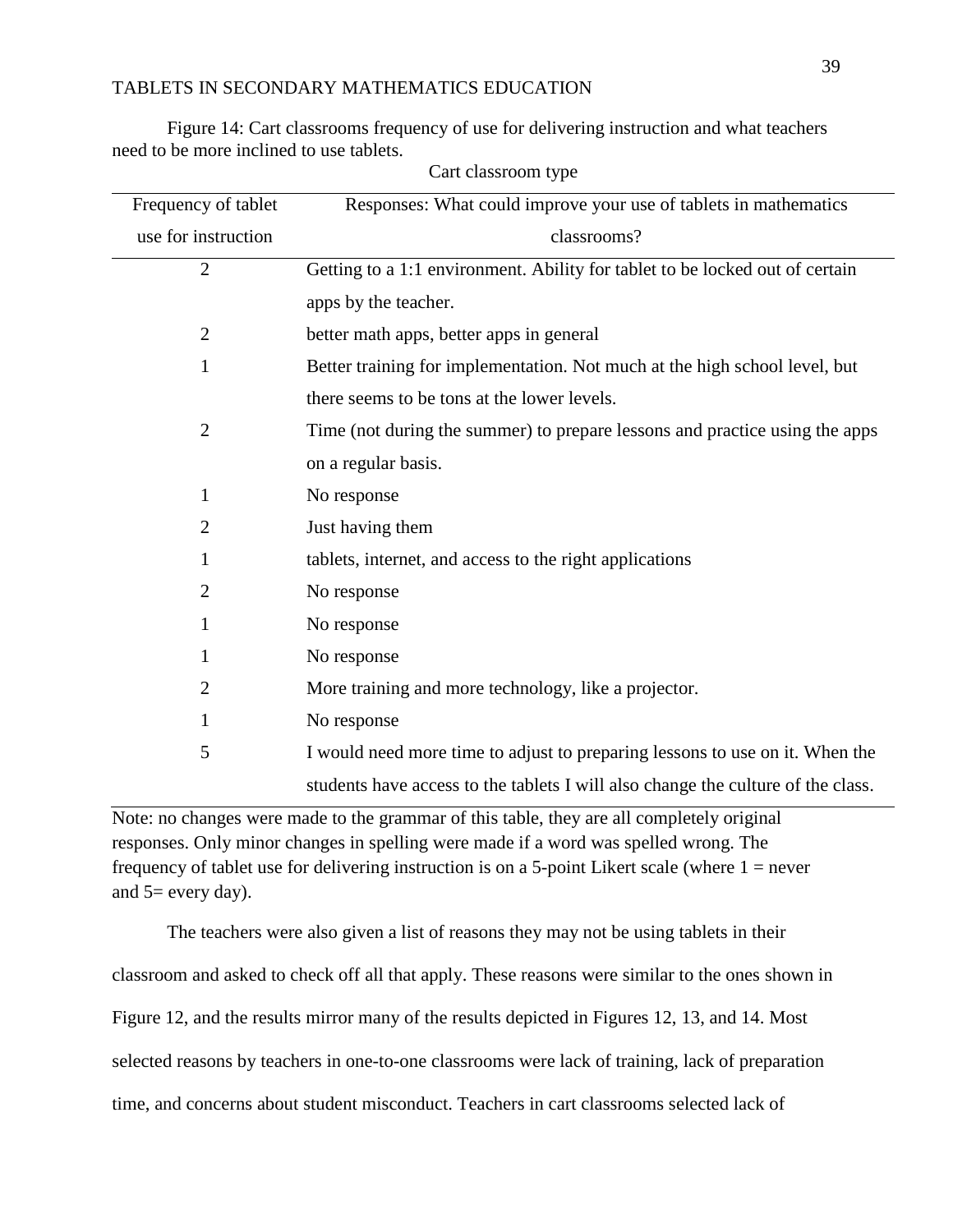preparation time and concerns about student misconduct as well but a majority also selected lack of money to support the program. Figure 15 shows the number of teachers that selected that reason as a concern. There were six teachers who responded from one-to-one classrooms and eleven in cart classrooms. Figure 16 shows the highest ranked reasons teachers chose for not using tablets.

Figure 15: Teachers' main reasons for not using tablets in their classrooms

Number of teachers referencing each as a factor negatively influencing their use in the classroom.

| Reasons for not using Tablets          | One-to-one $(n=6)$                                                               | Cart $(n=11)$                                                                                              |
|----------------------------------------|----------------------------------------------------------------------------------|------------------------------------------------------------------------------------------------------------|
| <b>Lack of Motivation</b>              | $\boldsymbol{0}$                                                                 | $\mathbf{1}$                                                                                               |
| Lack of good instructional<br>software | 1                                                                                | $\overline{2}$                                                                                             |
| Lack of time to learn                  | $\overline{2}$                                                                   | $\overline{2}$                                                                                             |
| Lack of time to train                  | 1                                                                                | 3                                                                                                          |
| Lack of training                       | 3                                                                                | $\mathbf{1}$                                                                                               |
| Lack of preparation time               | 3                                                                                | 5                                                                                                          |
| Lack of money                          | $\overline{0}$                                                                   | 5                                                                                                          |
| Concerns about student<br>misconduct   | 5                                                                                | $\overline{4}$                                                                                             |
| Other                                  | Not conducive; Students learn<br>more effectively through<br>hand-writing notes. | Little benefit of tablet until<br>they are 1-1; Better internet in<br>school; Not necessary for<br>success |

Note: n=total number of teacher responses for each section.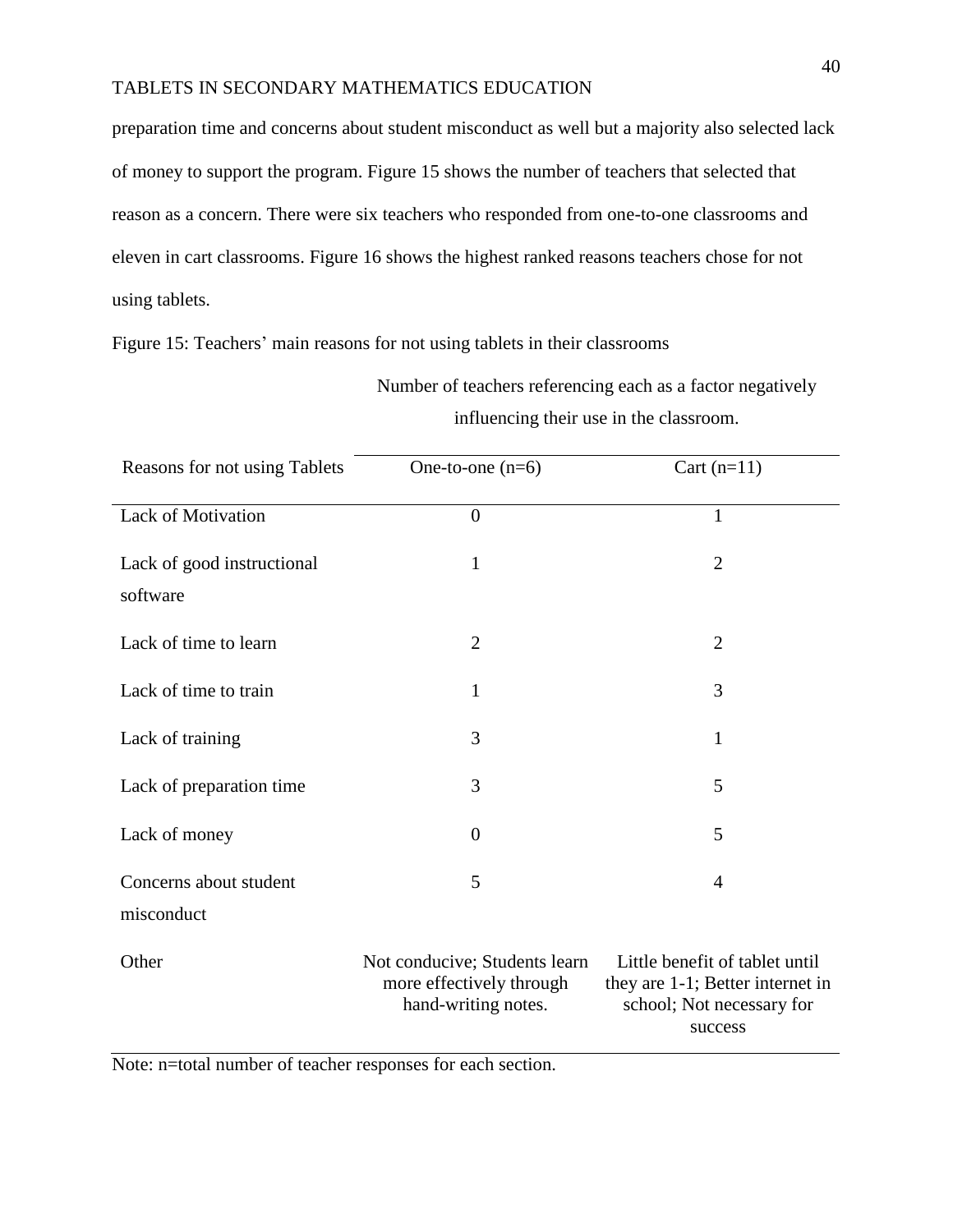Figure 16: Teachers' primary reason for not using tablets in their classrooms

Number of teachers referencing each as the primary factor negatively influencing their use in the classroom.

| #1 Reasons for not using               | One-to-one $(n=6)$                                                                                                                        | Cart $(n=10)$                                                                                                                                                                                                 |
|----------------------------------------|-------------------------------------------------------------------------------------------------------------------------------------------|---------------------------------------------------------------------------------------------------------------------------------------------------------------------------------------------------------------|
| <b>Tablets</b>                         |                                                                                                                                           |                                                                                                                                                                                                               |
| <b>Lack of Motivation</b>              | $\overline{0}$                                                                                                                            | $\overline{0}$                                                                                                                                                                                                |
| Lack of good instructional<br>software | $\overline{0}$                                                                                                                            | $\mathbf{1}$                                                                                                                                                                                                  |
| Lack of time to learn                  | $\theta$                                                                                                                                  | $\boldsymbol{0}$                                                                                                                                                                                              |
| Lack of time to train                  | $\theta$                                                                                                                                  | $\overline{0}$                                                                                                                                                                                                |
| Lack of training                       | $\overline{2}$                                                                                                                            | $\overline{0}$                                                                                                                                                                                                |
| Lack of preparation time               | $\overline{2}$                                                                                                                            | 4                                                                                                                                                                                                             |
| Lack of money                          | $\theta$                                                                                                                                  | 3                                                                                                                                                                                                             |
| Concerns about student                 | $\overline{2}$                                                                                                                            | $\overline{2}$                                                                                                                                                                                                |
| misconduct                             |                                                                                                                                           |                                                                                                                                                                                                               |
| Other                                  | Specified wanting training in<br>math and classroom<br>organization; Another asks<br>again for specific math<br>programs; more resources. | Not relevant until 1-1; Does<br>not want to be recorded,<br>camera makes cheating<br>easier; all necessary; Internet<br>problems; creating lessons<br>that use apps more effectively<br>than regular teaching |

Note: n=total number of teacher responses for each section.

When asked to indicate the most important benefit of tablet use in the classroom, it was found that more teachers chose benefits to students, promoting learning, and benefits to the teacher than the other options for both one-to-one classrooms and cart classrooms. The number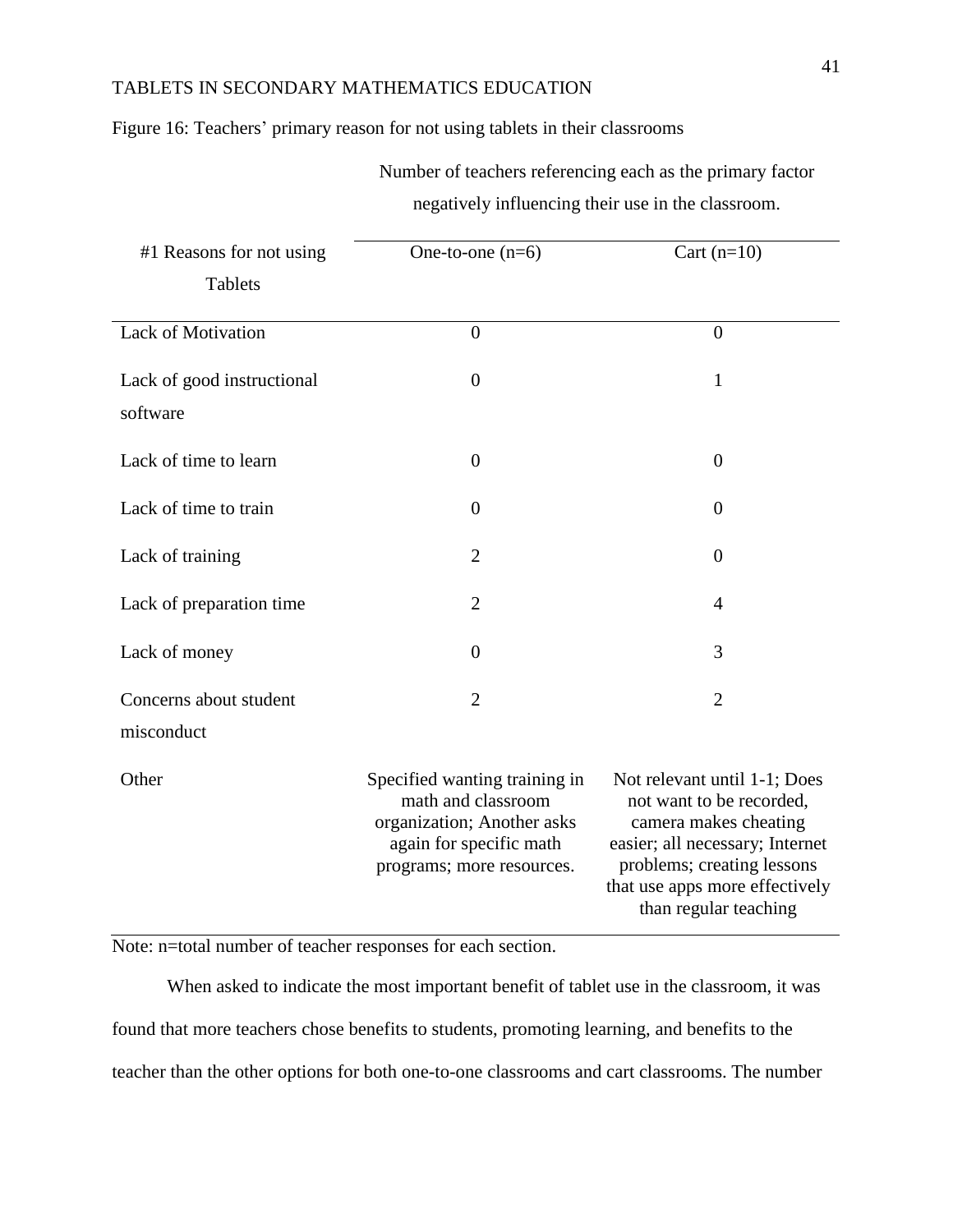of teachers referencing each as the more important factor influencing their tablet use in a positive way is shown in Figure 17.

Figure 17: Factors making teachers more inclined to use tablets in their classrooms.

| More likely to use tablets if: | One-to-one $(n=5)$ | Cart $(n=9)$                                        |
|--------------------------------|--------------------|-----------------------------------------------------|
| Beneficial to you              | 3                  | 6                                                   |
| Beneficial to students         | 5                  | 7                                                   |
| <b>Promote Learning</b>        | 4                  | 5                                                   |
| <b>Promote Confidence</b>      | 1                  | 1                                                   |
| <b>Promote Achievement</b>     | 1                  | $\overline{2}$                                      |
| <b>Promote Relationships</b>   | $\theta$           | $\overline{2}$                                      |
| <b>Increase Motivation</b>     | $\overline{2}$     | $\overline{2}$                                      |
| Other                          |                    | Tablets are a common place<br>outside the classroom |

# Number of teachers referencing each as a reason they are more likely to use tablets

Note: n=total number of teacher responses for each section.

However, a difference in the reasons the one-to-one and cart classroom types are using the tablets was found when examining the responses teachers gave regarding the ways they use tables to improve their lessons (see Figure 18). The three most selected reasons teachers in oneto-one classrooms are using tablets are to make their lessons more fun, more interesting, and more diverse, while teachers in cart classrooms most selected reasons involving using tablets to make their lessons more fun, more interesting, and more efficient.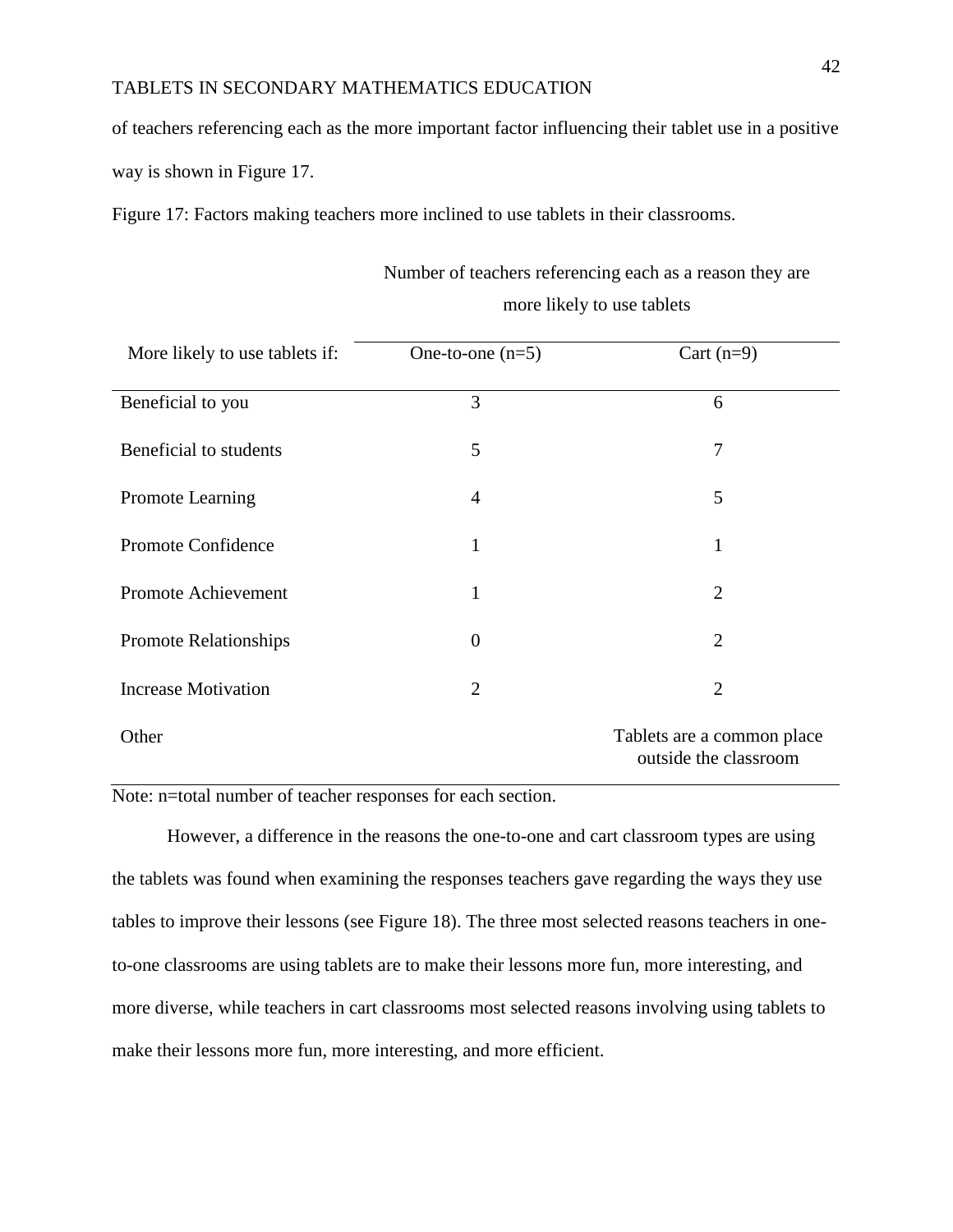Figure 18: Reasons teachers want to use tablets in their classrooms according to classroom teacher and what the tablet can do for their lessons.

| To make lessons more: | One-to-one $(n=5)$          | Cart $(n=9)$                                                                    |
|-----------------------|-----------------------------|---------------------------------------------------------------------------------|
| Fun                   | 3                           | 6                                                                               |
| Interesting           | $\overline{4}$              | 8                                                                               |
| Difficult             | $\overline{0}$              | $\overline{0}$                                                                  |
| Easy                  | $\overline{0}$              | $\mathbf{1}$                                                                    |
| Time Consuming        | $\overline{0}$              | $\theta$                                                                        |
| Diverse               | 3                           | $\overline{4}$                                                                  |
| Efficient             | $\mathbf{1}$                | 8                                                                               |
| Other                 | More accessible to students | More accessible to students;<br>engaging (2); enhanced;<br>practice math facts. |

Number of responses referencing these factors as ways they use the tablet to improve their lessons

Note: n=total number of teacher responses for each section.

Teachers were also asked to indicate the most important reason for using tablets. The findings, depicted in figure 19, align with the findings shown in figure 18. The one-to-one classroom teachers' primary reason was to diversify their lessons. Cart classroom teachers' main reason was to make their lessons more efficient.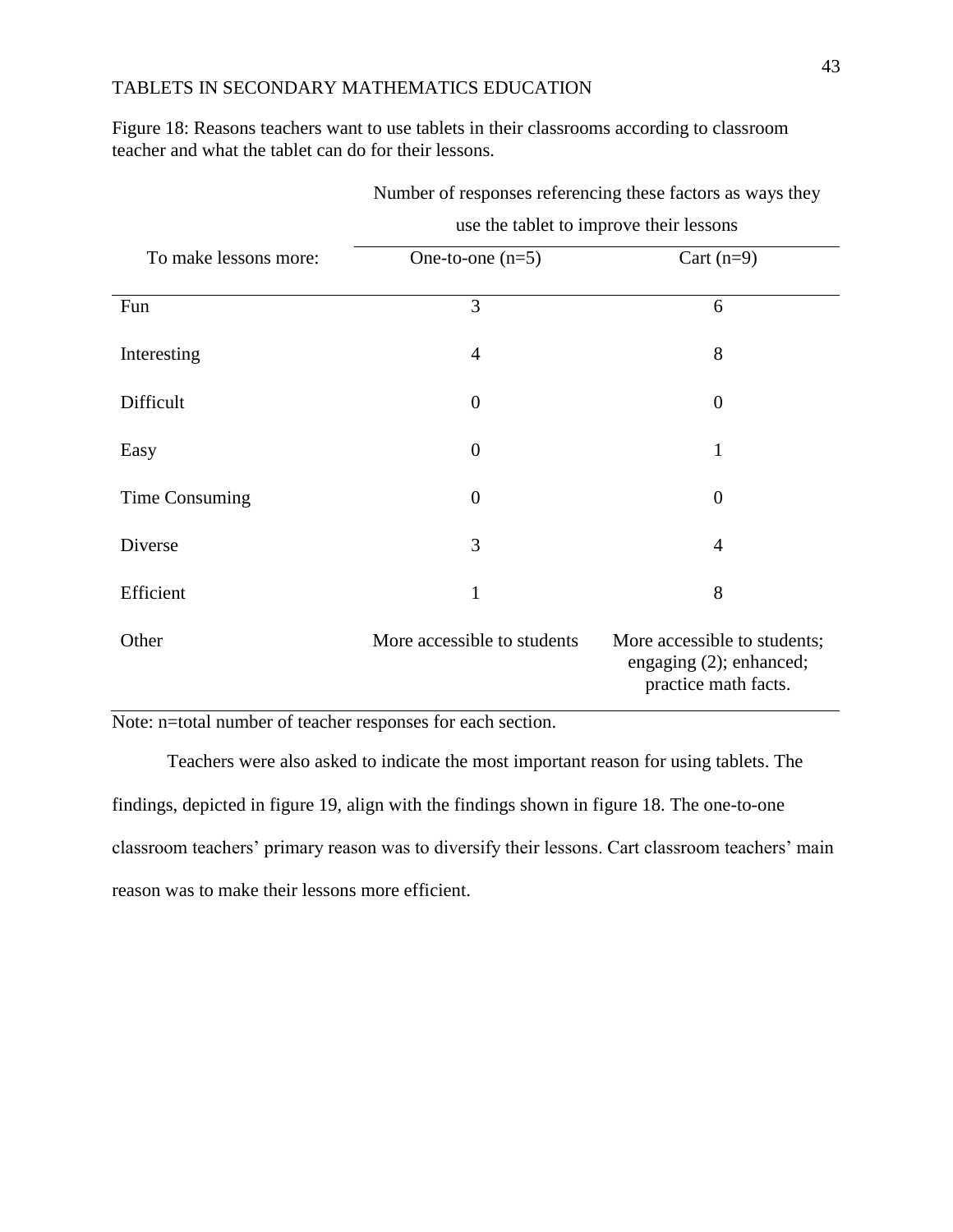Figure 19: Teachers' primary reason for using tablets in their lessons.

| #1 Reason to use tablets:<br>Make lessons more | One-to-one $(n=5)$                     | Cart $(n=8)$                                                                                                                                                           |
|------------------------------------------------|----------------------------------------|------------------------------------------------------------------------------------------------------------------------------------------------------------------------|
| Fun                                            | $\overline{0}$                         | $\overline{0}$                                                                                                                                                         |
| Interesting                                    | 1                                      | $\theta$                                                                                                                                                               |
| Difficult                                      | $\overline{0}$                         | $\theta$                                                                                                                                                               |
| Easy                                           | $\overline{0}$                         | $\boldsymbol{0}$                                                                                                                                                       |
| Time Consuming                                 | $\overline{0}$                         | $\theta$                                                                                                                                                               |
| Diverse                                        | $\overline{2}$                         | $\mathbf{1}$                                                                                                                                                           |
| Efficient                                      | $\overline{0}$                         | 3                                                                                                                                                                      |
| Other                                          | Flexibility; accessible to<br>students | Provide feedback; practice<br>math facts, visual options to<br>make learning easier for<br>students to investigate;<br>Opportunity for creativity and<br>Collaboration |

Number of responses referencing these factors as ways they use the tablet to improve their lessons

Note: n=total number of teacher responses for each section.

#### **Summary of Results**

This study was conducted to see if teachers were using their tablets to enhance learning, heighten adaptability, increase engagement, and maximize efficiency. Overall, the results of this study showed teachers are not using tablet much for any of these purposes. Although some teachers indicated they were using their tablets for some of the functions provided in the tables, the low averages for the usage of each category showed that most teachers, regardless of age and classroom type, were not using their tablets to their full potential.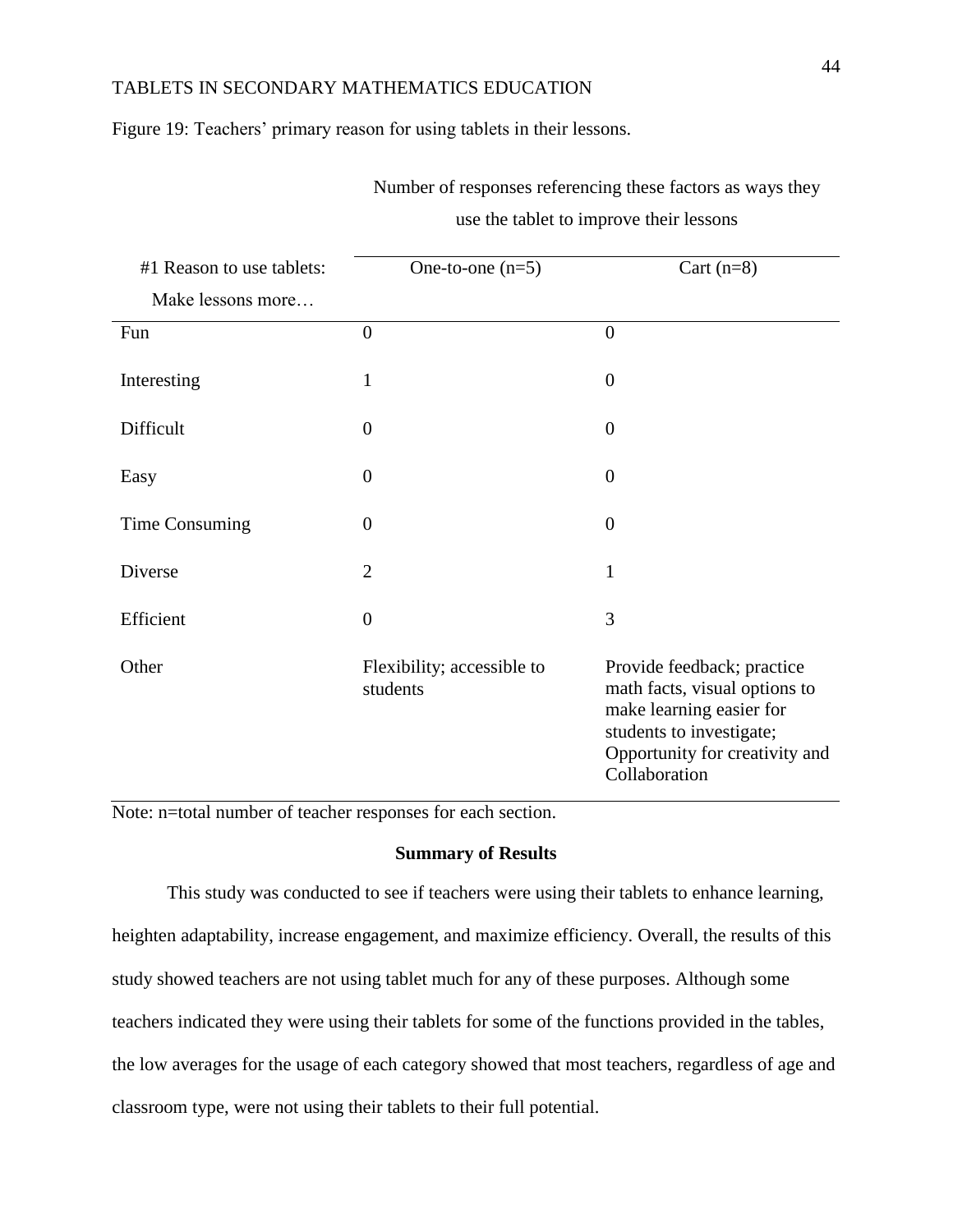Overall, teachers in one-to-one classrooms that are ages 35 and under have the most confidence in using their tablets and are more comfortable with the technology. However, teachers under the age of 35 who have cart classrooms are teachers who are using their tablets for the most advanced purposes. Teachers over 35 with cart classrooms require the most training to feel more confident with tablets. Teachers ages 35 and under with one-to-one classrooms are least likely have their students use tablets for more than simple tasks such as performing calculations and taking notes. However, all teachers in every category were barely using the tablets for these purposes anyway. The two highest averages were both in performing calculations, where teachers over the age of 35 averaged 2.714 on a 5-point Likert scale (where 1  $=$  never and  $5 =$  every day). One-to-one classrooms averaged performing calculations as a 2.857. Both averages are still significantly less than 5.

#### **Discussion**

This study was concerned with finding ways teachers can use tablets in their secondary mathematics classrooms to their full potential. The survey measures ways teachers can do this by enhancing learning, heightening adaptability, increasing engagement, and maximizing efficiency. A survey was given out to four schools, two one-to-one schools and two cart schools in the Worcester County School District. The survey was employed to determine if teachers were using their tablets for these reasons and if they were not, what was stopping them. The results of this study found that in the chosen school district the teachers were not using the tablets to their full potential, although the majority wanted to use them more. The main obstacle that was in the way of their tablet use was lack of proper training with the tablets.

Teachers in schools may not yet be using their tablets to their full potential, but the progress that has been made indicates we are on the path to tablet integration into the high school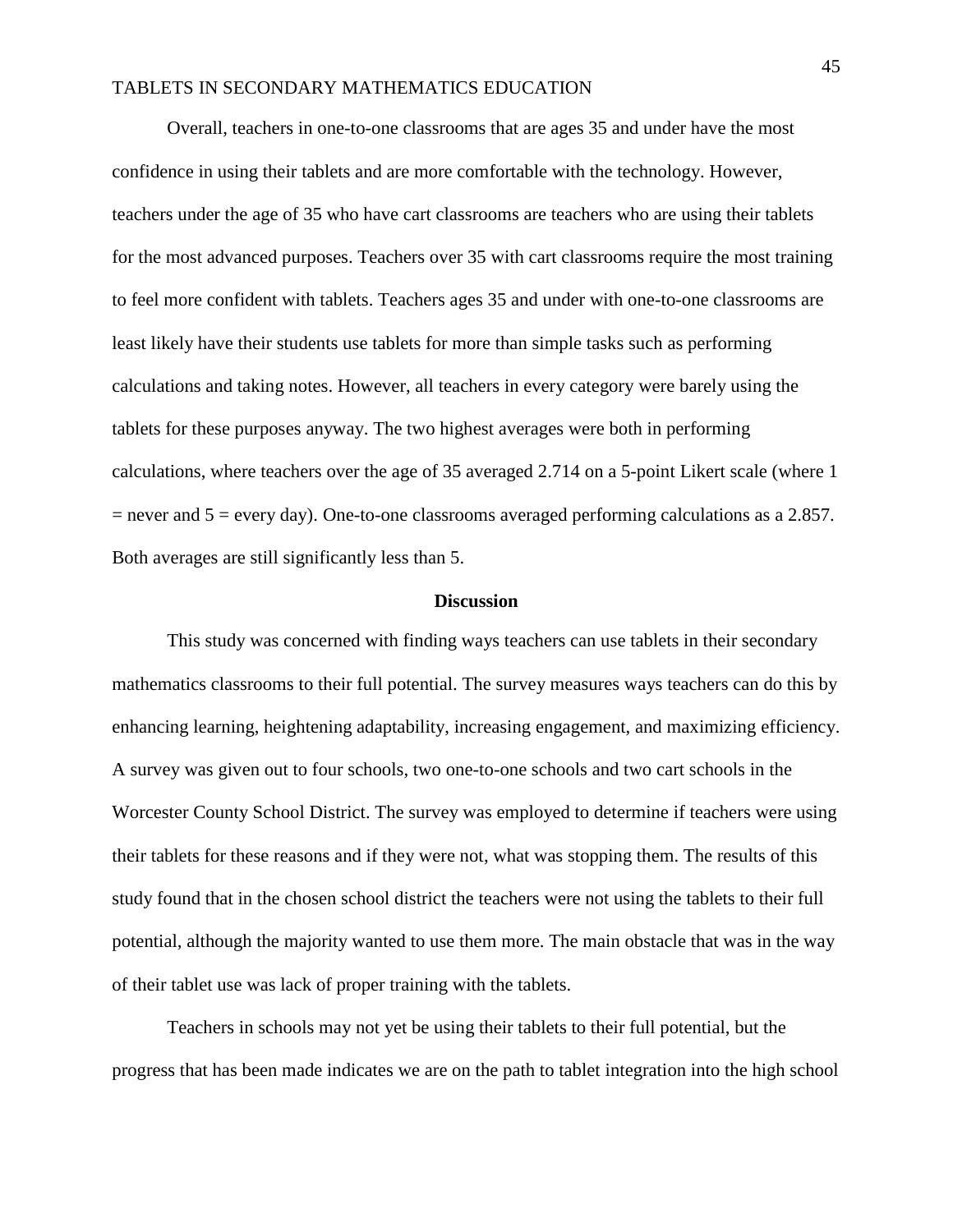mathematics classrooms. Teachers are most concerned with time, training, and misconduct. There is no way to control time, but improvement of training could lead to solutions not only on avoiding misconduct but also ways to save time.

As noted in the literature review, Holden, Ozok, and Rada (2008), report findings that a large percentage of teachers are showing interest in integrating technology into their classroom. This study is consistent with previous findings, showing 85% of teachers said they wanted to use the tablet more in their classroom, 10% said they have the right balance of tablet use, and 5% (one person) said they did not want to use tablets in their classrooms.

#### **Age**

Teachers ages 35 and under reported a higher degree of effectiveness of training than those over 35. One of the main reasons for this could be because teachers in the 35 and under age group have a higher comfort level with technology because they grew up with it. One teacher expressed the effects of not being a digital native on her tablet use: "As someone who didn't really grow up with all of this technology, it takes a lot of creativity too. Having more time and more resources to go to in order to find good ideas is key." Students today have grown up with tablet technology and therefore are more knowledgeable when it comes to navigating tablets and maximizing their usefulness. However, that is not an inherent quality in teachers who did not grow up with the technology constantly at their fingertips. These results reflect existing literature which states that teachers admitted to being afraid to integrate technology because they feel they do not fully understand it (de la Cruz, 2013).

The results of this study highlight that teachers in the 35 and under age group are more likely to use their tablets to make presentations, create instructional materials, and deliver instruction. Even though they are more likely, teachers in this age group are still barely using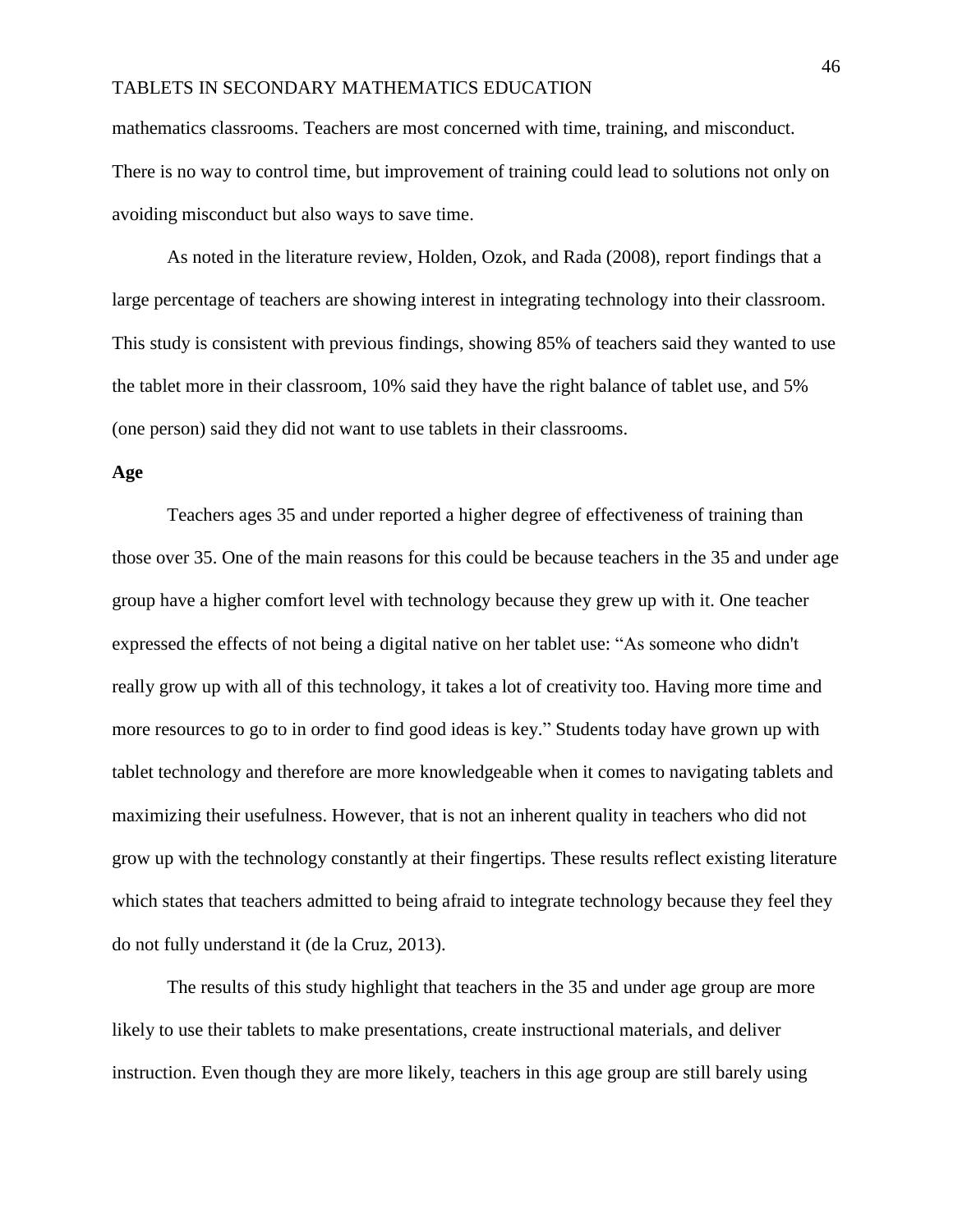tablets for these purposes. This could be because it is simply easier to make a presentation in PowerPoint or Prezi on a computer, so there is no real improvement in efficiency or enhancement of a lesson when using a tablet. Many factors may be involved, such as the size of the computer screen, the ability to more easily navigate certain programs like PowerPoint on a computer, or even just that both devices have the same functionality for any purpose but people are more comfortable using a computer.

What comes next in this case for the tablets? Tablet designers need to find a way to not only match the functionality of a computer, but also a way to surpass it. If the tablet does not improve what teachers are doing, they are likely to use technology they are more comfortable with. The next step would be to research applications on tablets for making presentations, creating instructional materials, and delivering instruction to determine what abilities tablets have that computers cannot accomplish. However, in this stage of the integration of tablet technology into the classroom, it is easier and much more common for teachers to use desktop computers or laptops for the purpose of designing instructional materials and delivering instruction.

Another possibility is that mathematics teachers in general are less likely to use some form of technology to aid in their class for the purpose of instruction of new material. From personal experience, mathematics teachers would use less technology than teachers in any other discipline. While science and history teachers tend to use PowerPoint presentations, mathematics teachers tend to write on a board to model "expert thinking" of the mathematical process, and PowerPoint is many times not involved because it is most effective to see each step written out by hand (Lemov, 2010). Additionally, mathematical symbols and equations are significantly more tedious to type than to handwrite.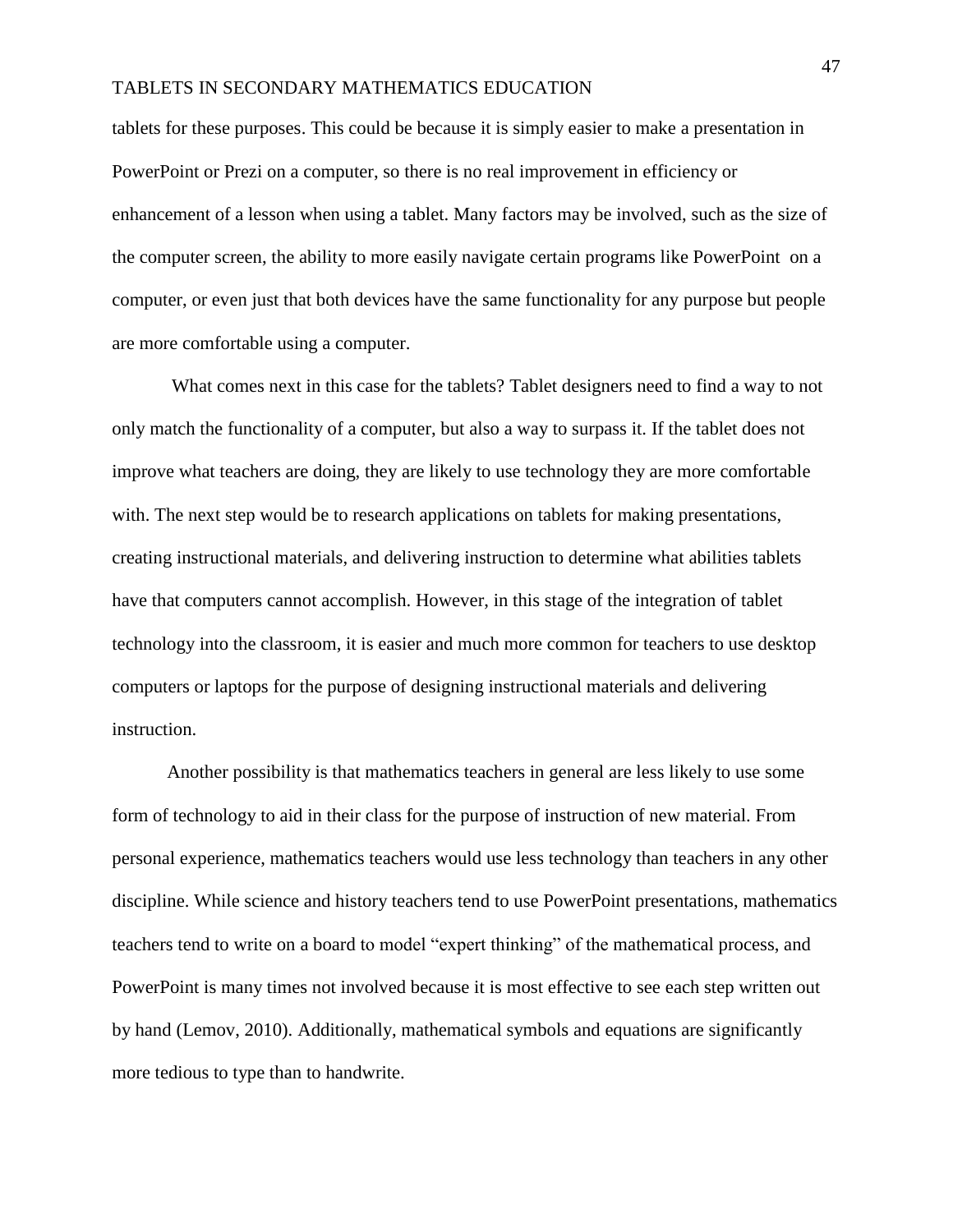As shown in a study done by Wilson, Notar, and Yunker (2003) *called Elementary In-Service teacher's use of computers in the elementary classroom*, when computers first entered the education field, many professors did not use them or could not find a use for them. This could be foreshadowing of the future of tablets and their role in the classroom. As tablet developers begin to focus more on the tablets role in education, they will begin to create educational applications that not only make the tablet as useful as the computer but also enhance the experience for the teacher by making applications that improve the efficiency of designing presentations and delivering instruction.

When the teachers were asked what could improve their use of tablets in their classroom, teachers in the 35 and under age group focused first on having better resources and mathematics applications and second on more time to prepare. Teachers over the age of 35 also agreed that having better resources was most important but were more concerned with having better training than with more time to prepare. This ties into tablet comfort level because teachers ages 35 and under are not as worried about being trained on how to use the resources, but more concerned about just having them, while those over 35 were more concerned with having training in those applications. It also suggests that teachers over the age of 35 have less confidence with the capabilities of the tablet and how much it can be used for, so they only use it for convenient, simpler functions such as performing calculations. Ultimately, solving one problem can solve the other. If teachers have training in more specific mathematics applications, then their efficiency in preparing to incorporate the technology will increase, and therefore they will need less time to prepare. This is directly tied to the low levels of instructional use at all levels of school because current resources on the tablet are not efficient enough to justify using the tablet over already accessible tools. Access to more mathematics applications could change this and allow for more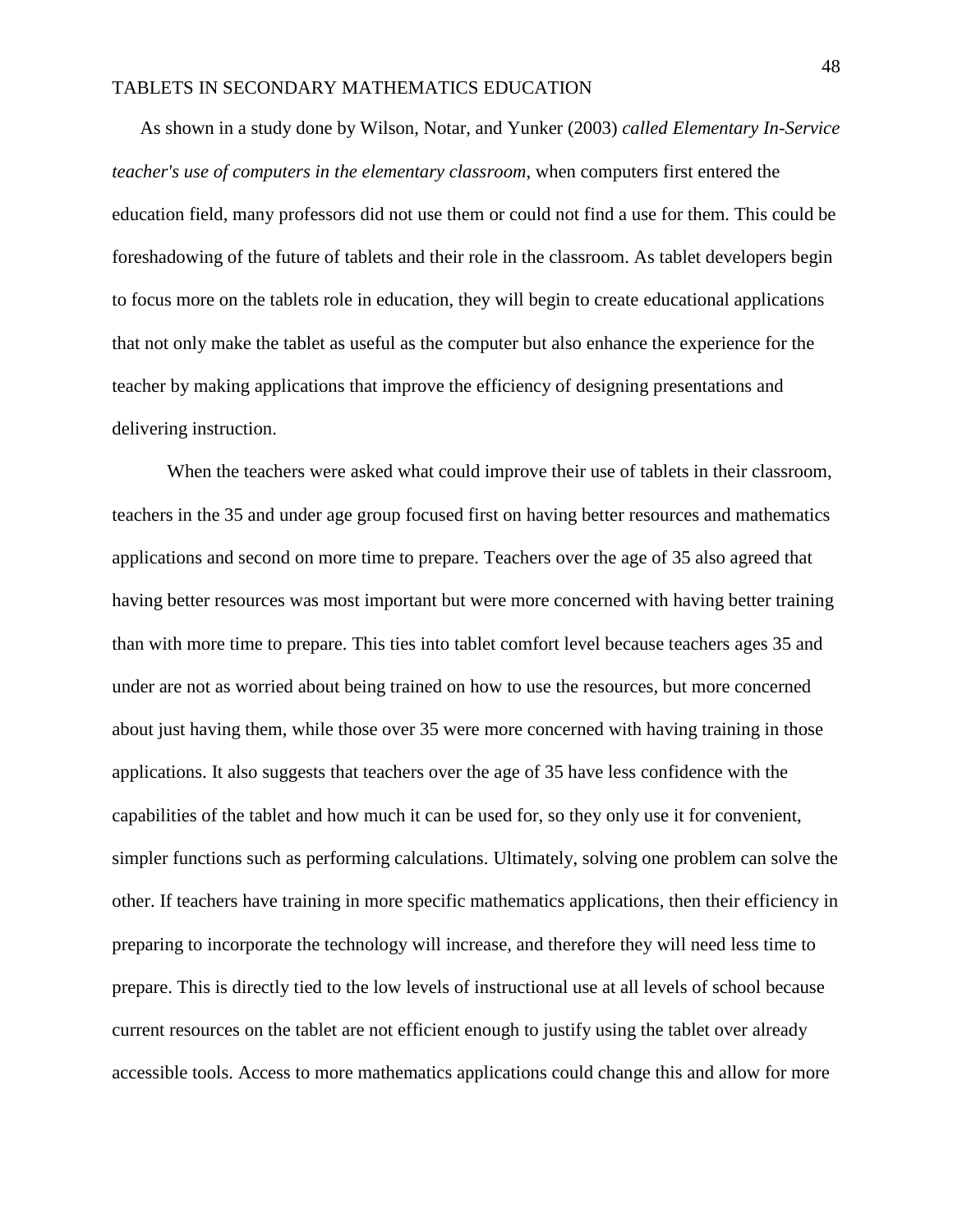instructional tablet usage. According to Toumasis (2005), it is extremely important to make sure teachers are properly trained or they will never feel comfortable implementing new technology. Providing teachers with the better training they need could lead to better resources and more efficient planning, solving many of the teachers' problems regarding tablets.

When teachers were asked about the changes that need to be made in order for them to use tablets more in their classrooms, those in the over 35 group rated every option as more important than those in the 35 and under group. This could again be because younger teachers are more comfortable with the technology and have more experience with its capabilities.

Through comparing age with the above categories, it is evident that all teachers need more subject specific training, but teachers over the age of 35 who may be less familiar with the technology may need preliminary training to learn how to use the tablet effectively before learning how to use mathematical applications to benefit their classrooms. This is not necessarily true for every teacher over or under this age group.

#### **Classroom Type**

 When classroom type was compared with the effectiveness of training, the data showed that teachers in cart classrooms that had received training were more likely to rate their training as more effective than those in one-to-one classrooms. This result could be because teachers with cart classrooms do not have to use the tablets every day. As a result, what they are able to learn in training is enough for the few lessons they use tablets for throughout the year. On the other hand, teachers in one-to-one classrooms have the opportunity to use their tablets every day, but if they are not trained in subject specific applications that have every day uses, their training may not be as effective. Teachers in one-to-one classrooms have more pressure to integrate tablets every day.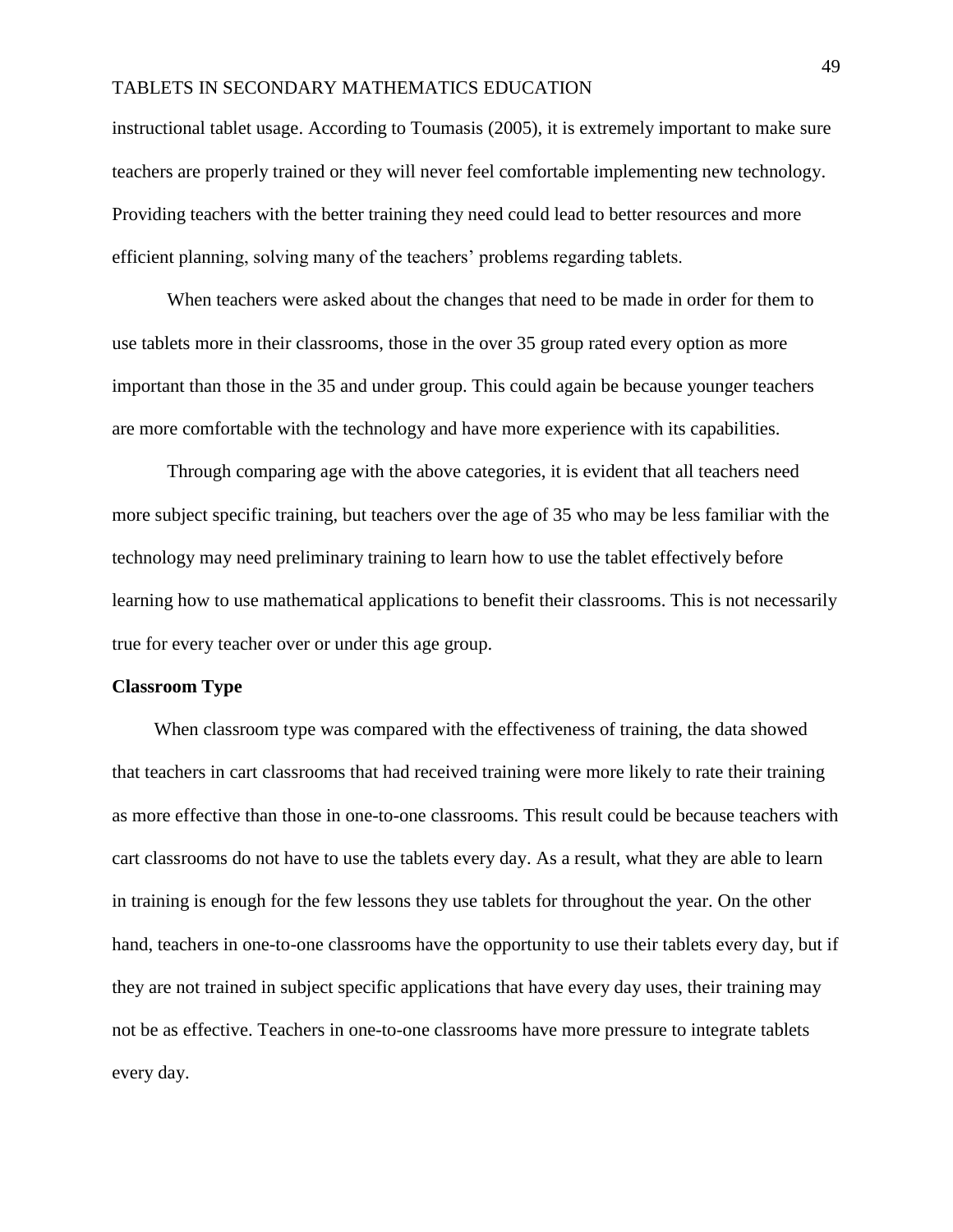General tablet training was rated higher in effectiveness than subject specific-tablet training by one-to-one classroom teachers. These results are contrary to most of our findings. In particular, most teachers specified that they wanted more subject specific training. However, these data involving rating the effectiveness of the different types of training could be skewed because only one person in the one-to-one group had general tablet training. There was a similar correlation for cart classrooms, where specific mathematics application training was rated at a lower effectiveness than those who received application specific training. This could again be because of the low number of responses to this question, resulting in skewed data.

When teachers in these different classroom types were asked what they used their tablets for, teachers in one-to-one classrooms used their tablets more than the teachers in cart classrooms for keeping school records, making presentations, and giving assignments. Teachers with cart classrooms used their tablets more for creating instructional materials and delivering instruction. The three tasks that the teachers in one-to-one classrooms used their tablets more than cart classrooms are tasks that are easily completed when the teachers have constant access to the tablets. It would be very hard to keep records or give regular assignments on a tablet that is only able to be accessed sporadically and only while in the classroom. Designing presentations was also something more common in one-to-one classrooms, which could again be because teachers have more access to tablets and therefore more time with them to make the presentations. On the other hand, creating instructional materials and using the tablets for instruction may be done more in cart classrooms because these classrooms are more likely to use the tablets to their full potential in the small amount of time they are able to use them. This could be because teachers with less access to the tablets are more likely to use the tablets for more indepth tasks that require more time to make. This seems counterintuitive because they have less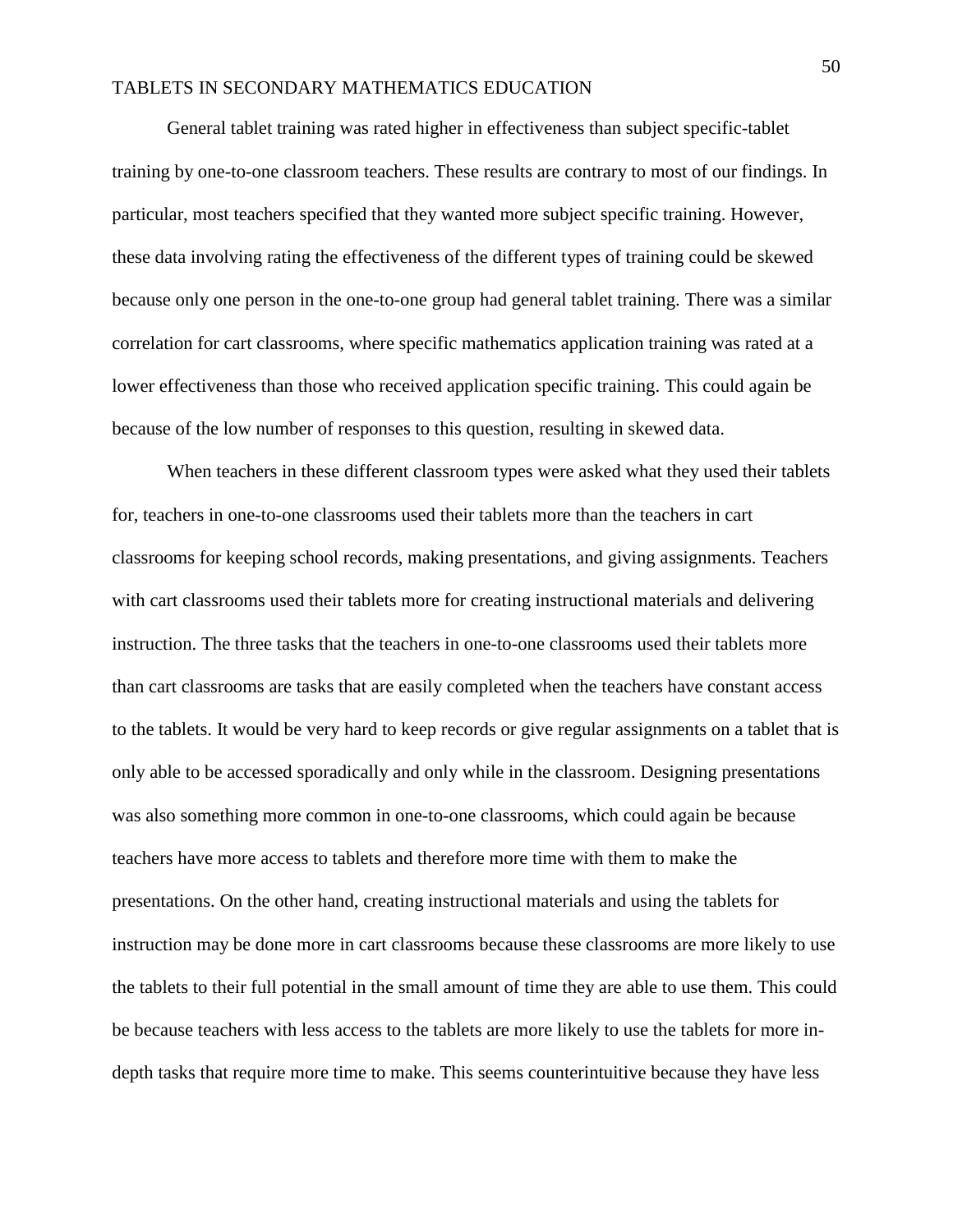time with the tablets, but this may be that teachers with less time with tablets are more likely to make the most of the time they have with them. Teachers in one-to-one classrooms have constant access and therefore may use the tablets more consistently for smaller tasks.

Just as indicated with age, teachers are using their tablets for keeping school records, making presentations, creating instructional materials, delivering instruction, and giving assignments. However, they were not using tablets very often for any of these reasons.

Teachers in one-to-one classrooms used the tablets more for taking notes, working on projects, completing assessments, conducting investigations, and performing calculations than teachers in cart classrooms. This data was not surprising, considering that students in one-to-one classrooms have constant access to their tablets and therefore more time to complete these tasks. Again, these differences between student usage in one-to-one classrooms and student usage in cart classrooms may simply be because some of these uses are more conducive in one-to-one settings, where there is consistent access to the tablets. For example, students would not take notes on tablets if they could not take them home and teachers would not reserve the tablets to complete something that they could do with the calculators already in their classroom. In a oneto-one classroom, completing these tasks becomes much more convenient with tablets. Applications allow for organized notetaking and performing calculations or graphing functions all with one device. However, even though tablets have more convenient uses in one-to-one classrooms, these uses do not reveal the full potential of the tablet to maximize the learning experience for every student.

 No teachers reported that their students used their tablets to record lectures. This is not surprising, as recording lectures is not common in high schools. However, high schools have never had access to this type of recording technology before. Recording lectures is a form of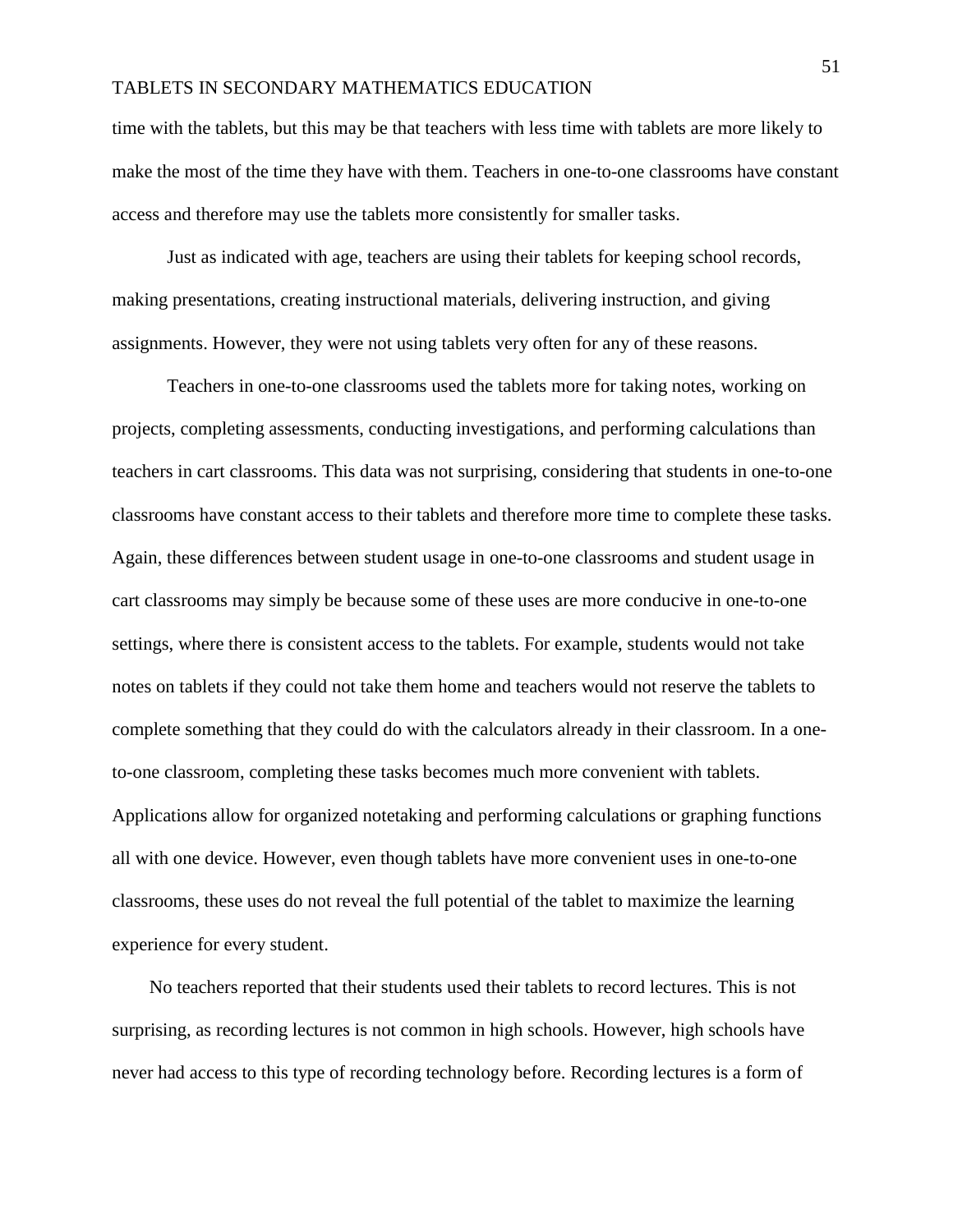accommodation that could help many students that struggle with concepts or need to review what the teacher said while they are at home. It could also help those students who have trouble reading their own handwriting after class. Another positive effect related to recording lectures is that students can be prevented from worrying about taking down all the notes and can more closely attend to what the teacher says. Students are more likely to keep up with the teacher if they know that at home they can go back and review what they may have missed or did not quite understand.

One-to-one classrooms found better instructional software, more training, more time to prepare lessons, and more ways to avoid misconduct to be more important than those teachers in cart classrooms. This could be more important to teachers in one-to-one classrooms because teachers in these classrooms need software that can be used for more than just an occasional great lesson. In order to integrate tablets to their full potential, teachers need applications that can be used regularly and do not take copious amounts of time to create or learn. This could also have to do with the greater need to integrate tablets more often in a one-to-one classroom. If teachers receive training on one or two applications, they will not possess the skills needed to use their tablets to enhance learning, heighten adaptability, increase engagement, and maximize efficiency. It may also be because these teachers are not receiving as much subject specific training on mathematics applications as needed. Training on notetaking applications may be much more helpful to those in English or History classes than teachers in mathematics classes who need help teaching their students to graph. Access to training on subject specific applications could enable teachers' tablet use to become more efficient and effective.

Teachers in both types of classrooms rated time to prepare lessons involving tablets with similar importance. This could be because time is a problem for all teachers. However, teachers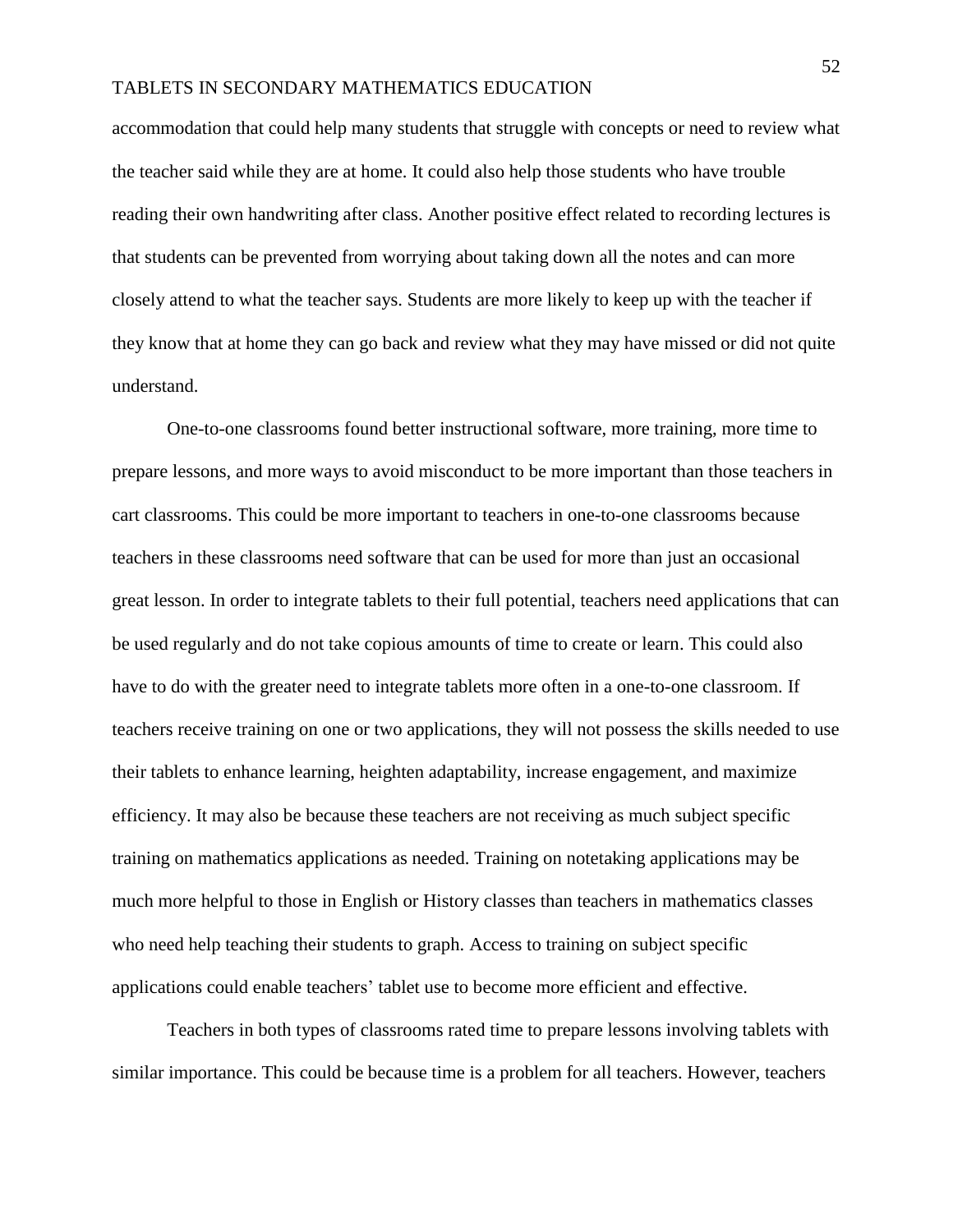in one-to-one classrooms are trying to prepare for lessons incorporating tablets every day, whereas teachers in cart classrooms may need to prepare tablet lessons less frequently. Moreover, the pressure to create tablet lessons is higher on those in one-to-one classrooms while they are given less time to do so.

Teachers in one-to-one classrooms have students who have constant access to their tablets at home and in school, and are therefore not as able to regulate the use of the students' tablets. This is a problem that five out of six one-to-one teachers noted as a reason they are not using tablets in their classroom. This could lead to more concerns with misconduct because the school is unable to monitor student downloads at home.

Teachers in tablet classrooms found more time to become proficient in classroom integration and more funding as more important changes that needed to be made. As stated in the literature review, this issue has been continuous and teachers are struggling to find ways to combat it. This study did not find anything different. However, there seems to be more and more grants for school to become one-to-one in order to give all schools a chance to have this opportunity. Teachers in cart classrooms have less time to become comfortable with integrating the tablets into their classrooms. This is important because due to the teachers having less time to become comfortable using the tablets they must spend more time preparing each lesson. Funding is more of an issue for teachers with cart classrooms because those teachers have less access to the tablet technology. This is important because without funding, the other improvements needed to effectively integrate tablets become irrelevant until the classrooms have the funding to become one-to-one. This is highlighted when one of the teachers answered "We have little funding for technology at the high school level in our district. Until this problem is resolved, there is no chance that any of the rest of these options is relevant."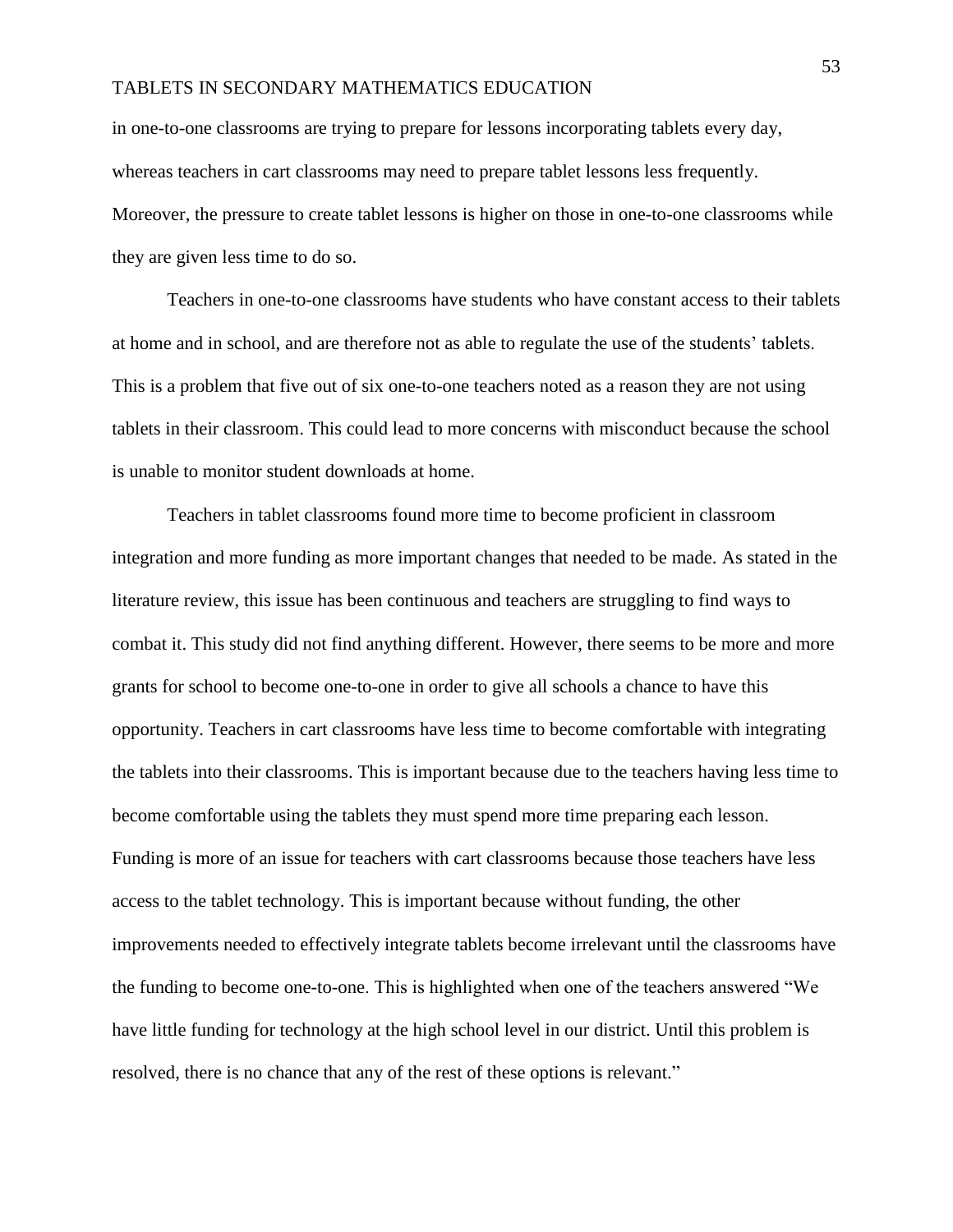Teachers in cart classrooms were also more concerned about not having enough preparation time. Schools that only have a cart of tablets are less likely to be able to give their teachers more time to practice and see which applications work most effectively for their classroom. Therefore every time they plan to use the tablets they have more work to do because they have to teach themselves how to use it first, making preparation time a main concern.

The main reasons teachers in any classroom are using tablets are to benefit the students and themselves, as well as promote learning. In order to do this, they hope that incorporating tablets into their lessons will make them more interesting, fun, and diverse. There is a great deal of importance put on having diverse lessons that are more accessible to all students. Having the same structure to a lesson every day is not only boring for the teacher and the students but also may not be effectively reaching every type of learner. Diverse lessons involving tablets, with resources for more than one type of learner, give teachers the opportunities to have more interesting and fun lessons that are successful for a variety of students. Although the study did not find that teachers were using their tablets for accommodating students, teachers may not have been looking at the question as simply adapting to diverse learning. Many teachers stated that they did not need accommodations this year. However, adaptability and accommodation does not only apply to students with disabilities, but students who learn differently. As stated in the literature review, tablets can be used to meet diverse needs of every student, such as auditory versus tactile learners (Luckin et al., 2005). There are many diverse ways to use tablets to help students with visual impairments or other learning disabilities, such as using the Talking Tactile Tablet (Landau, Russell, Gourgey, Erin, & Cowan, 2003). Teachers want to diversify their lessons, they just need the resources and skills to do so utilizing tablets. The only accommodation many teachers indicated was taking notes on tablets or posting the notes online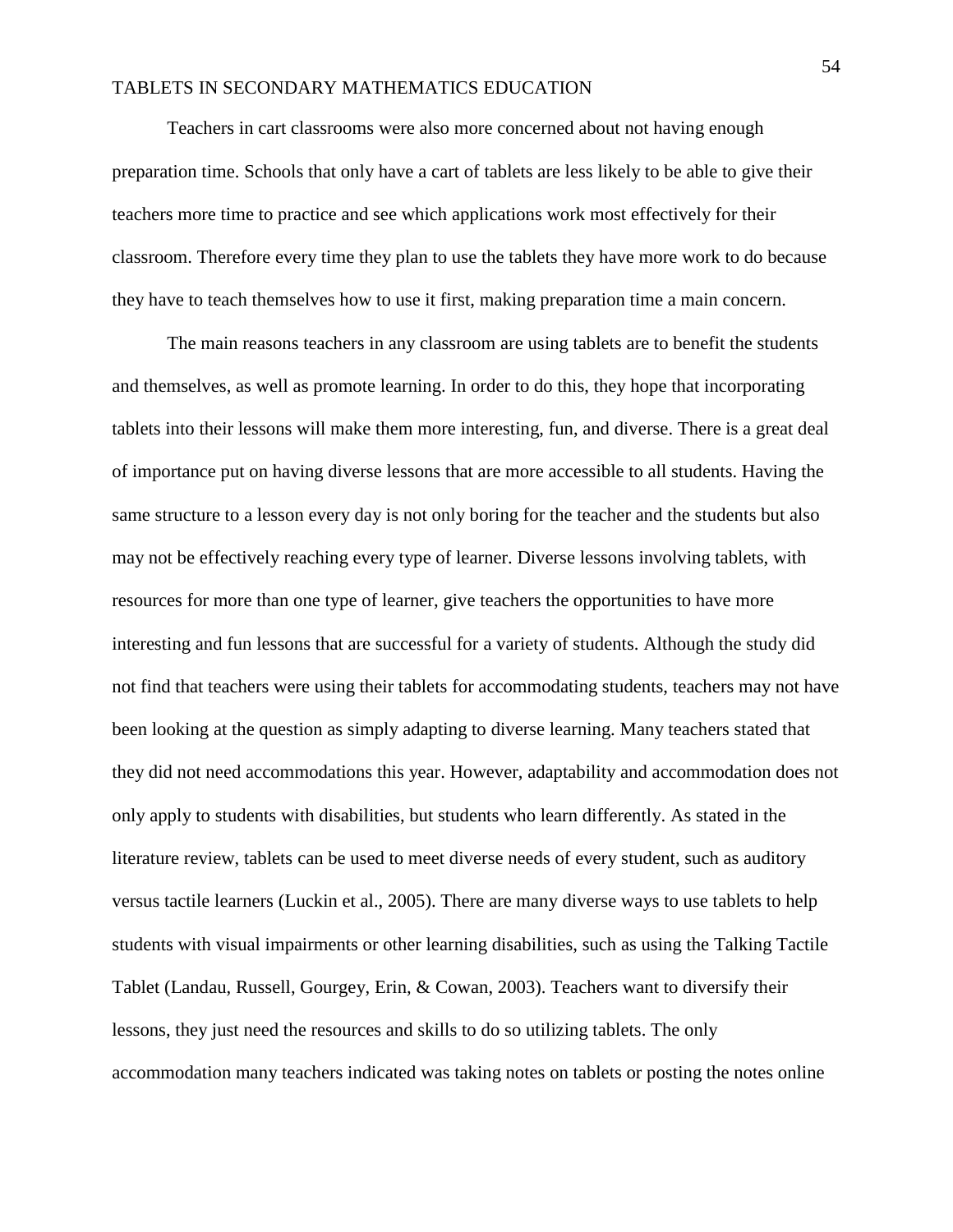for students to see if they are missing or have an IEP that allows them to access extra notes. Although they are helpful, there are much better uses of adaptability with tablet applications.

The number one reason teachers in one-to-one settings are using tablets is to diversify their lessons. However, teachers with cart classrooms rated efficiency as the number one reason for using tablets. Teachers in cart classrooms may be less satisfied with the efficiency of their tablet lessons because although it can make planning more efficient, if this is the main purpose, the tablet may never be used to its full potential to benefit students and teachers. However, because classroom tablets require more preparation for every lesson, it is also much harder to develop efficiency. The main benefits of maximizing efficiency highlighted in the literature review are being able to use the tablet to its maximum function capacity because there is minimal time spent on set up, found by the study by Galligan, Loch, McDonald, and Taylor (2010), and that it significantly reduced the time it took for teachers to give feedback (Roschelle et al., 2007). Although these are helpful, they are not the main reasons tablets can improve the classroom experience for teachers and students. Maximizing the efficiency of tablets then allows the teachers to use the technology to their full potential for actually enhancing learning, heightening adaptability, and increasing engagement.

#### **Limitations**

If there was more time to continue this study, I would use a larger sample of teachers in order to receive more accurate data. I would also change the wording of some of the questions I asked about adaptability. I used the word accommodation and many teachers may have thought it just meant for students with disabilities when in reality I meant any way to meet the needs of diverse students. I would also make the Likert scales I used less confusing. All of the 5-point Likert scales used 1 to represent never and 5 to mean every day, except one scale. On that odd 7-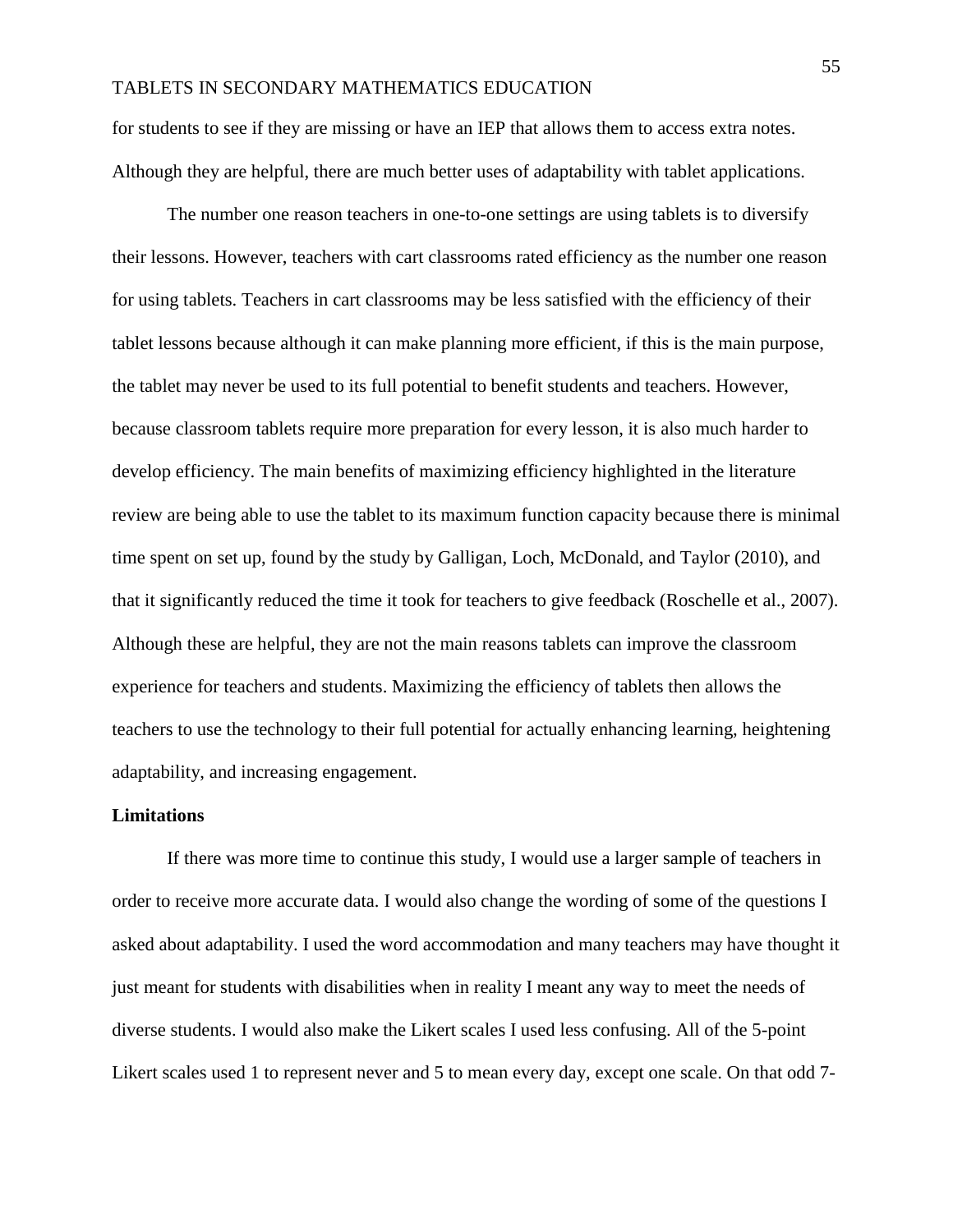point scale, 1 referred to the most important and 7 meant the least important. This difference could have been confusing to some and may have resulted in inaccurate data. The low responses regarding the different usages of tables also lead me to consider that I may have needed to define the categories I had created. Lastly, I would do research on the possibility of bring your own device (BYOD) classrooms to provide feedback on an alternative for teachers who may have cart classrooms or no tablets at all.

When first researching tablet use in education for my literature review in the fall of 2014, there were not many articles on modified training methods for teaching teachers how to use tablets. However, when returning to the research in the fall of 2015, there were much more data on effective training methods than there had be one year ago. I also discovered some articles I had not seen when doing research before. This new research showed that teachers had been doing research on tablet integration and have found some effective methods. The new research found is explained under the professional development methods heading.

**Professional development methods**. Authors Frey, Fisher, and Lapp (2015) studied iPad development in an urban high school. They stated that just providing a school with tablets will not lead to successful implementation. However, as discussed earlier, traditional methods of training teachers to utilize tablets are unsuccessful. Now that it is known that a new method of training is needed to effectively implement tablets into education, it is time to try different methods to find what works best. Researchers and teachers have been testing new ideas and many of their articles stated different methods of training that all had effective results. One similar finding is that training should be individualized and continuous.

In a case study examining K-12 classrooms and mobile computing devices (MCD), Grant, et.al, (2015), it is suggested that there are three components professional development for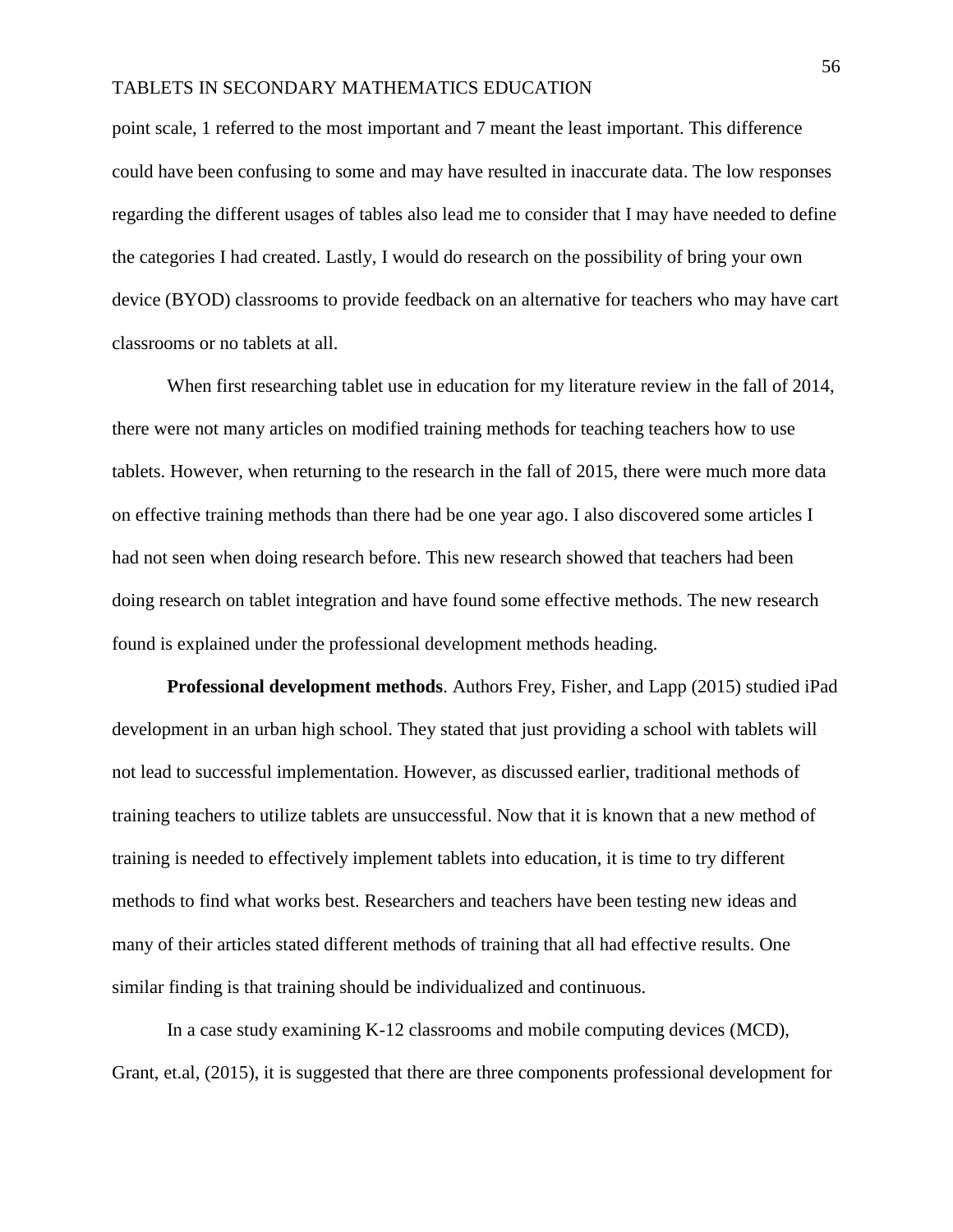MCD should always have: an alignment with the specific content and curriculum, focus on pedagogy, and sustained learning opportunities over time. During the study, teachers received inservice training and support for their curriculum that was provided throughout the school year. This type of staff development is characterized as ongoing and "provides opportunities for modeling, practice, and reinforcement of technology use with curricula" (p. 34). Training should all be linked to the core curriculum that the teacher is implementing in his classroom as well as the teacher's goals or objectives (Grant et al., 2015).

Shaw (2004) designed his own three-day workshop for teacher professional development. Within those three days, there was a balance of presentations and activities as well as unstructured time to work on the tablets. Participants were allowed to practice whatever they wanted during the unstructured time. It could have been something they discovered and wanted to look at themselves or any of the presentations he had given that day. One downside to his training was that teachers who did not have much background with the tablets did not know what to do during the unstructured time and needed more preliminary training. He accommodated for this by adding more general tablet use functions to his training throughout the day. He then gave the participants access to journals from their session and allowed them to write new journals and questions, creating a community of learners with constant access to a stable support system for integrating technology (Shaw, 2004).

McCrea's (2014) research had to do with a professional development method implemented by Kristen Brittingham, district director of personal mastery learning in the Charleston County School District. In Brittingham's professional development program, they give the teachers the material before they actually came together to learn it, with the intent to be able to use the time together more effectively and get into more difficult questions during the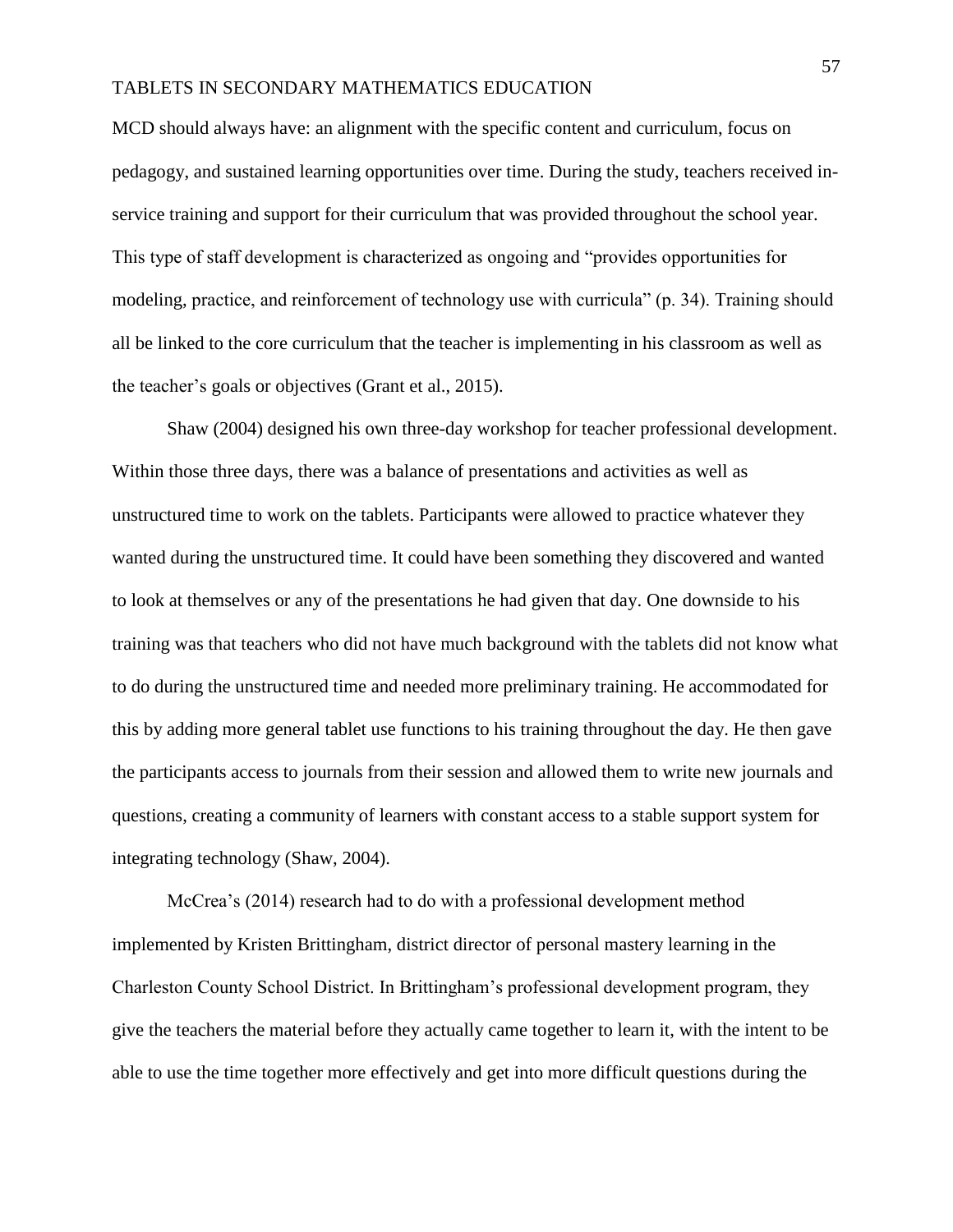program. The professional development lasted for a couple of days during the summer, but then was continuous afterwards. The school district broke down the content learned in the summer sessions into "mini courses" that were always accessible to teachers on their devices through the cloud. McCrea also researched Douglas Country School District, where they found that it was also effective at their professional development days to allow the teachers to use the tablets in the way they or their students would be using them in the classroom. Another school district that McCrea researched, Encinitas School District, also used cloud based training that all the teachers have constant access too. Their cloud included "live online training, documentation, and all follow-up materials" to practice and implement their training (McCrea, 2014). The main thing that all of these different training styles had in common was ongoing access to the materials learned in professional development and a support system of teachers.

Mouza and Barrett-Greenly (2015) studied professional development in urban schools where they implemented three things: summer training, lesson design practice, and constant classroom support after training. The teachers were also provided iPads that had applications on them from the summer training session when it concluded. Through the training, teachers were instructed to design lessons. Doing this allowed the teachers to become more efficient and effective in creating tablet lessons. The authors also believed that individualized support for teachers' specific needs and having unstructured time to try the applications as well as hands on learning were beneficial. However, they also noted the importance that teachers must constantly stay up to date with the changing technology and be learning alongside their students about the best way to use tablets in their classrooms. They found that these were effective methods of professional development and that the teachers were able to use their training and apply it to actual practice within their classrooms" (Mouza & Barrett-Greenly, 2015).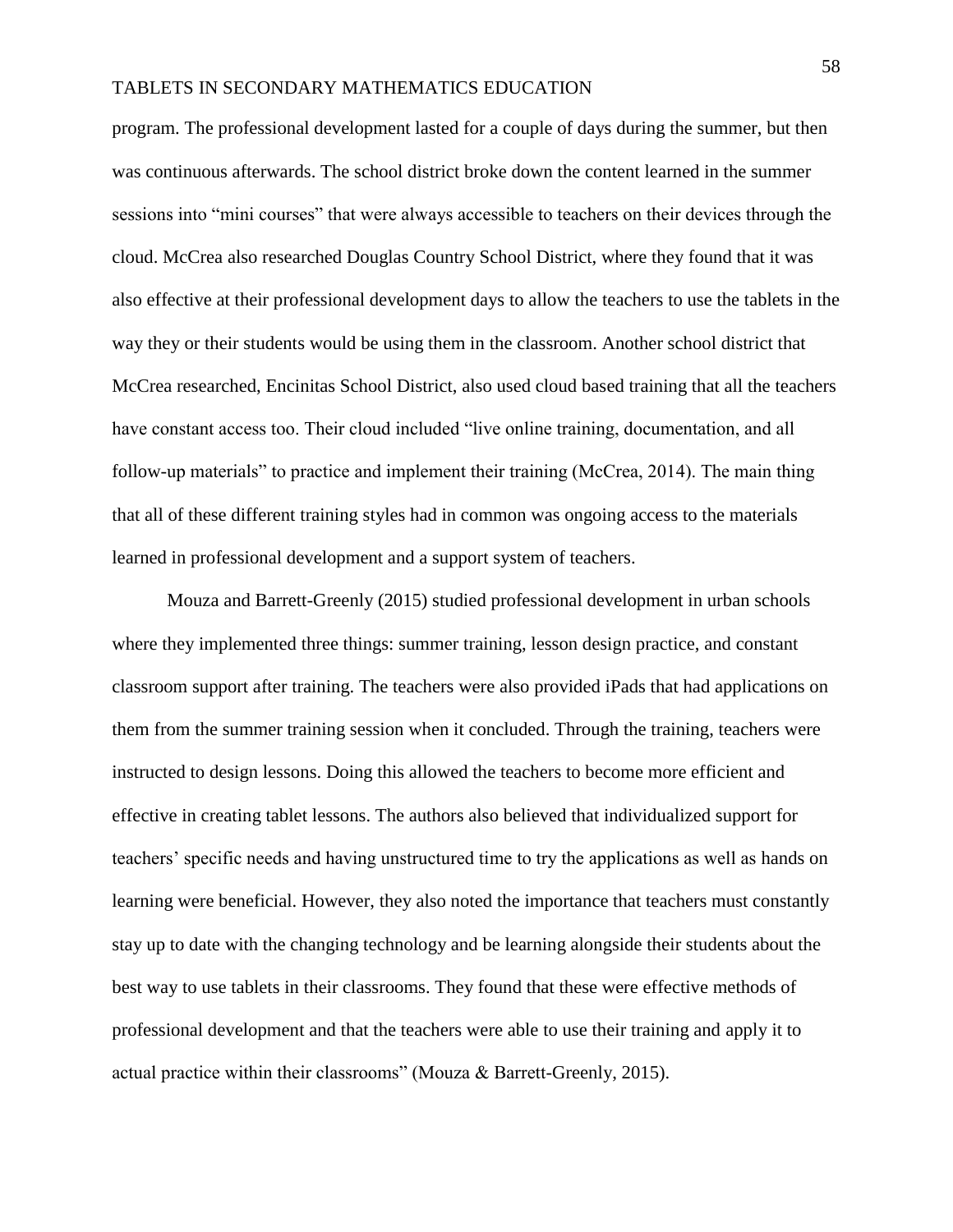In *An Updated Literature Review on the Use of Tablets in Education* by Clarke and Svanaes (2014), the authors synthesize current research on tablets and draw conclusions about professional development. They found that training includes many components, such as technical guidance, pedagogical discussions, sharing of applications and teaching activities, and time to practice the technology and become proficient in its abilities. The teachers that were given the tablets at earlier stages showed "reduced resistance to the initiative and promoted motivation." This motivation translated into better communication between teachers and students alike as well as improved individuated learning for the students (Clarke & Svanaes, 2014).

The new training methods just described all include components that Mouza and Barret-Greenly list from Desimone, (2009). Desimone lists five key principles to successful professional development implementation: "(a) focuses on content learning, (b) is of an extended duration, (c) involves teachers in active learning, (d) is collaborative, and (e) is coherent with local standards and expectations for student learning" (Mouza & Barrett-Greenly, 2015 p. 10). Professional development should incorporate the above criteria to help teachers to successfully integrate tablets into any type of classroom, including mathematics.

#### **Conclusion**

Overall, teachers who seem to be the most comfortable with using tablets in classrooms are those that are ages 35 and under and have a one-to-one classroom. One advantage to having a cart classroom is that teachers may be more likely to use their tablets for more advanced purposes such as conducting investigations because of their limited and valuable time with the tablet resources. Many teachers in the cart classrooms indicated they would like to be one-to-one classrooms because of the increased possibilities. The challenge now is to make sure that teachers in one-to-one classrooms have the resources and the training to exercise the tablets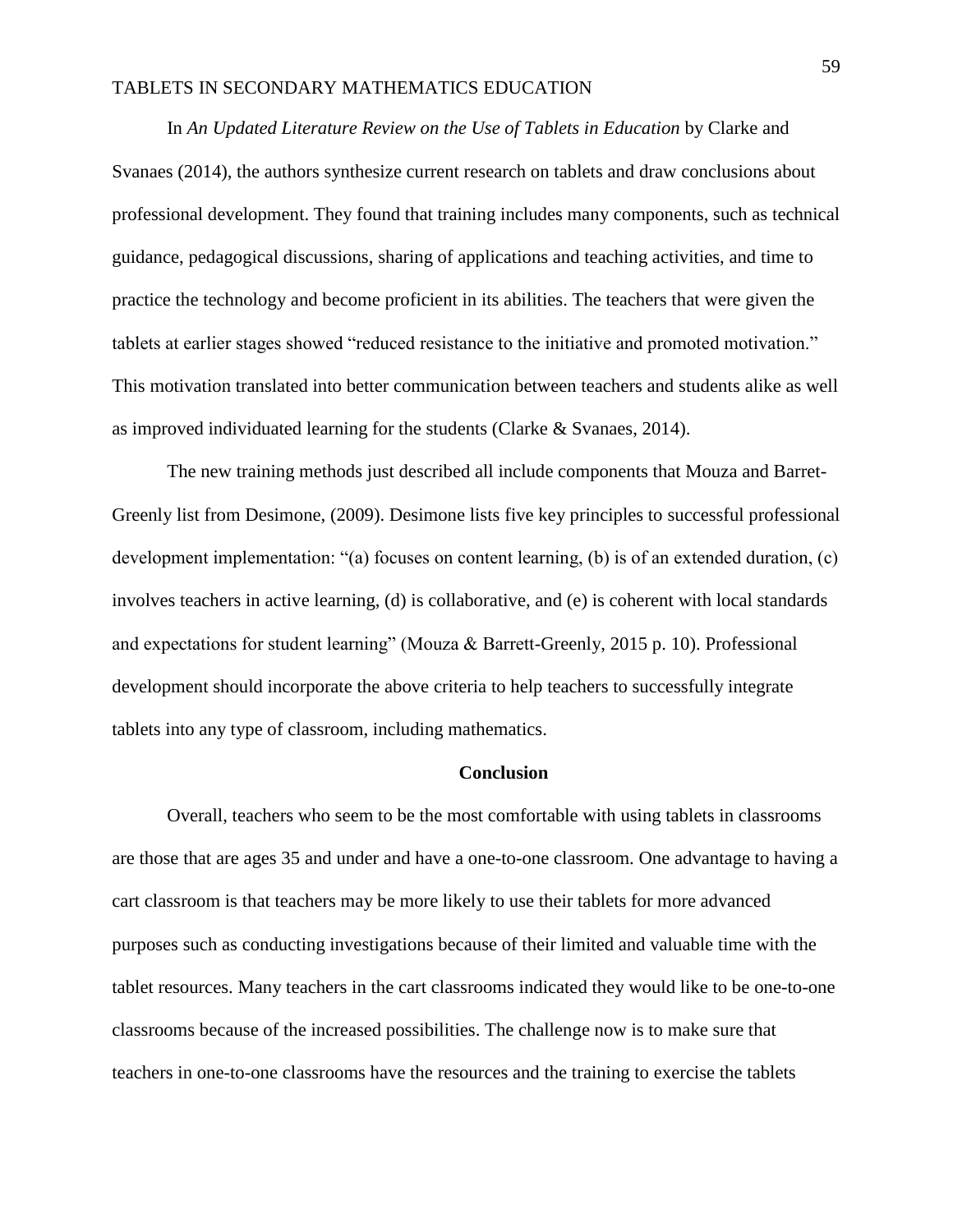potential. The possible benefits of tablets for instruction have not been fully discovered yet. The technology is so new that the possibilities are endless. The tablet has the potential to not only enhance instruction, but to replace calculators, computers, and notebooks into one portable allencompassing machine.

The literature review found many ways for teachers to use their tablets to enhance learning, adaptability, efficiency, and engagement, along with effective training methods to encourage teachers to integrate tablets into their classroom. However, without the proper training that the schools in my study were lacking, it is very difficult to use tablets for any of these purposes. Without diversified training that allows teachers to feel more confident with their tablets, tablet integration will not advance the classroom experience for students and teachers.

The next step is to make training more subject-specific and efficient. Doing this will increase teacher confidence with using tablets, build efficiency in making tablet lessons, increase amount of students the teacher is able to reach with each diversified lesson, and build a stronger classroom overall that utilizes tablet technology. New tablet training methods are being tested constantly to find the most effective way to help teachers learn to integrate tablets into their classrooms. As this study as well as others in the literature review have shown, there is a very strong interest in integrating tablet technology into the secondary mathematics classroom. Teachers have the motivation needed to use tablets to enhance learning, improve efficiency, increase engagement, and heighten adaptability. Having suitable training could solve problems that are holding teachers back, such as lack of confidence and time consumption, allowing the movement of tablet integration to thrive in the educational environment.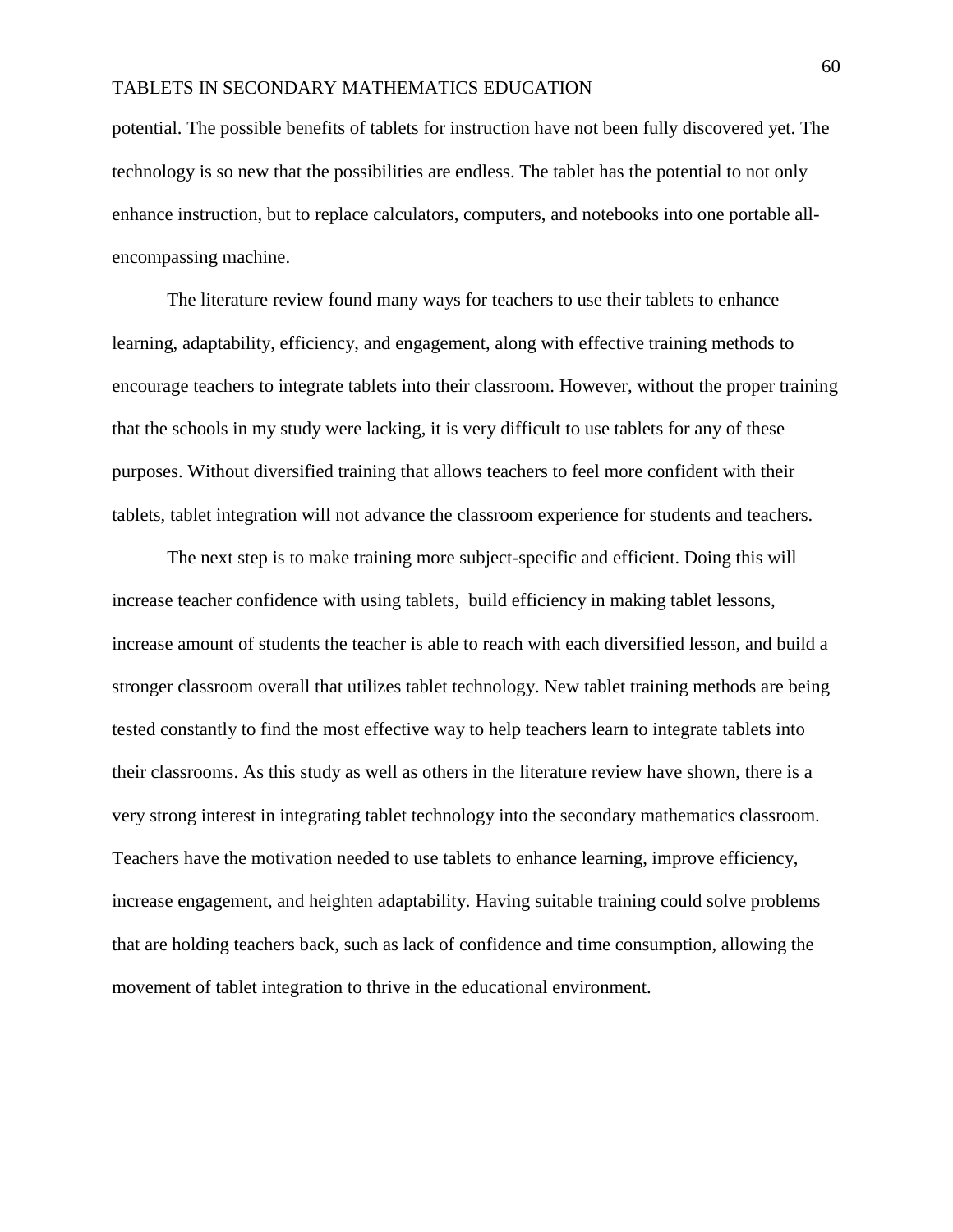#### References

- Apple. (2013, June). Apps in the classroom; Using iOS apps for teaching and learning. Retrieved November 15, 2015, from https://itunes.apple.com/us/course/apps-for-theclassroom/id505184457
- Beal, C. R., & Rosenblum, L. P. (2015). Use of an accessible iPad application and supplemental graphics to build mathematics skills: Feasibility study results. Journal of Visual Impairment & Blindness, 383-394.
- Belbase, S. (2015). A preservice mathematics teacher's beliefs about teaching mathematics with technology. International Journal of Research in Education and Science (IJRES), *1*(1), 31-44.
- Betts, B. "Software Reviews: Portable Augmented Reality." Engineering & Technology 8.4 (2013): 92-93. Academic Search Premier. Web. 4 Dec. 2015.
- Bonds-Raacke, J. M., & Raacke, J. (2008). Using tablet PCs in the classroom: An investigation of students' expectations and reactions. *Journal of Instructional Psychology, 35*(3), 235- 239.
- Brunsell, E., & Horejsi, M. (2012, September). Tablets as learning hubs. Retrieved November 15, 2015, from http://www.nsta.org/Cayton-Hodges, G. A., Feng, G., & Pan, X. (2015). Tablet-Based math assessment: What can we learn from math apps? Educational Technology & Society, *18*(2), 3-20.
- Clarke, B., & Svanaes, S. (2014, April 9). Tablets for schools: An updated literature review on the use of tablets in education (PDF file). Retrieved November 16, 2015, from http://dawsonite.dawsoncollege.qc.ca/2014/04/tablets-for-schools-an-updated-literaturereview-on-the-use-of-tablets-in-education-pdf-file/
- De la Cruz, J. A. (2013, March 21). Enhancing mathematics teacher education courses through the use of technology. *Proceedings of the Twenty-fifth Annual International Conference*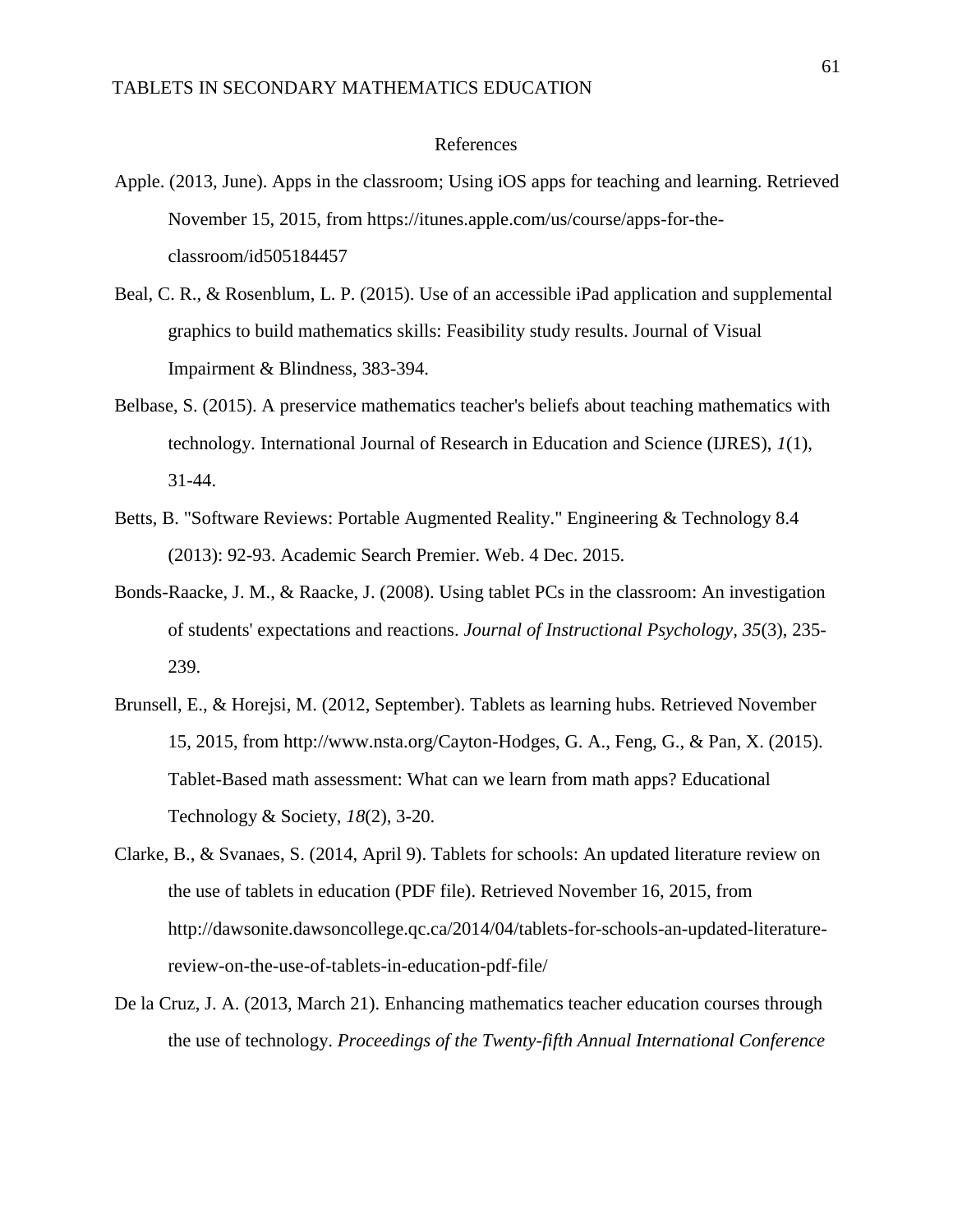*on Technology in Collegiate Mathematics, Boston, MA.*  http://archives.math.utk.edu/ICTCM/i/25/C018.html.

- D'Orio, W., & Wojciechowski, M. (2014). The right blend. Retrieved September 23, 2014, from http://www.scholastic.com/browse/article.jsp?id=3758413
- Ekart, D. F. (2012, October). Tech tips for very librarian; iPad apps cheaper (or free) by the dozen. Retrieved November 15, 2015, from www.infotoday.com
- Ellen, U. (2015, March). Time to try tablets. Retrieved November 16, 2015, from http://www.techlearning.com/resources/0003/time-to-try-tablets/69051
- Ellington, A. J. (2011). Use of tablet PC's to enhance instruction and promote group collaboration in a course to prepare future mathematics specialists. *Mathematics and Computer Education, 45*(2), 92-105.
- Evans, D. (2012, October 12). The PC is dead, long live the iPad. Retrieved November 15, 2015, from https://www.tes.com/article.aspx?storycode=6296452
- Fister, K. R., & McCarthy, M. L. (2008). Mathematics instruction and the tablet PC. *International Journal of Mathematical Education in Science and Technology, 39*(3), 285-292. doi: 10.1080/00207390701690303
- Forster, P. A. (2006). Assessing technology-based approaches for teaching and learning mathematics. *International Journal of Mathematical Education in Science and Technology, 37*(2), 145-164. doi: 10.1080/00207390500285826
- Frey, N., Fisher, D., & Lapp, D. (2015). IPad deployment in a diverse urban high School: A formative experiment. *Reading & Writing Quarterly, 31*(2), 135-150. Retrieved November 15, 2015, from http://www.tandfonline.com/loi/urwl20
- Galligan, L., Loch, B., McDonald, C., & Taylor, J. A. (2010). The use of tablet and related technologies in mathematics teaching. *Australian Senior Mathematics Journal, 24*(1), 38- 51.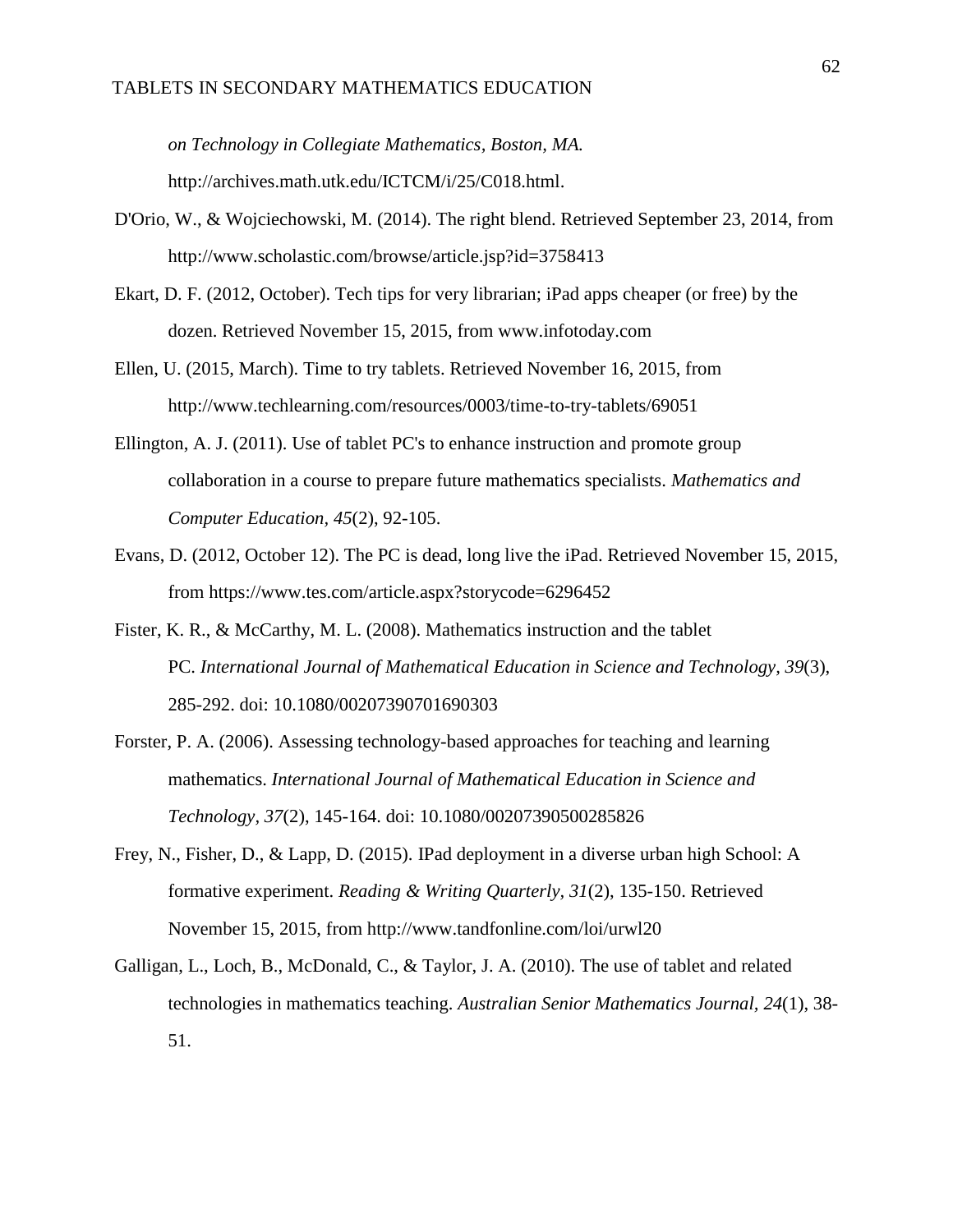- Gentile, M. (2012). The importance of managing iPads in the classroom. *The Education Digest, 78*(3) 11-13.
- Gorgievski, N., Stroud, R., Truxaw, M., & DeFranco, T. (2005). Tablet PC: A preliminary report on a tool for teaching calculus. *The International Journal for Technology in Mathematics Education, 12*(3), 95-101.
- Grant, M. M., Tamim, S., Brown, D. B., Sweeney, J. P., Ferguson, F. K., & Jones, L. B. (2015). Teaching and Learning with Mobile Computing Devices: Case Study in K-12 Classrooms. *TechTrends*, *59*(4), 32-45. doi:10.1007/s11528-015-0869-3
- Harless, P. (2011). Scribing: A technology based instructional strategy. *Mathematics Teacher, 104*(6), 420-425.
- Hennick, C. (2014). I spy: What's happening on all those student devices? Retrieved September 23, 2014, from http://www.scholastic.com/browse/article.jsp?id=3758415
- Holden, H., Ozok, A., & Rada, R. (2008). Technology use and acceptance in the classroom: Results from an exploratory survey study among secondary education teachers in the USA. *Interactive Technology and Smart Education, 5*(2), 113-134. doi: 10.1108/17415650810880772
- Huseyin, H. (2014). An evaluation into the views of candidate mathematics teachers over "tablet computers" to be applied in secondary schools. *The Turkish Online Journal of Educational Technology, 13*(1), 47-55.
- Jackson, L. (2009). One-to-one Computing: Pitfalls to Avoid. Retrieved from http://www.educationworld.com/a\_tech/tech/tech197.shtml
- Landau, S., Russell, M., Gourget, K., Erin, J., & Cowan, J. (2003). Use of the talking tactile tablet in mathematics testing. *Journal of Visual Impairment and Blindness,* 85-96.
- Lin, C., Shao, Y., Wong, L., Li, Y., & Niramitranon, J. (2011). The impact of using synchronous collaborative virtual tangram in children's geometric. *The Turkish Online Journal of Educational Technology, 10*(2), 250-258.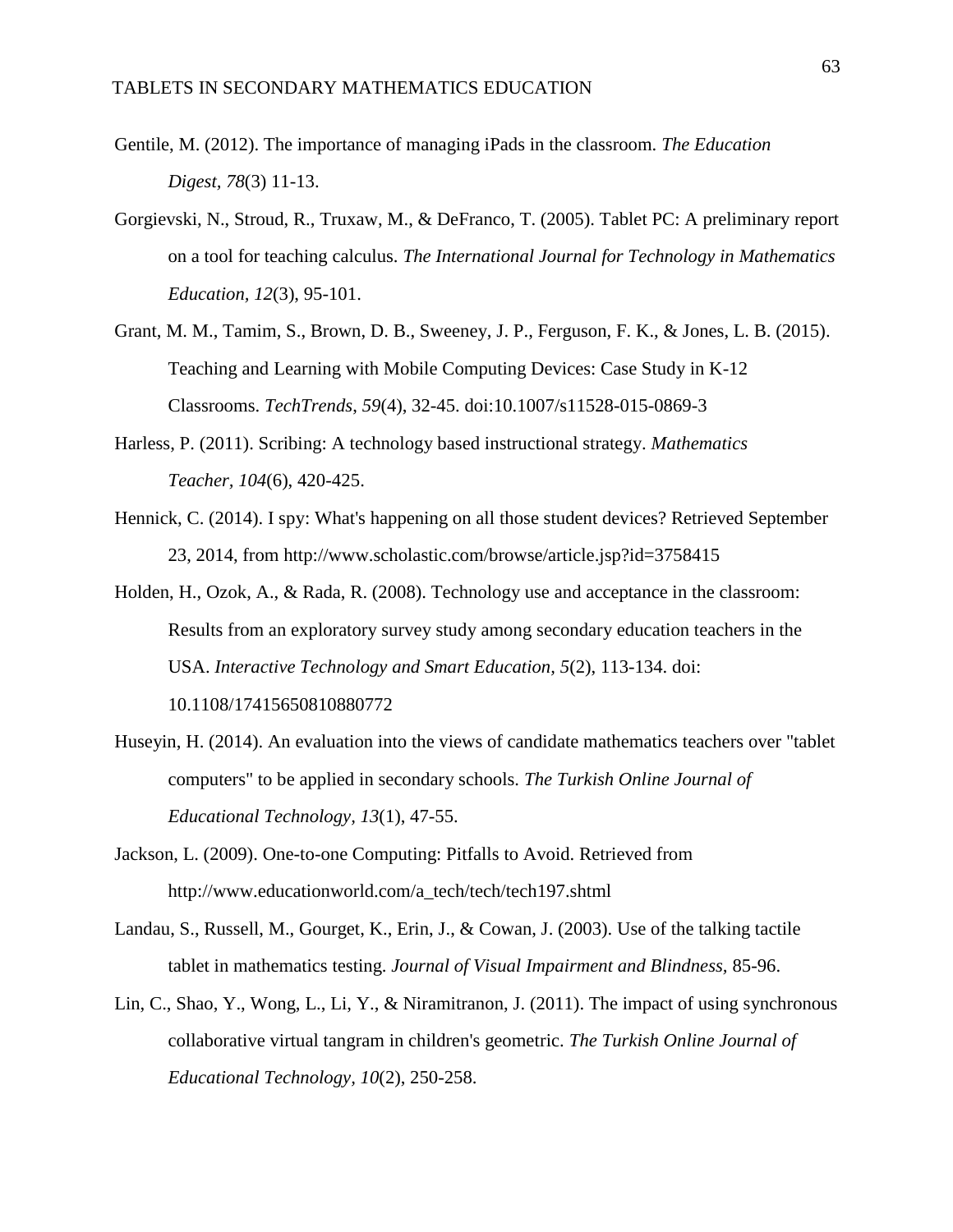- Lemov, D. (2010). *Teach like a champion: 49 techniques that put students on the path to college*. San Francisco: Jossey-Bass.
- Logan, R. (n.d.). These engaging, innovative, and free apps will challenge your students, help you organize your day, and create new learning experiences. Retrieved November 15, 2015, from http://www.nea.org/home/56559.htm
- Luckin, R., Boulay, B. D., Smith, H., Underwood, J., Fitzpatrick, G., Holmberg, J., Kerawalla, L., Tunley, H., Brewster, D., Pearce, D. (2005, December). Using mobile technology to create flexible learning contexts. *Journal of the interactive media 22,* 100-115

McCrea, B. (2014). IPads aren't just for Students. *T.H.E. Journal*, 8-10.

- McLellan, C. (2014, March 03). The History of Tablet Computers: A timeline | ZDNet. Retrieved November 25, 2014, from http://www.zdnet.com/the-history-of-tabletcomputers-a-timeline-7000026555/
- Mouza, C., & Barrett-Greenly, T. (2015). Bridging the application gap: An examination of a professional development initiative on mobile learning in urban schools. *Computers & Education, 88*, 1-14. doi:10.1016/j.compedu.2015.04.009
- Murray, O. T., & Olcese, N. R. (2011). Teaching and learning with iPads, ready or not? *TechTrends*, *55*(6), 42-48. Retrieved November 15, 2015.
- Nadel, B. (2012). Must-Have math apps. *Scholastic Instructor*, 30.
- Noonoo, S. (2015). How 5 inspiring tablet classrooms are changing education. *T.H.E. Journal*, *41*(7), 11-15.
- Oliver, K. M., & Corn, J. O. (2008). Student‐reported differences in technology use and skills after the implementation of one‐to‐one computing. *Educational Media International, 45*(3), 215-229. doi: 10.1080/09523980802284333
- O'Malley, P., Lewis, M., & Donehower, C. (2013). Using tablet computers as instructional tools to increase task completion by students with autism. American Educational Research Association Annual Meeting San Francisco, CA. 1-27.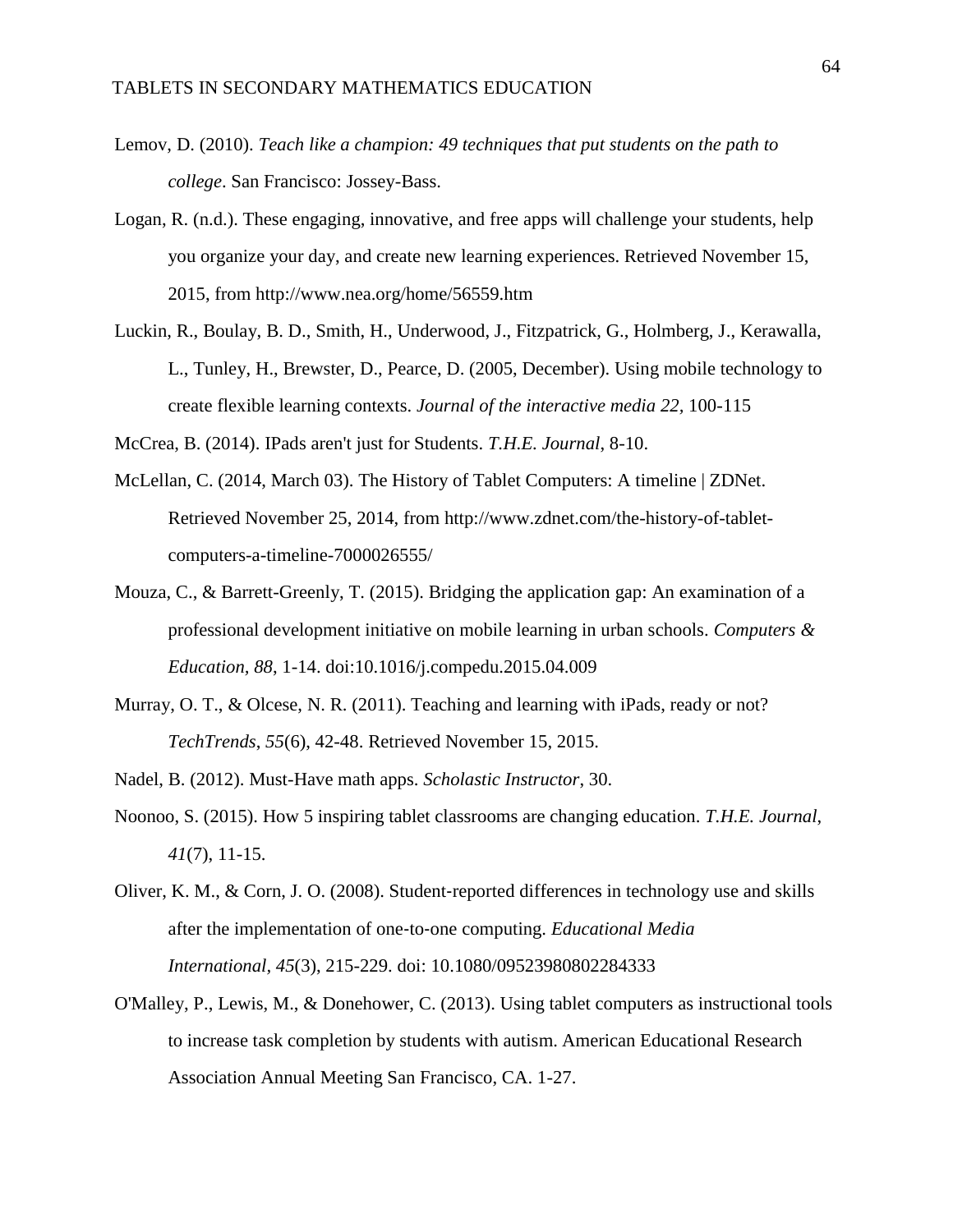- Pambudi, P. (n.d.). Disruptive technology in action: Tablet computing. Retrieved from http://optimeon.wordpress.com/2013/12/29/disruptive-technology-in-action-tabletcomputing/
- Perry, A. D., Thrasher, E. P., & Lee, H. S. (2014). High-leverage iPad Apps for the mathematics classroom. *The Mathematics Teacher*, *107*(9), 706-711. Retrieved November 15, 2015.
- Posamentier, A. S., Smith, B., & Stepelman, J. (2002). Using technology to enhance mathematics instruction: Calculators. Posamentier, A. S., Stepelman, J., & Posamentier, A. S Eds. In *teaching secondary mathematics: Techniques and enrichment units* (pp. 130- 140). Upper Saddle River, NJ: Merrill.
- Prasuethsut, L. (2014, August 25). Best tablets 2014: Our top 10 ranking. Retrieved October 31, 2014, from http://www.techradar.com/us/news/mobile-computing/tablets/10-best-tabletpcs-in-the-world-today-1079603/2#articleContent
- Rider, R. (2007, March). Shifting from traditional to nontraditional teaching practices using multiple representations. *Mathematics Teacher*, *100*(7) 494-500
- Roschelle, J., Tatar, D., Chaudhury, S. R., Dimitriadis, Y., Patton, C., & Digiano, C. (2007). Ink, improvisation, and interactive engagement: learning with tablets. *Computer, 40*(9), 42-48. doi: 10.1109/MC.2007.321
- Russo, A. (2014). No magical machine. Retrieved September 23, 2014, from http://www.scholastic.com/browse/article.jsp?id=3758363
- Shaw, T. (nov/ dec 2004). Tech training and modeling effective teaching, Part 2. *MultiMedia & Internet@Schools*, *11*(6), 1-4.
- Stapleton, J. N. (2010) Steinweg, S. B., & Williams, S. C., Faculty use of tablet PCs in teacher education and K-12 settings. *TechTrends, 54*(3), 54-61. doi: 10.1007/s11528-010-0404-5
- Tablet PC sales in the U.S. 2010-2016 | Forecast. (n.d.). Retrieved from http://www.statista.com/statistics/200248/forecast-of-tablet-pc-sales-in-the-united-statesfrom-2010-to-2015/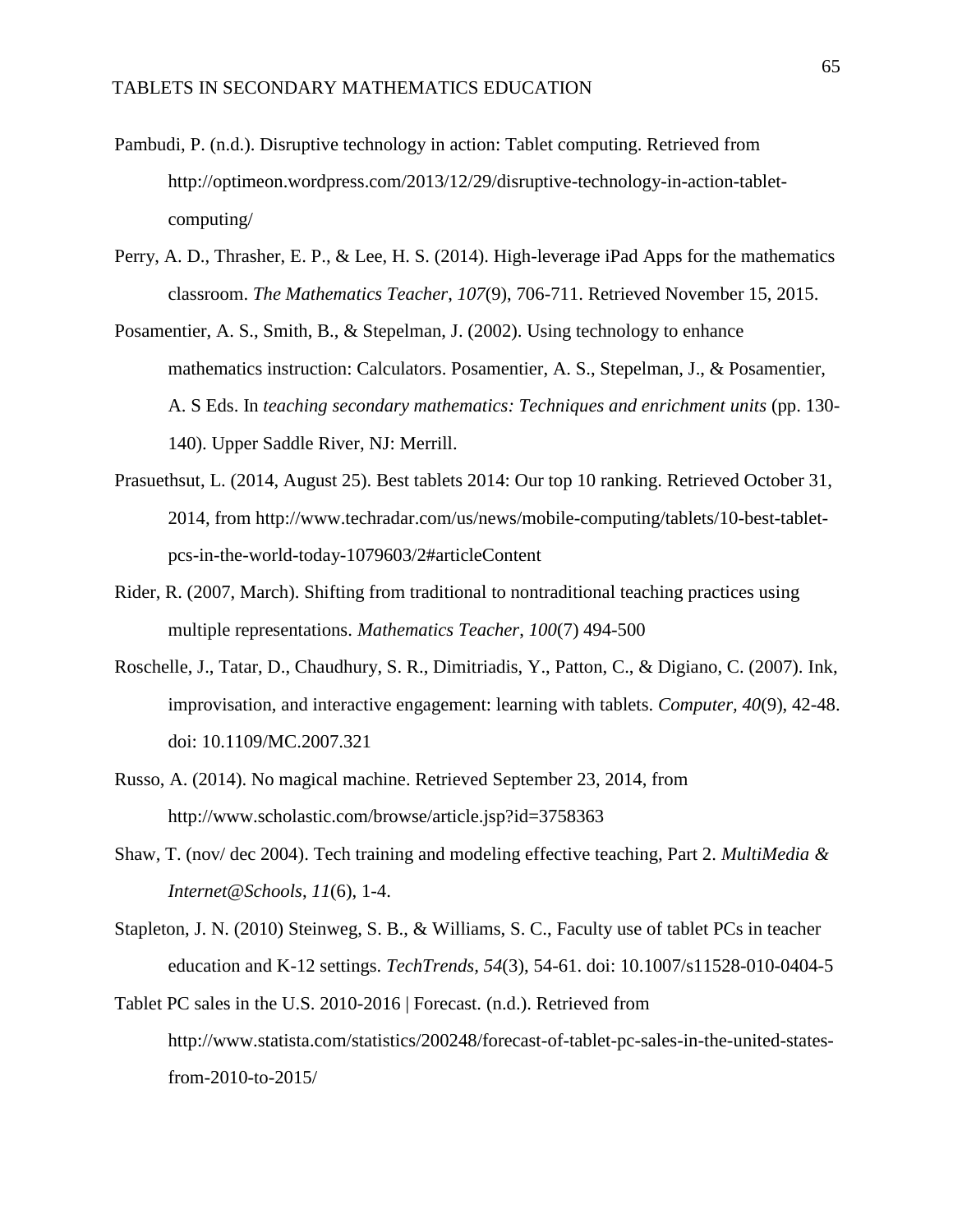- Toumasis, C. (2006). Expanding in-service mathematics teachers' horizons in creative work using technology. *International Journal of Mathematical Education in Science and Technology, 37*(8), 901-912. doi: 10.1080/00207390500503145
- Wilson, J. D., Notar, C. C., & Yunker, B. (2003). Elementary In-Service teacher's use of computers in the elementary classroom. *Journal of Instructional Pschology, 30*(4), 256- 263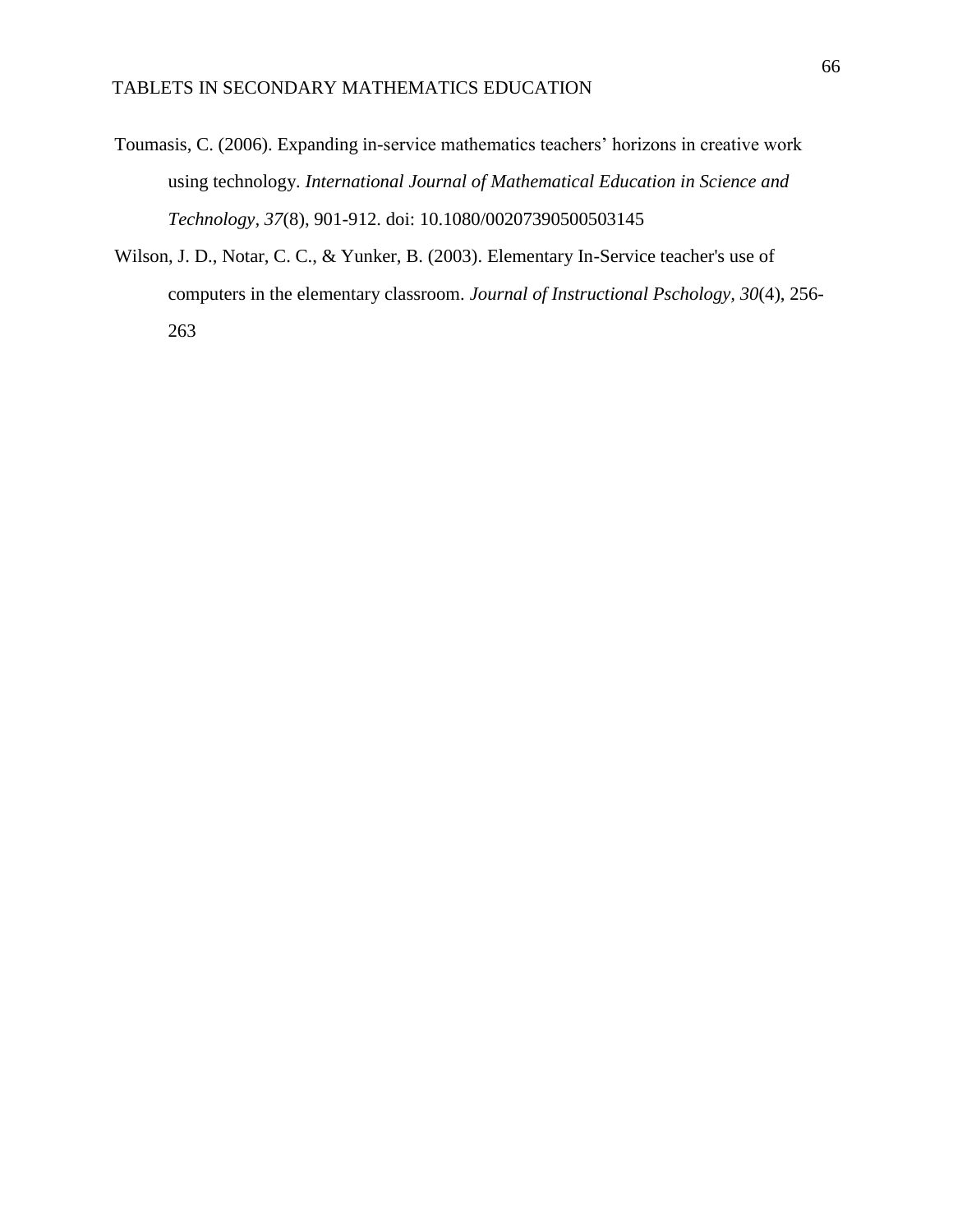#### Appendix A

#### **Current Applications that can be used in Mathematics**

The following is a list of mathematics applications used and tested by researchers and teachers that have been proven to be effective in the mathematics classroom for various levels of education:

Algebra Touch: An application to teach algebra in a new, more conceptual way (Apple, 2013). AnimalWatch: A program that focuses on mathematical word problems and has a range of visual abilities to increase accessibility to students with visual impairments (Beal & Rosenblum, 2015). ArXiv: Free scholarly publications of mathematics and other sciences (Ekart, 2012). Aurasma: An applications that uses image recognition to place tags on anything from printed material to 3D objects such as a building. When in the application and an image is recognized, the application with bring up and "Aura" which can hold videos about the tagged images (Betts, 2013).

Blackboard: Used to organize class content and provides a place where teachers and students can share resources and stay connected (Shaw, 2004).

Chalkboard App: Taking notes during lessons (Grant, Tamim, Brown, Sweeny, Ferguson, & Jones, 2015).

Common Core Standards: Reference point for teachers to tie their learning back to the common core standards (Logan, 2013).

Data Analysis App: Allows for quick and easy to read graph interpretations of data (Perry, Thrasher, & Lee, 2014).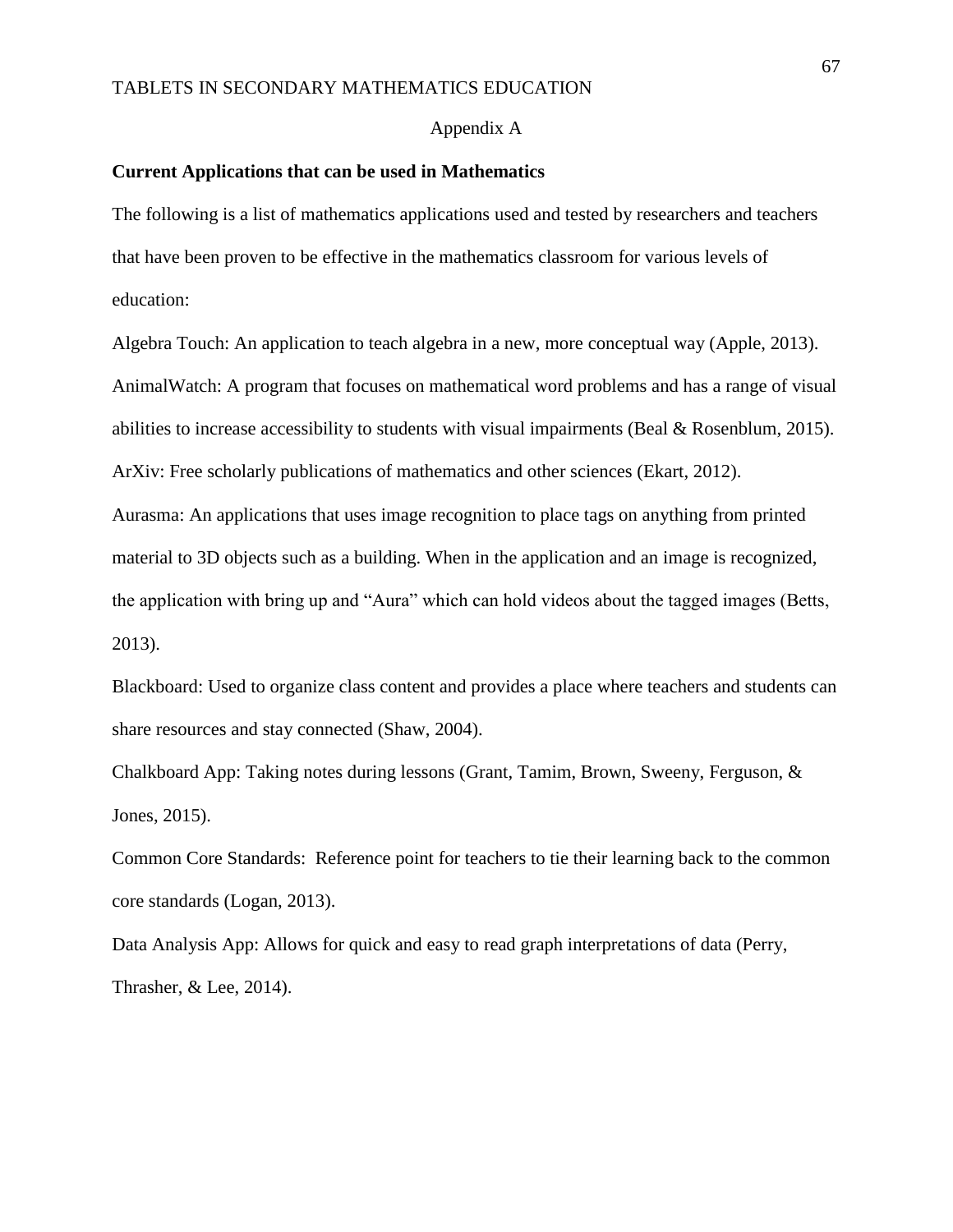DragonBox+Algebra: Offers demonstrations of algebra in all forms such as graphs and equations and allows students to find connections between them. It is a game to teach the rules of algebra (Cayton-Hodges, Feng & Pan, 2015).

Dragon Dictation: used to turn voice into text and record (Cayton-Hodges, Feng & Pan, 2015). Numerosity: Allows students to play around with the multiplication tables (Cayton-Hodges, Feng & Pan, 2015).

Dropbox: Provides a place where students and teachers can collaborate and store materials in an organized and efficient way (Perry, Thrasher, & Lee, 2014).

Edmodo: Allows teachers to communicate and share with students at any time (Mouza  $\&$ Barrett-Greenly, 2015).

Explain Everything: An application like keynote that students can use to make presentations or explain procedures (Noonoo, 2015).

FluidMath: Can take hand-written work and translate it into equations or graphs that can simultaneously change (Cayton-Hodges, Feng & Pan, 2015).

Geometer's Sketchpad: An application that focuses on functions, limits, and geometric transformations (Belbase, 2015).

Go2Stat's Statistics Visualizer: Turns data into graphs that are easy to read for students (Nadel, 2012).

Group Scribbles/ Classroom Presenter: Made to increase learner's active engagement and participations in the classroom (Roschelle et al., 2007).

Hands-On Equation: Gives practice problems but also allows students to watch video clips for help if they get the problems wrong. They then have to complete two practice problems before returning to their exercises (Cayton-Hodges, Feng & Pan, 2015).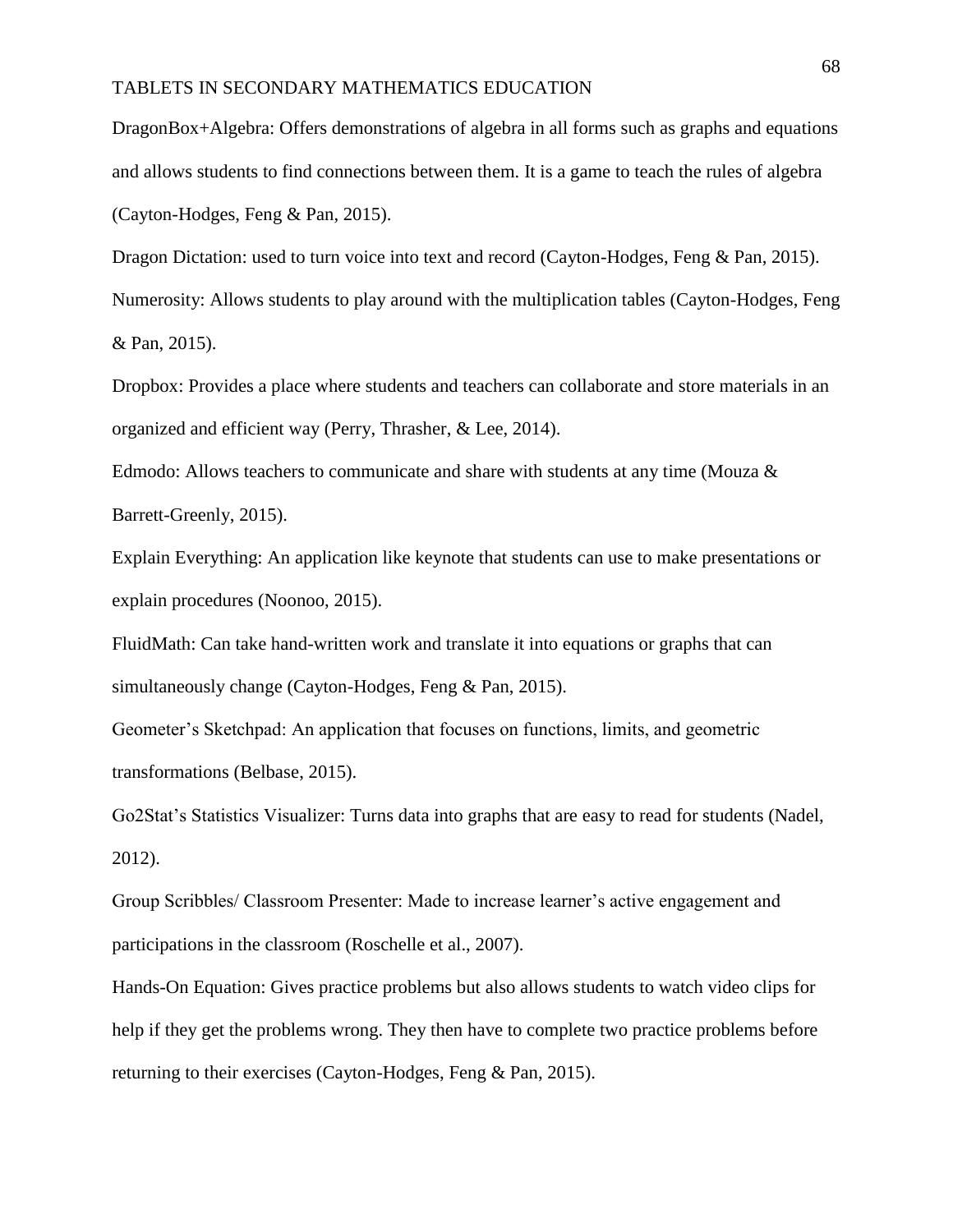HMH Fuse: Algebra 1 / Woot Math: Provides e-textbooks as well as instructional materials and assessments (Cayton-Hodges, Feng & Pan, 2015).

JavaBars: An application to teach the use of fractions (Belbase, 2015).

Kahn Academy: Provides tutorial videos in math and science that have subtitles which make the videos easy to scan to pass out to students. (Ekart, 2012).

Keynote: An application for producing presentations like PowerPoint (Mouza & Barrett-Greenly, 2015).

Long Division: A personal tutor that offers video clips with demonstrations of processes (Cayton-Hodges, Feng & Pan, 2015).

Mad Math 2: Games with math facts practice. Students write on the screen to solve problems (Nadel, 2012).

Math Champ Challenge: A math application with practice problems that scores based on correctness as well as speed of answer (Cayton-Hodges, Feng & Pan, 2015).

Mathgraph: Interactive graphing applications that can graph anything from polynomial functions to logarithmic functions. Sliders can be used to modify functions and change coefficients (Perry, Thrasher, & Lee, 2014).

Math 5 Testing Prep: Has exercises to help students to prepare for standardized tests (Mouza  $\&$ Barrett-Greenly, 2015).

MathBoard: Turns the IPad into a digital chalkboard and lets students use their fingers to work on problems (Nadel, 2012).

Mathemateer: A game in which students complete math problems in order to build their own custom rocket with each right answer. Covers topics such as number sense, time, money, geometry, computation, and square roots (Logan, 2013).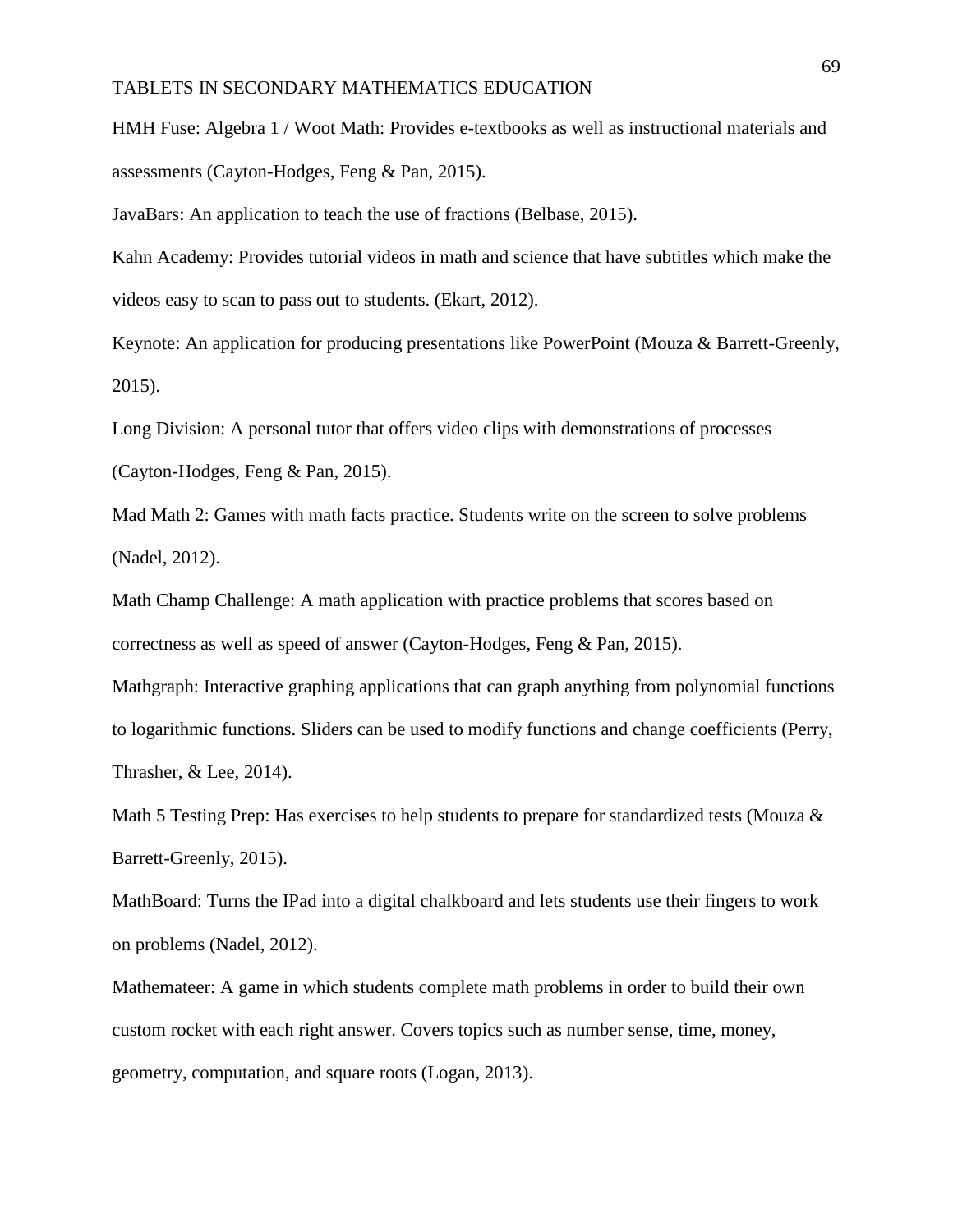Microsoft OneNote: Note taking program (Shaw, 2004).

Motion Math HD: Fractions!: Gives fractions in different representations and requires the user to find equal fractions (Cayton-Hodges, Feng & Pan, 2015).

Motion Math Zoom: Interactive number line that allows students to zoom in and out of animals to explore sizes (Nadel, 2012).

OmniGraph Sketcher: Gives users the ability to make complex graphs from new data as well as pre-existing data that they are able to share through email (Murray & Olcese 2011).

QR Codes: Codes that when scanned bring you directly to whichever information or website has been linked to the code. Easy to create and can be used for things such as homework assignments and projects (Brunsell & Horejsi, 2012).

Sine wave generation: Allows students to see manipulations of sine wave graphs on a pendulum and how to slow them down or speed them up (Brunsell  $&$  Horejsi, 2012).

ShowMe Interactive Whiteboard: To take notes digitally during lessons (Clarke & Svanaes, 2014).

Talking Tactile Tablet: A tablet to help tell visually impaired students what they are looking at (Landau, Russel, Gourgey, Erin, & Cowan, 2003).

Touchy Math: Has algebraic expressions with Arabic numerals only (Cayton-Hodges, Feng & Pan, 2015).

Scribing: Allows students and professors to integrate into the class discussion with digital ink technology by writing in their own comments that can appear in presentations for the whole class to see (Harless, 2011).

Virtual Tangrams: Puzzles consisting of flat shapes that can be put together to form different shapes (Lin, Shao, Wong, Li, & Niramitranon, 2011).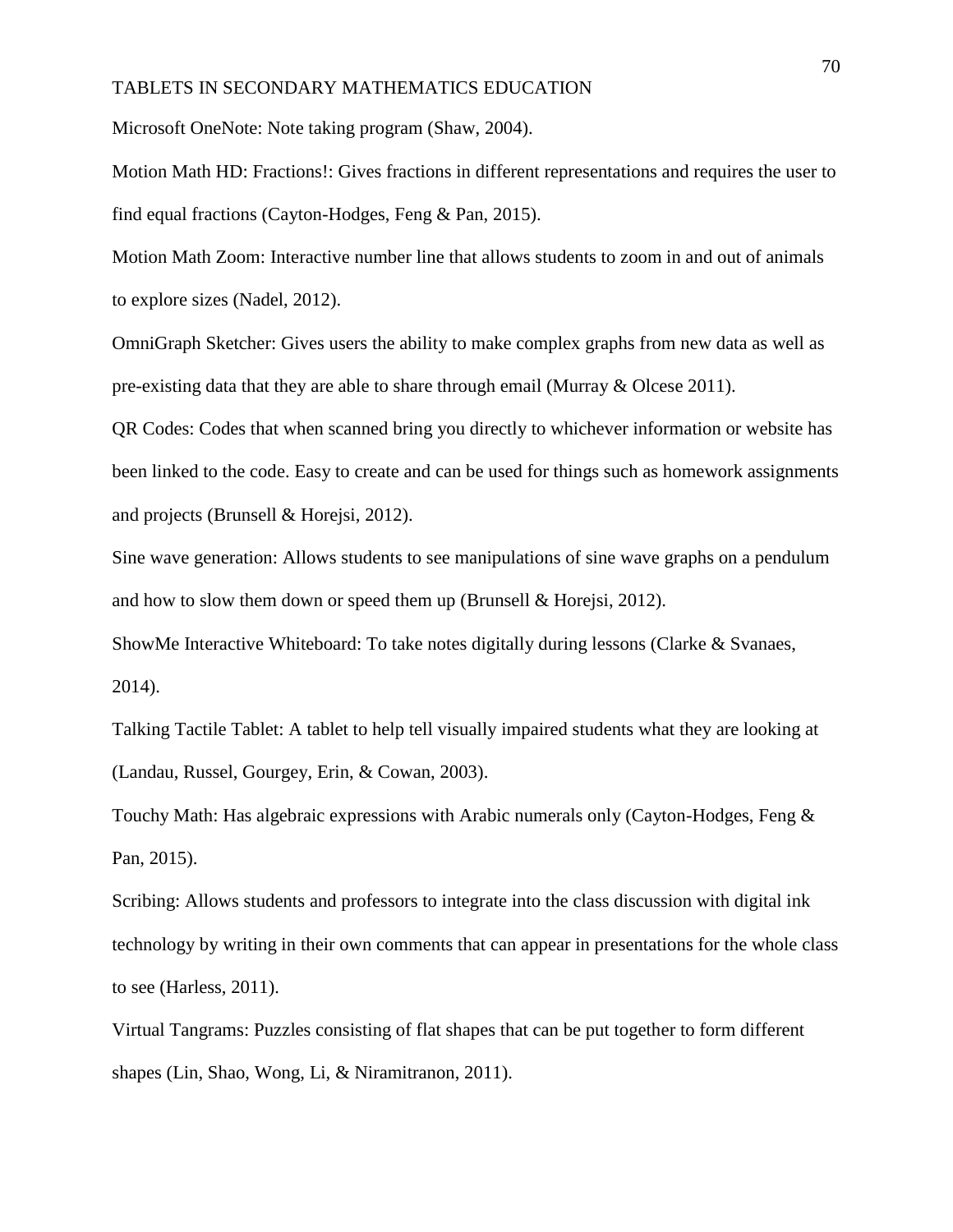# Appendix B

# **Survey**

Appendix B is a copy of the survey that was used to conduct this research. Bottom of Form

# Tablet Use in Secondary Mathematics Education

Name Age School **School Email** Gender Number of years teaching What grade levels do you currently teach? What math courses are you currently teaching?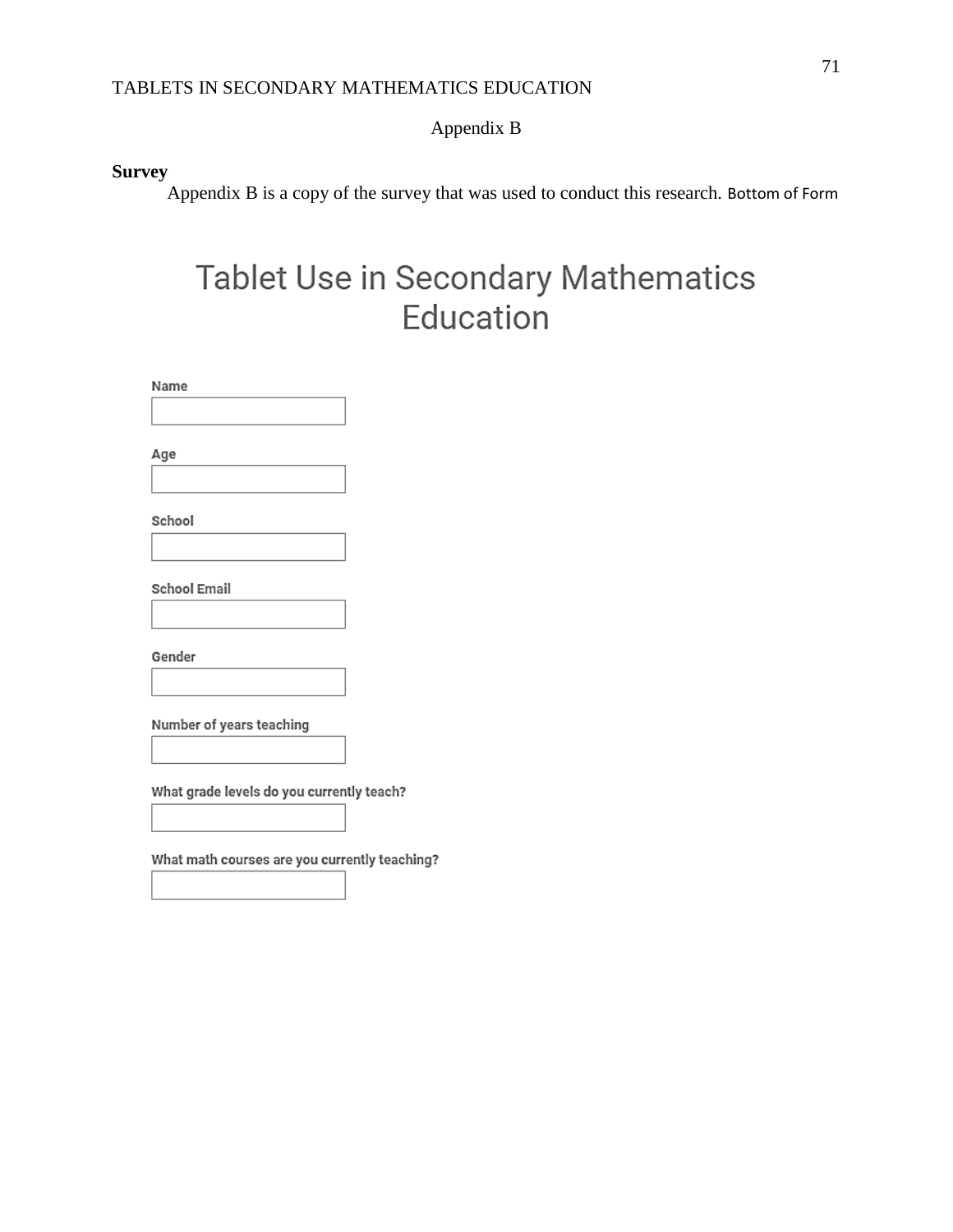### Home/Personal Tablet Use

Do you have a tablet you use outside of work?

 $\overline{\mathbf{r}}$ 

How often do you use your tablet for non-work related reasons? ▼.

What are some of the non-work related reasons you use your tablet? (e.g. a calendar, games, television, or other applications)

## **Work Related Tablet Use**

What type of tablet classroom do you have?

- One-to-one (everyone has a tablet)
- Single classroom (tablets stay in the school and are distributed when needed)
- Only the teacher has a tablet (only you have a tablet)
- Neither (you do not use tablets in your classroom)
- O Other:

Have you received any training in using your tablet to teach?  $\mathbf{v}$ 

If yes, how effective was the training?

 $1 2 3 4 5$ 

Not effective  $\odot$   $\odot$   $\odot$   $\odot$   $\odot$   $\odot$  Very effective

How did you receive the training? (e.g. professional development, conference, IT support)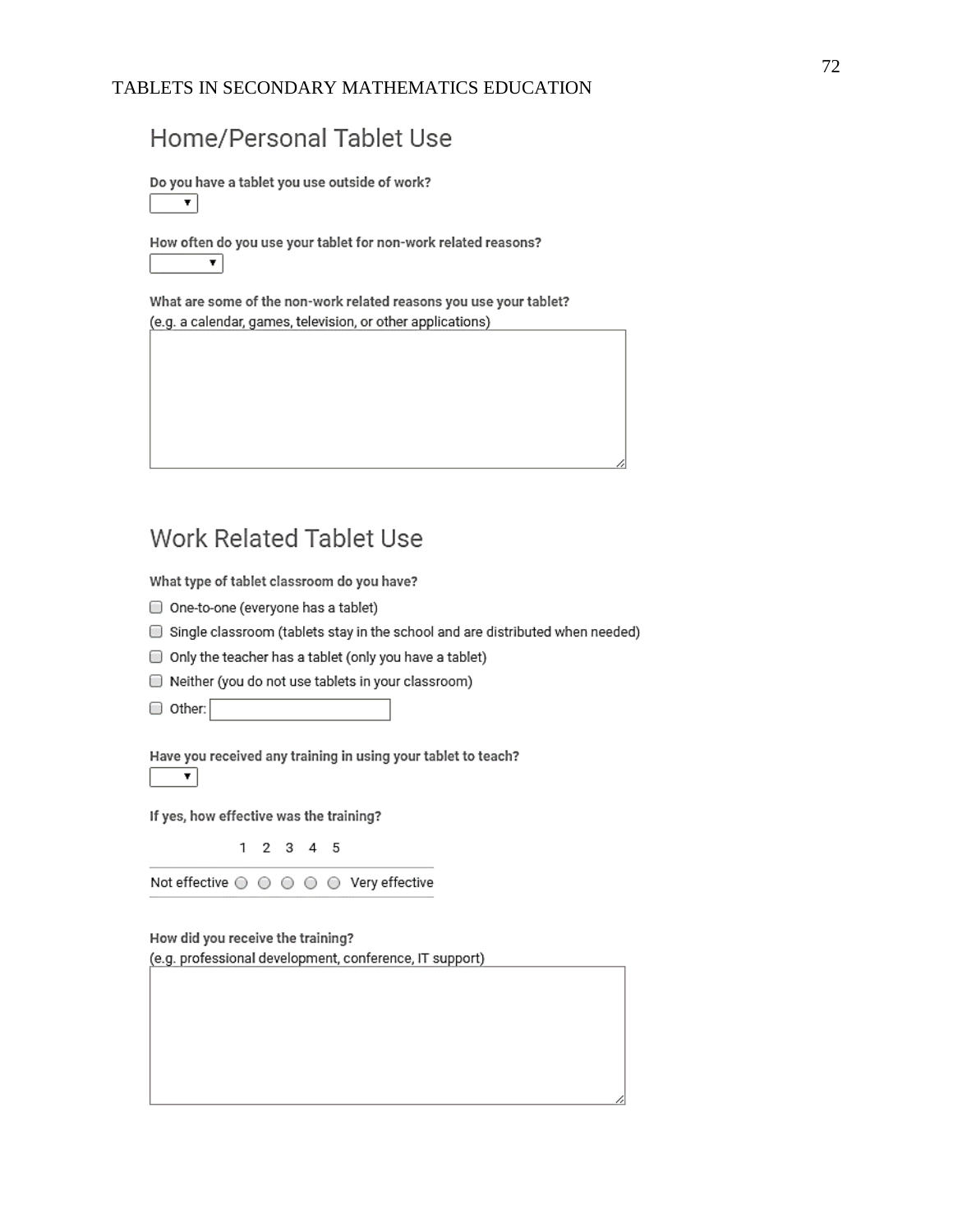Was the training on general tablet use or a specific tablet program? Please explain.

#### How often do you use tablets for the following:

| keeping school<br>∩<br>∩<br>O<br>∩<br>records                                         |                                               |
|---------------------------------------------------------------------------------------|-----------------------------------------------|
|                                                                                       | ⊖                                             |
| making<br>presentations for<br>◯<br>€<br>lessons                                      |                                               |
| creating tests or<br>instructional<br>∩<br>$\bigcirc$<br>$\bigcirc$<br>○<br>materials | $\bigcirc$                                    |
| instruction<br>∩<br>⌒<br>C<br>$\subset$                                               |                                               |
| giving<br>e<br>$\bigcirc$<br>$\bigcirc$<br>€<br>assignments                           | $\left( \begin{array}{c} \end{array} \right)$ |
| communication<br>c<br>С<br>C<br>with others                                           |                                               |

### **Student Tablet Use**

Do your students use tablets for the following:

|                           | 1 (Never) | 2         | 3 (2-3 times<br>per week)                     | 4      | 5 (Everyday)                                  |
|---------------------------|-----------|-----------|-----------------------------------------------|--------|-----------------------------------------------|
| take notes                | ∩         | $\bigcap$ | ◯                                             | $\cup$ | $\left( \quad \right)$                        |
| work on projects          | ∩         | ∩         | $\bigcirc$                                    | С      |                                               |
| complete<br>assessments   | ∩         | ∩         | ∩                                             | O      | ○                                             |
| conduct<br>investigations |           | ∩         | $\left( \begin{array}{c} \end{array} \right)$ | С      | 0                                             |
| perform<br>calculations   | C         | ∩         | ∩                                             | ∩      | $\left( \begin{array}{c} \end{array} \right)$ |
| record lectures           |           |           | c                                             |        |                                               |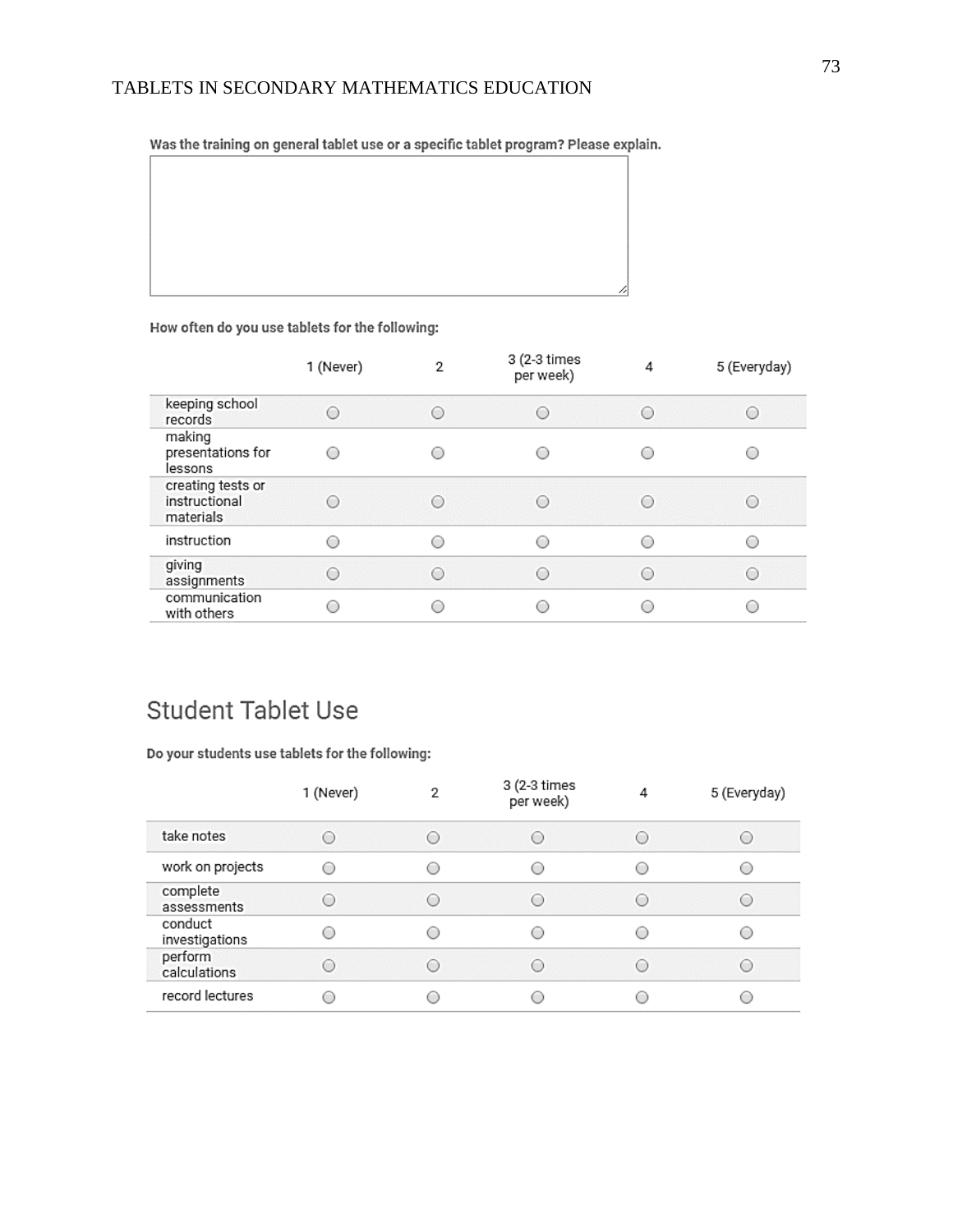Are there any other reasons your students use tablets for your class?

Are there specific applications you and/or your students are using to complete the tasks above (e.g. taking notes, performing calculations)?

Please list the name of the applications, its best and worst features, and rate it on a 1-5 scale where 1 is not effective and 5 is very effective.

Do you use a tablet in your classroom to accommodate individual students' needs? If so, please explain.

# Benefits and Drawbacks of Tablet Use in the Classroom

What are the reasons you are not using tablets in your classroom?

- Lack of motivation
- Lack of good instructional software
- Lack of time to learn
- Lack of time to train
- Lack of training
- Lack of preparation time
- Lack of money
- Concerns about student misconduct
- O Other: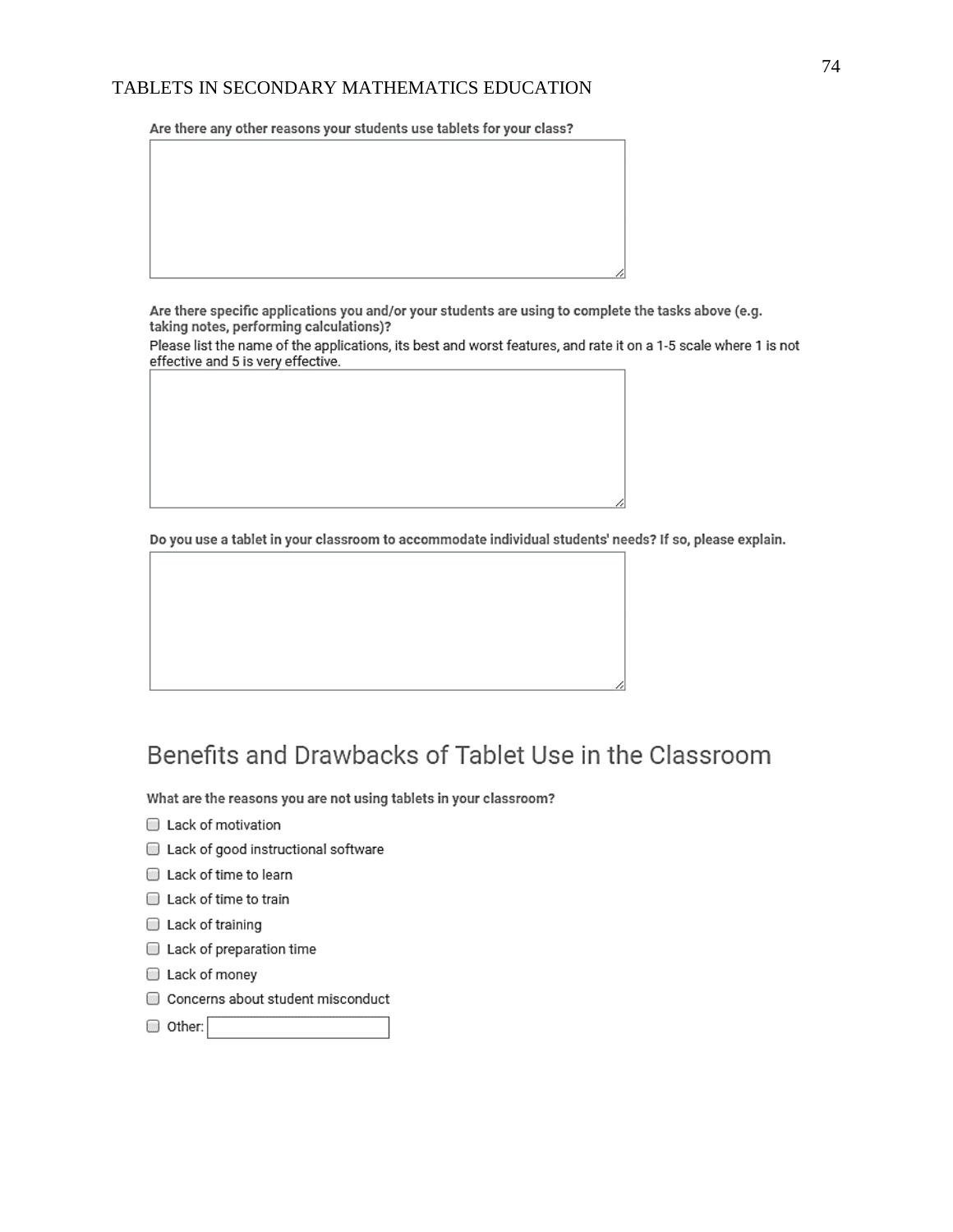|                                                                           | 1 (Most<br>important) | 2       | 3          | 4       | 5          | 6 | 7 (Least<br>important) |
|---------------------------------------------------------------------------|-----------------------|---------|------------|---------|------------|---|------------------------|
| Better<br>instructional<br>software                                       | Ο                     | ○       | $\bigcirc$ | O       | Ο          | ∩ | O                      |
| More time to<br>become proficient<br>in classroom<br>tablet integration   | ∩                     |         | ∩          | ∩       | ∩          |   | ∩                      |
| More training<br>available                                                | $\circ$               | $\circ$ | $\circ$    | $\circ$ | $\circ$    | О | $\circ$                |
| More funding<br>available for<br>support of a<br>school tablet<br>program | ∩                     |         | ∩          | ∩       | ∩          |   | ◯                      |
| More time to<br>prepare for tablet<br>lessons                             | $\bigcirc$            | ∩       | ∩          | ○       | $\bigcirc$ | ∩ | $\bigcirc$             |
| Better monitoring<br>systems                                              | O                     | ∩       | O          | O       | O          |   | O                      |
| More ways to<br>avoid student<br>misconduct                               | Ο                     | ∩       | ∩          | ∩       | Ο          |   | O                      |

With the following would you be more inclined to integrate tablets into your instruction?

Of the above options, what is the most important reason and why?

What are some reasons you use tablets in your classroom?

- beneficial to you
- beneficial to students
- promote learning
- promote confidence
- promote acheivement
- promote relationships
- increase motivation

other: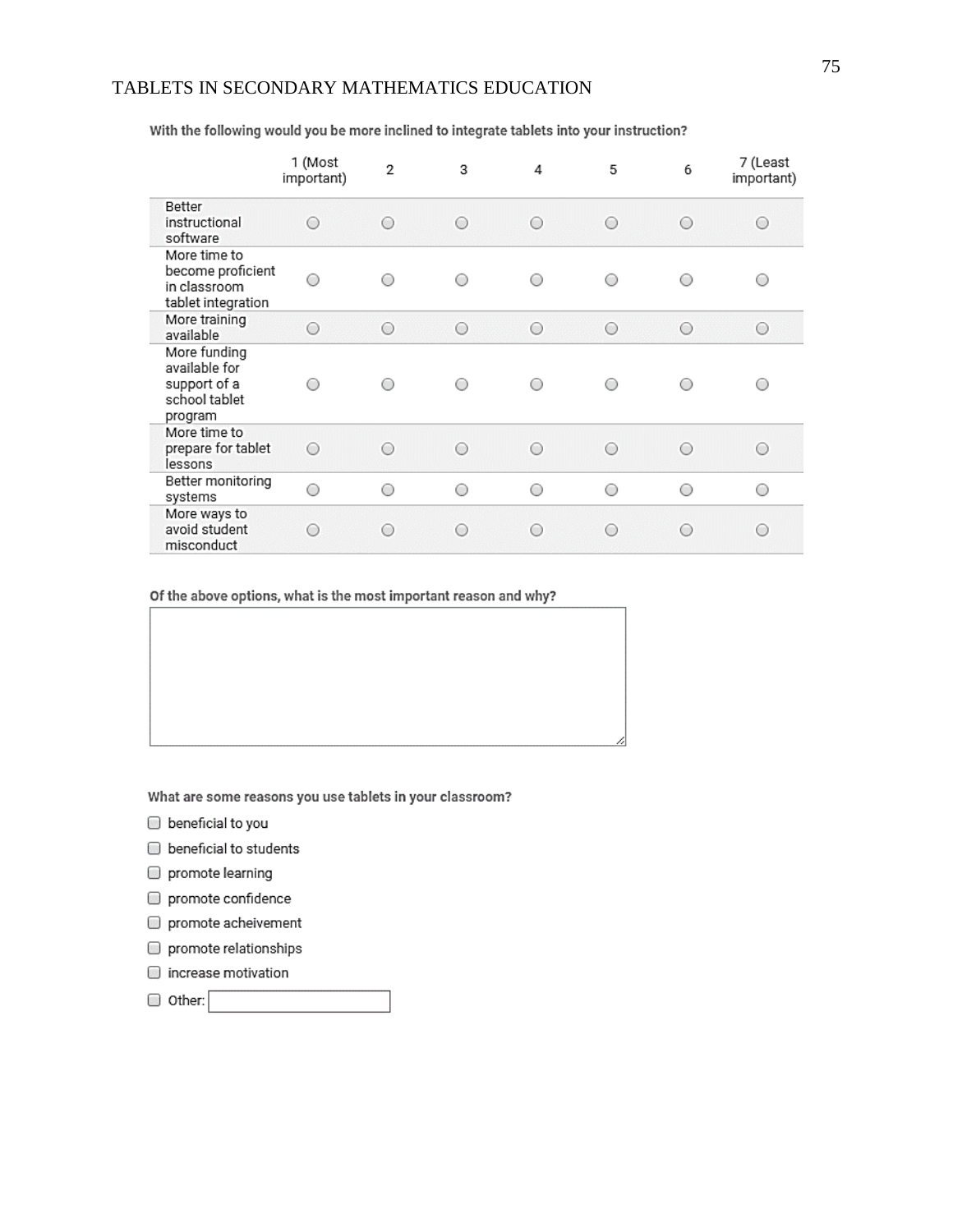Do you use tablets to make your lessons more...

| interesting    |  |
|----------------|--|
| ⊜ fun          |  |
| difficult      |  |
| □ easy         |  |
| time consuming |  |
| diverse        |  |
| efficient      |  |
| O Other:       |  |

Of the above options, what is the most important reason and why?

What could improve your use of tablets in mathematics classrooms?

In your classroom, do you feel you have the right balance of tablet use? Would you like more or less? Please explain.

Please explain

Submit